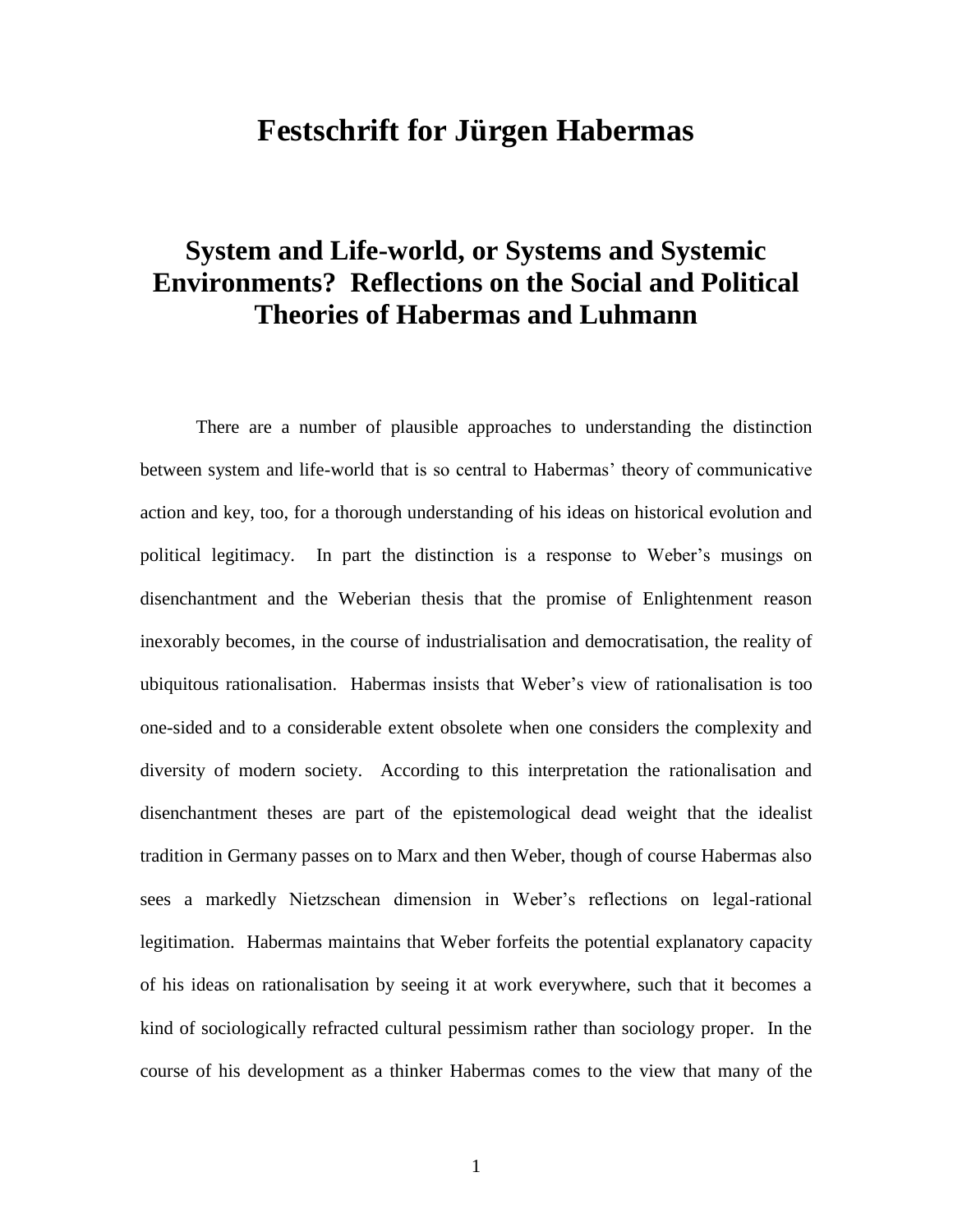most damaging methodological problems in the work of Marx and Weber are integrated into the main body of ideas of the first generation of critical theorists, and that these problems can also be found, in different guises, in the ontological, republican and poststructural critiques of instrumental reason. Hence from early on in his theoretical trajectory, he sets out to theorise action in the rigorously interactive and social terms demanded by the `linguistic turn' in social and political thought referred to at the end of the first volume of the *Theory of Communicative Action*. 1

His counter argument is that although instrumental reason does indeed shape some of the un-democratic steering mechanisms operative in modern industrial societies especially those processes propelled by money and power - these societies are also capable of generating and indeed must generate forms of communicative rationality which enable them to deal with social complexity in ways that also facilitate integrative political participation. That is, whilst instrumental rationality in practice tends to marginalise, exploit, and coercively reconcile, communicative rationality enables the citizens of modern states to reach understandings on democratic principles of organisation and inclusion, and, moreover, these understandings are not strategic compromises reducible to the zero-sum adjudication of socio-economic conflicts. Without disputing the non-instrumental character of aesthetic reason, Habermas seeks to establish the reality of *politically and normatively relevant non-instrumental communication* against what he regards to be the implicit irrationalism that post-

<sup>1</sup> *Theorie des Kommunikativen Handelns* (*Theory of Communicative Action*), Volume I, pp. 531-2. Habermas actually calls this development the communicative-theoretical turn of social and political theory (p. 531), which is now widely referred to in the English-speaking world as the linguistic turn. See too Habermas, *Vorstudien und Ergänzungen zur Theorie des kommunikativen Handels* (*Preliminary and Complementary Studies of the Theory of Communicative Action*, 1984) Frankfurt, Suhrkamp, 1995, chapter 4. Interesting in the context of Habermas' call for a move beyond Marx, Weber and the impasses of first generation of critical theory is what seems to be an almost total disregard for the work of Simmel.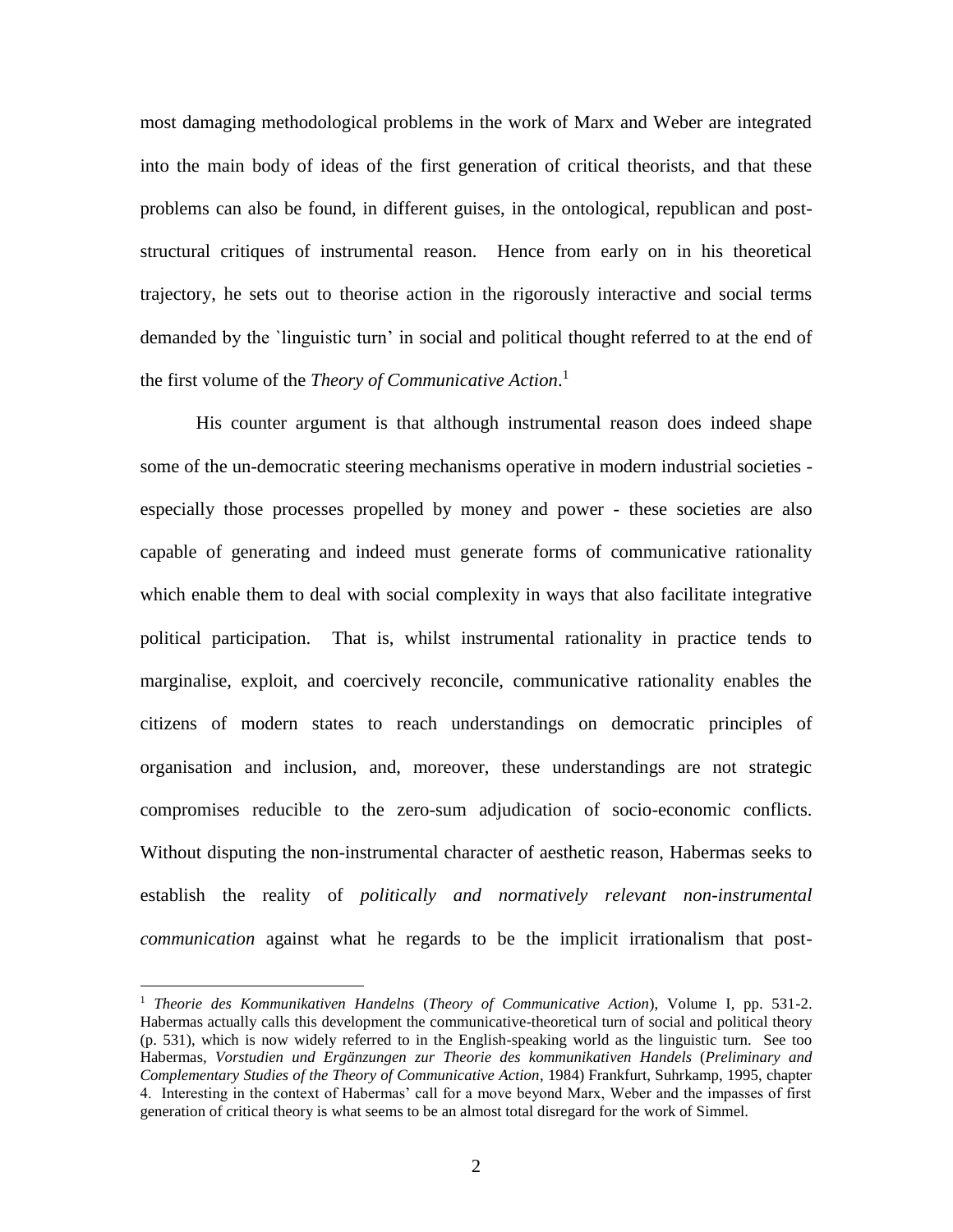structuralist thinkers like Foucault and Derrida allegedly pick up from Nietzsche and Heidegger, and the forlorn retreat to aesthetics he sees in Adorno. At the same time, whilst striving to address the sociological deficit in first generation critical theory, he refuses to endorse the implicit post-normativity in Niklas Luhmann and systems theory.<sup>2</sup> As will be explained below, Luhmann poses particularly difficult problems for Habermas' distinction between life-world and system. The comparison between Habermas and Luhmann will form the basis of this chapter.

### **System, Life-World, and their Difficult Mediation: Introductory Remarks**

For Habermas reason is internally differentiated, such that whilst some forms of institutionalised reason marginalise, others integrate and reconcile on a non-coercive basis. Indeed, it is this internally differentiated reality of institutionalised reason that harmonises instrumental, systemic reason with civic, communicative reason. Central to his mature writings is the residually Hegelian claim that strategic constellations of power and historically evolved structures of need connected with private law and the division of labour are operative in civil society. In a parallel vein, civic communication, when

<sup>2</sup> Habermas, *Wahrheit und Rechtfertigung* (*Truth and Justification*), Frankfurt, Suhrkamp, 1999, pp. 250-3, and *Kommunikatives Handeln und detranszendierte Vernunft* (*Communicative Action and detranscendentalised Reason*), Stuttgart, Reclam, 2001, p. 2001, pp. 8-10. The title of the second book is significant in that it captures a central aspect of Habermas's overall project: the "de-transcendentalisation" of Kant and of reason generally can in theory provide the bases of a theory of this-worldly rationality against the claims of the philosophy of consciousness and metaphysics. It is not Hegelian reason in history, or the state as mind objectified, as such. It is the reason embodied in the speech acts of partners in dialogue which, he suggests, is teleologically oriented toward mutual understanding and agreement.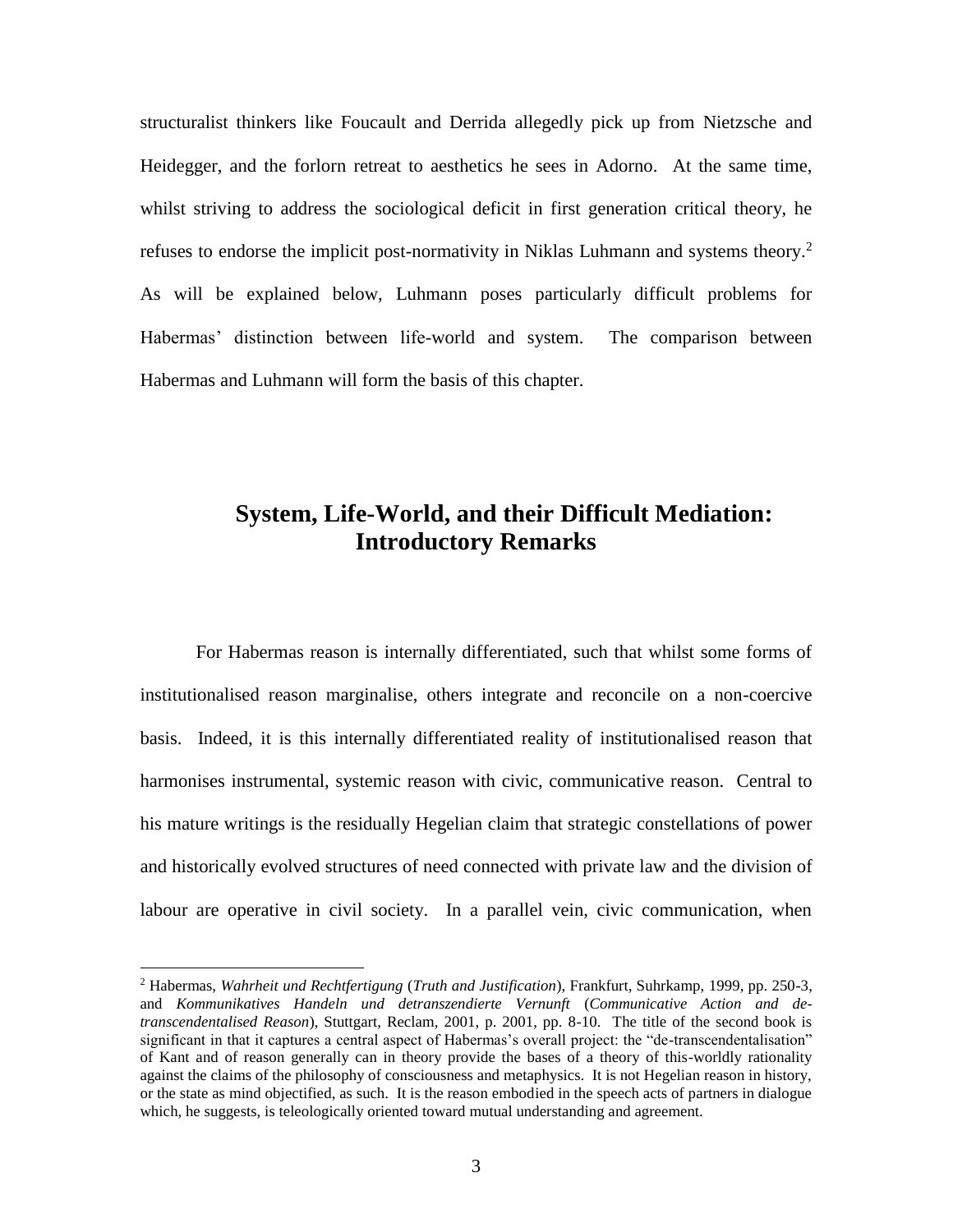properly channelled, underpins the workings of public law and the state. Hence a crucial difference between Habermas and Luhmann concerns their respective conceptions of *mediation*. Habermas believes that the life-world (and sometimes civil society in later writings) mediates between socially interacting individuals and political authority. Although the structure of communication is pyramidal, it flows openly in ways that guarantee maximum transparency and accountability. As will be seen presently, he attributes crucial importance to the public sphere in this regard. The state therefore retains a kind of vertically structured political primacy over the contractual, strategic, and professional calculations that predominate in civil society – it is patently more and other, in qualitative terms, than a monopoly on the legitimate use of force within a thoroughly disenchanted world in which power is the ultimate reality principle. Weber's theory of rationalisation is radicalised by thinkers as diverse as Schmitt, Lukács, Benjamin, and, to a certain extent, by Heidegger. In opposition to these and other opponents, Habermas seeks to re-articulate what he calls 'the unfinished project of modernity' by defending a significantly modified version of the Enlightenment concept of reason. It can be argued that he offers convincing responses to the overwhelming majority of the aforementioned. It is however less clear that Habermas has adequate answers to some of the more pressing questions posed by Luhmann and Luhmann's investigations into the political and normative implications of functional differentiation (FD). It is striking, by way of introduction, to note a fundamental difference between Habermas and Luhmann regarding the fundamental issues of communication and mediation, and illuminating, as well, to consider key ambiguities in their respective positions in this regard. As stated, for Habermas the pyramidal structure of communication between citizens and the modern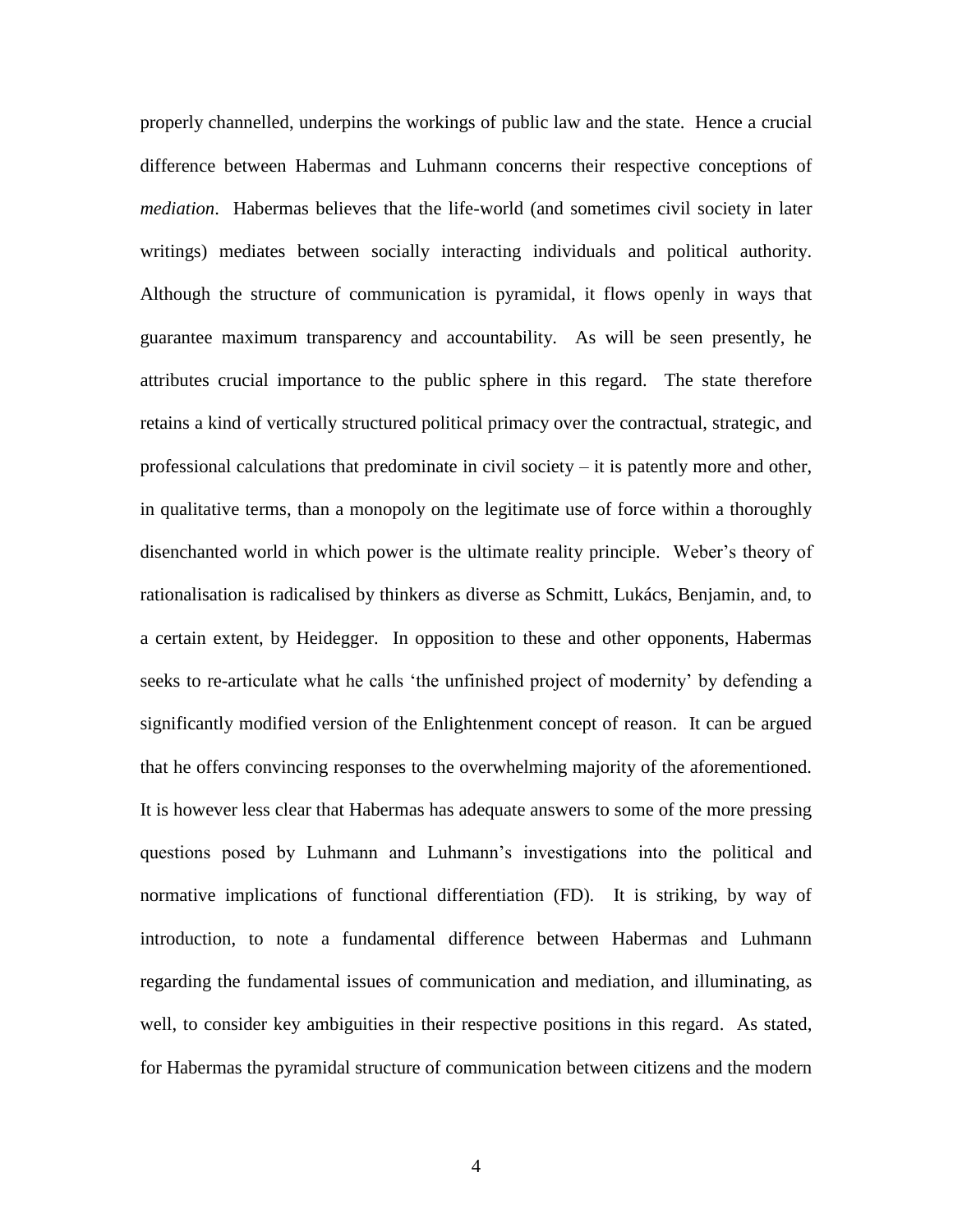state flows openly in ways that guarantee maximum transparency and accountability. Luhmann challenges this model with his thesis that communication in modern society flows according to consistently horizontal patterns. So whilst Habermas retains an implicitly hierarchical model of the ways in which politically relevant information is channelled, he is nonetheless adamant that it is structured by significant citizen input and democratic control. His more recent works stress that citizen input of legal and political significance is now being channelled along transnational lines.<sup>3</sup>

Luhmann abandons the hierarchical model. But he does not do so in the name of the enhanced political legitimacy that in principle might be institutionalised through rigorously horizontal authority. In fact, a close reading of *Soziale Systeme*, *Die Gesellschaft der Gesellschaft*, *Die Ausdifferenzierung des Rechts*, and *Die Politik der Gesellschaft* raises the question as to where, if anywhere, democratic political authority is to be located in late modernity for Luhmann. According to a strict systems-theoretical reading, the political system is merely one of many discrete, self-referential social systems, with no discernible legislative primacy over other systems, and no particular sovereign power. One will not find any theory of the *demos* or *pouvoir constituant* in Luhmann. The principal ambiguity that will be addressed below thus concerns the political implications of their respective conceptions of life-world, system, and systemic environments. Habermas is happy to acknowledge that systemic realities exist and are part of what it means to live in a post-traditional, functionally differentiated society. But in his work following the publication of *Legitmationsprobleme*, he does not seem to think

<sup>3</sup> Habermas, 'Konstitutionalisierung des Völkerrechts und die Legitimationsprobleme einer verfassten Weltgesellschaft', in *Philosophische Texte Band 4: Politische Theorie*, Frankfurt, Studienausgabe Suhrkamp, 2009, pp. 402-424, and *Zur Verfassung Europas: Ein Essay* (*On Europe's Constitution*, 2011), fifth edition, Berlin Suhrkamp, 2014, pp. 62-74.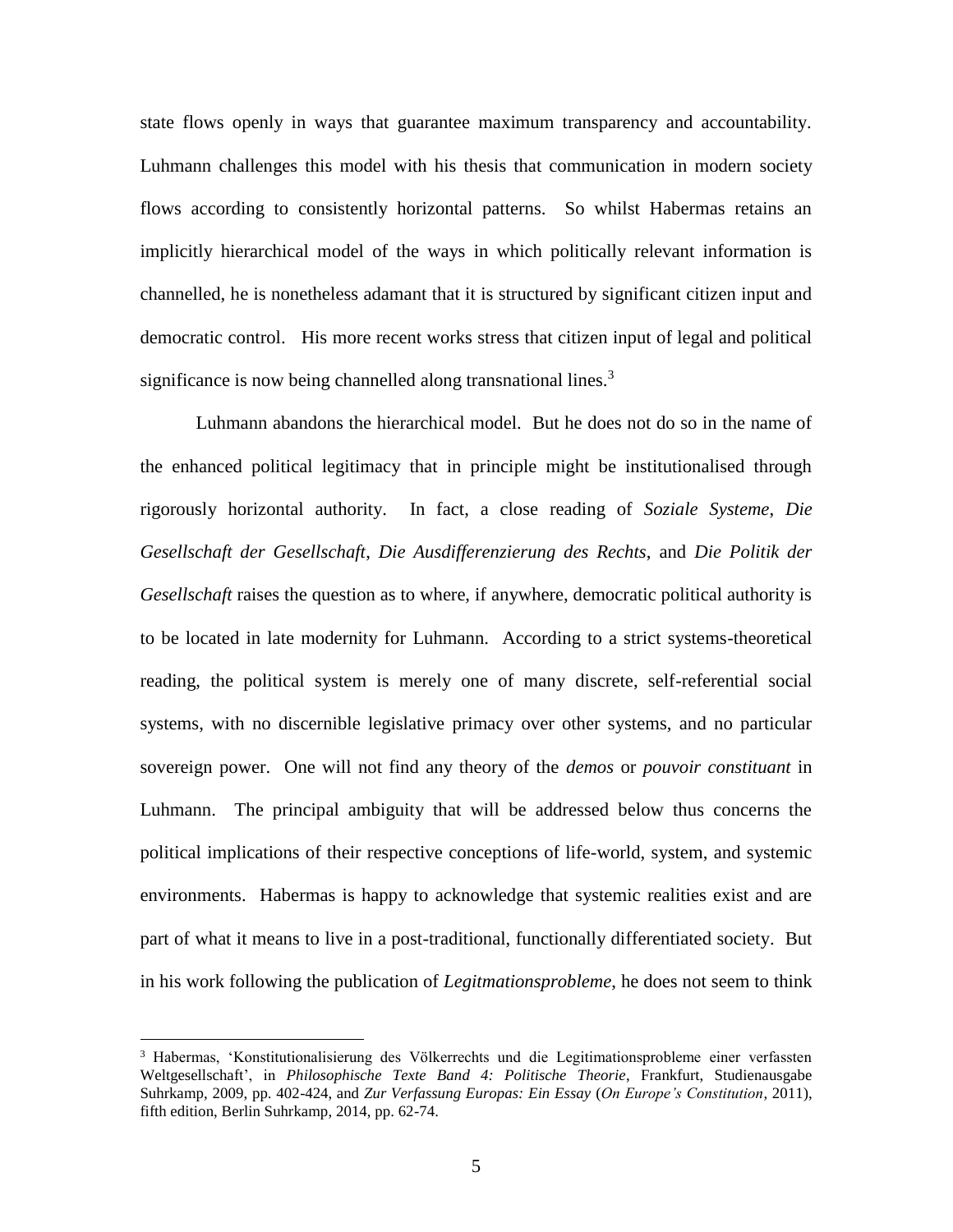that systems can ever definitively interrupt the active mediations between the life-world and political authority. He repeatedly maintains that it is this bond that distinguishes a democratic state of law from an arbitrary, authoritarian state; he also thinks that it is this same bond that distinguishes an actually functioning democratic state of law from what he takes to be Luhmann's fanciful vision of a self-governing society of mutually adjusting social systems.<sup>4</sup> Hence the question arises: what is the real evidence for the claim that twenty-first century democracies are characterised by the mediated unity of citizens and states through law and the public sphere? The power of the institutions of international governance, such as that recently witnessed in Greece and elsewhere, as well as the renewed spectre of populism, suggest that Habermas may have greatly overestimated the extent to which the life-world and public sphere harbour special reservoirs of politically influential communicative reason. Luhmann's position is similarly beset with problems, in that it is not clear what role politics or the state has to play in a social reality in which there is no life-world or civil society to speak of, but only systems and their environments. It is time to examine some of the issues that might emerge from a non-polemical exchange between these two prolific observers of political and sociological modernity.<sup>5</sup>

<sup>4</sup> Habermas, *Die postnationale Konstellation*, Frankfurt, Suhrkamp, 1998, chapters 4-5.

<sup>5</sup> In 1974 Habermas and Luhmann co-authored *Theorie der Gesellschaft oder Sozialtechnologie – was leistet die Systemforschung?* But little emerges in terms of dialogue: the theories of communicative action and social systems are expounded without much reference to each other. Since then, and up until Luhmann's death in 1998, their explicit references to each other's work have been terse and elliptic. See Habermas and Luhmann, *Theorie der Gesellschaft oder Sozialtechnologie – was leistet die Systemforschung?*, Frankfurt, Suhrkamp, 1974.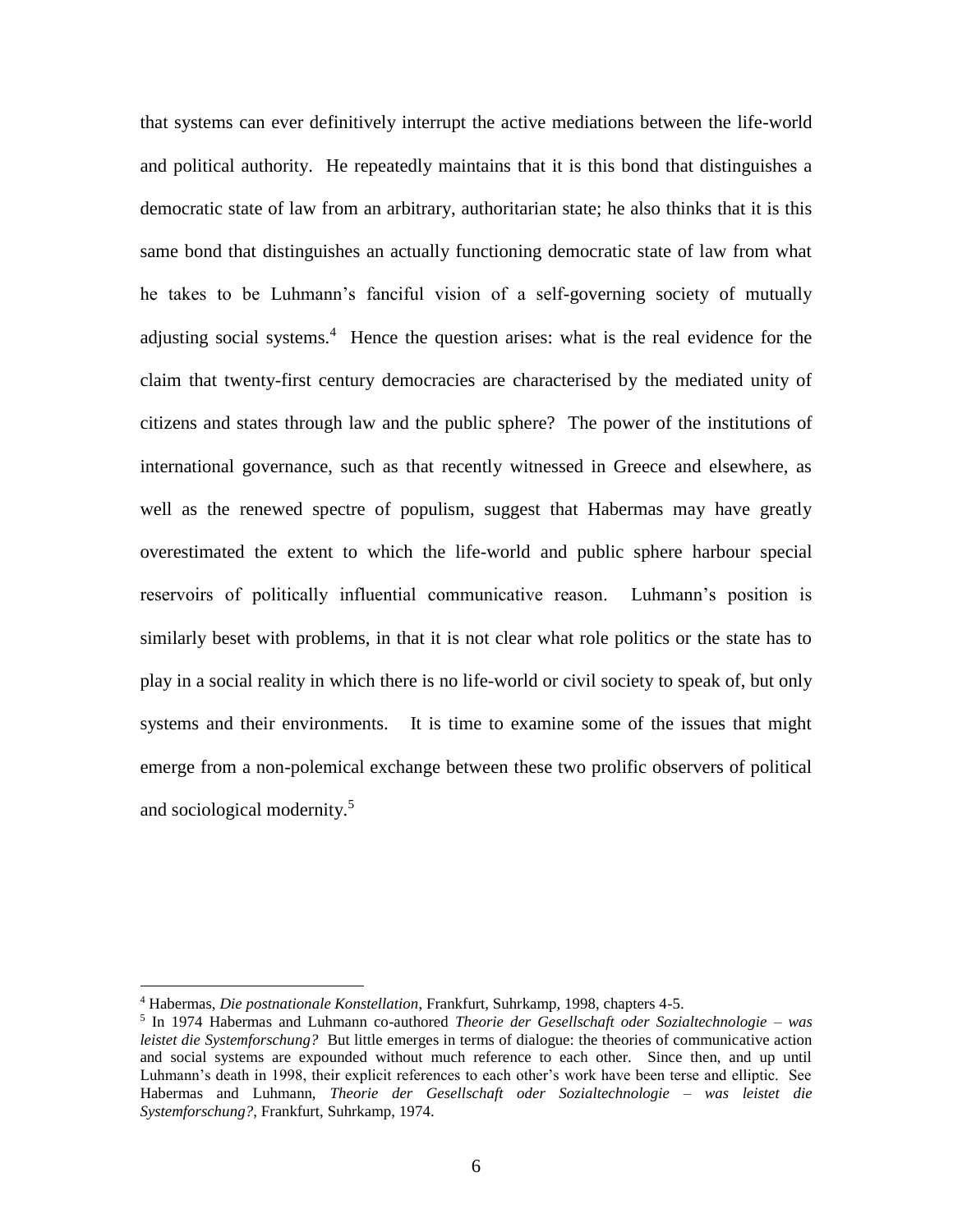#### **Kant and Habermas: the Public Sphere and Rational Political Authority**

Habermas' interpretation of Kant's ideas on the public sphere offers a good point of departure. In his critique of Kant he grapples with two central theoretical and practical political problems. First, how does one criticise liberal notions of universal legality and instrumentally rational legitimacy, without embracing irrational and communitarian versions of legitimacy? Second, how might it be possible to avoid recourse to predominantly technical and redistributive measures, i.e., measures that can dispense with democracy if need be, to solve the problem of social order and political legitimacy? Marx thinks that communism is the answer to a series of very concrete and material questions about decision-making and conflict resolution in modern industrial society. Similarly, Habermas' defence of democracy is neither purely pragmatic nor abstractly moral: to this extent both are students of Hegel. Habermas is not a liberal, communitarian, or social democrat in any straightforward sense. Hence his reflections on this question mark an attempt to stake out original terrain of potentially great importance. Whereas Kant seeks to rescue epistemology from the dead ends of empiricism and rationalism, Habermas is determined to rescue social scientific methodology from what he finds inadequate in first generation critical theory, Marxism, and systems theory. This leads him to adopt a number of different positions vis-à-vis liberalism depending on the book he is writing and the historical period in which it is written.<sup>6</sup> He is at times critical

<sup>6</sup> Habermas' (born in 1928) writings extend from the 1950s to the present, and cover a wide range of topics which, in addition to his theoretical works, include pedagogical issues concerned with the student movement in Germany and the constant debate over university reform there. For a comprehensive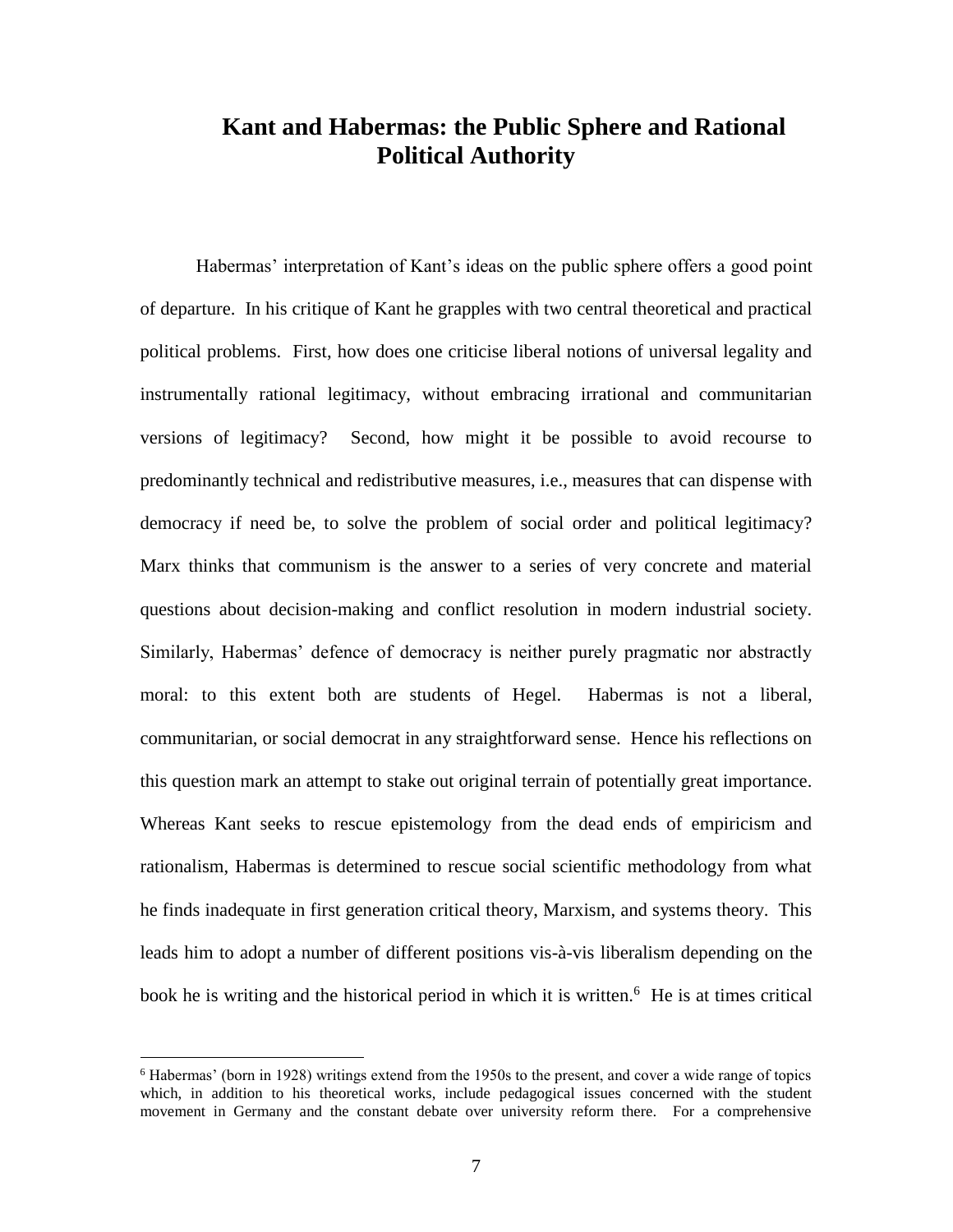of liberalism in so far as it sacrifices the possibility of rational legitimacy to the socioeconomic needs of powerful private interests. But at other times he is unequivocally apologetic of liberal democracy to the extent that he sees it as the only possible institutional means capable of salvaging what remains truly revolutionary in liberal doctrine: it champions the idea that government authority should be based on deliberation and discursively-mediated consensus rather than tradition, more and less harmonious aggregation of interest, constituent sovereign power, or the expedient requirements of functional order. Hence his writings intimate that although one can criticise liberalism from a Marxist or assorted other standpoints, it is nonetheless ascendant liberalism's original claims that must be made good in order to redeem the promise of Enlightenment and modernity. Hence a brief word about the political claims of liberalism will be useful in order to foreground the introductory discussion of Habermas' ideas on Kant, the public sphere and the life-world. Habermas' interpretation of Kant will help illuminate the theoretical terrain that separates him from Luhmann.<sup>7</sup>

Liberalism would seem to have a virtual theoretical monopoly on political reason, which it articulates in terms of legality and legitimacy. Bodies of thought which set out to critique liberalism often seem to be attacking reason altogether or, what amounts to something very similar from a liberal perspective, they seem to demand the

overview see the excerpts included in William Outhwaite (intro. and ed.), *The Habermas Reader*, Cambridge, Polity, 1996. Readers of German can consult the recently published *Philosophische Texte* in 5 volumes (Frankfurt Suhrkamp, 2009), which comprise selections of his major writings on the following subjects: (1) the speech-theoretical foundation of sociology, (2) rationality and speech theory, (3) discourse ethics, (4) political theory (see footnote 3 above) and (5) the critique of reason. Christian Schlüttter provides good summary of the contents of the five volumes in the *Frankfurter Rundschau*, 14 June, 2009, p. 35.

<sup>&</sup>lt;sup>7</sup> If one had to categorise his social and political thought in recognisable terms, one might say that Habermas combines a commitment to political liberalism with aspects of critical theory, legal theory and communicative rationality. For two excellent introductions, see William Outhwaite, *Habermas; A Critical Introduction*, Cambridge, Polity, 1994 (second edition 2009), and Gordon Finlayson, *Habermas: A Very Short Introduction*, Oxford, OUP, 2005.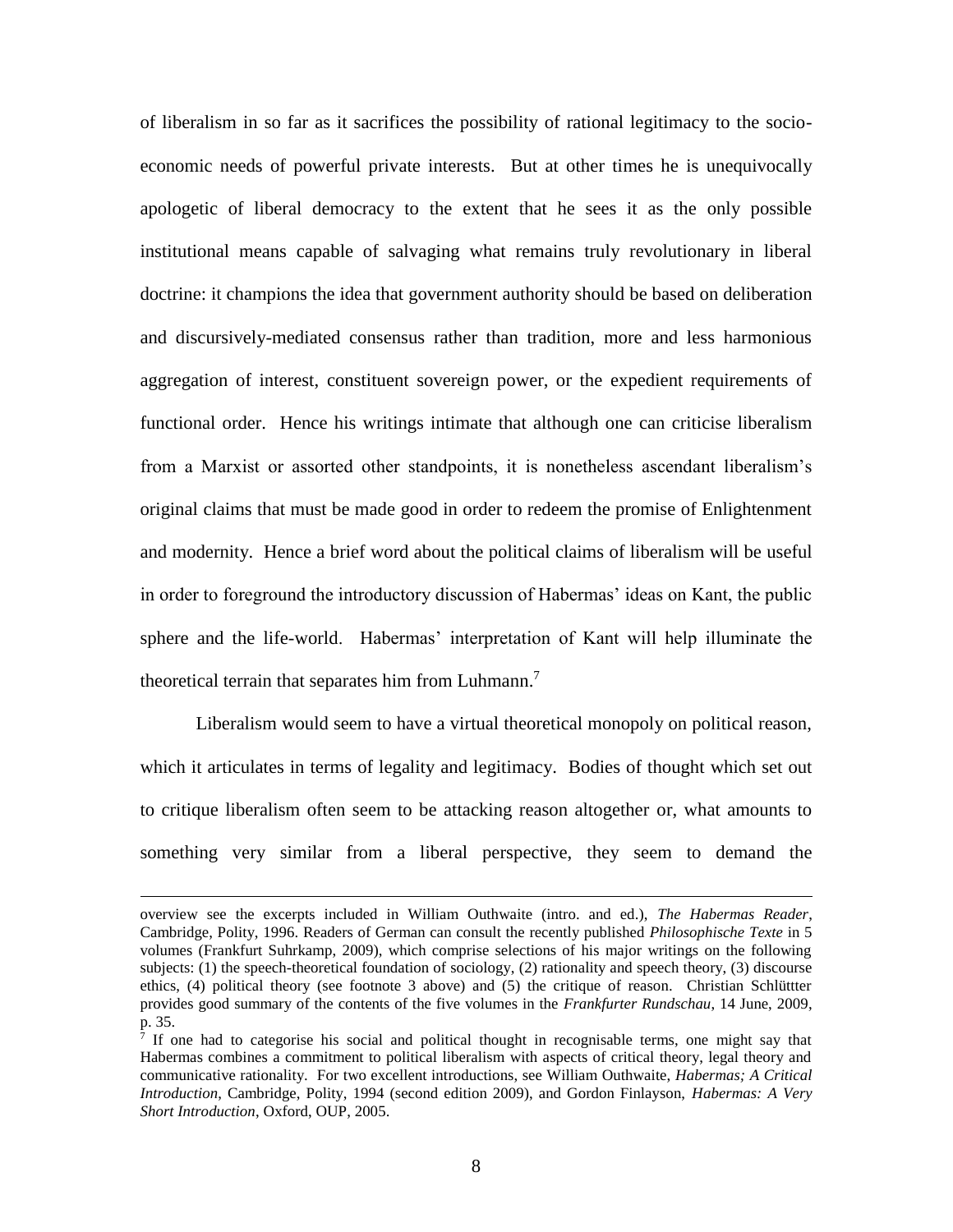institutionalisation of "higher", more substantial forms of reason and solidarity, i.e., forms of reason for whose implementation the socio-economic, political and juridical *conditions* are not available. From an enlightened liberal perspective, notions of a general will or the withering away of the state may be brilliant ideas, but the conditions for anything other than authoritarian and totalitarian versions of them are not realisable. They are not bad ideas, as such, but rather impossible ideals that seek to go beyond what reason, which is limited in its claims and capacities, permits. For thinkers in the liberal tradition such as Kant, there is a clear distinction between the universal claims of reason formulated by ethically minded, private adult citizens, and positive legal public authority. For Kant, the private individual has a rational will with which he (and it is unequivocally a 'he' for Kant) is capable of formulating self-legislative maxims indicating universal principles of morally irreproachable conduct. These maxims touch upon private matters of conscience, and are thus not enforceable by public institutions. Positive laws are enforceable by the state because they regulate external behaviour rather than individual ethical choice. Many liberals after Kant suggest that when a person violates the law, s/he infringes on someone else's liberty in a way that is fundamentally asymmetrical to the neglect to perform an ethical duty. The former is punishable, whereas the latter is not. That is, liberals tend to maintain that if the positive laws of the state were to dictate the terms of individual ethical duty, individual liberty would quickly disappear. The consequence is that duty, individual morality, and conscience cannot be immediately conflated with government law and the demands of public order.

Kant sees that leaving matters as such is inadequate, for if ethics and politics are irremediably kept apart, the law is likely to be devoid of ethical-epistemological content,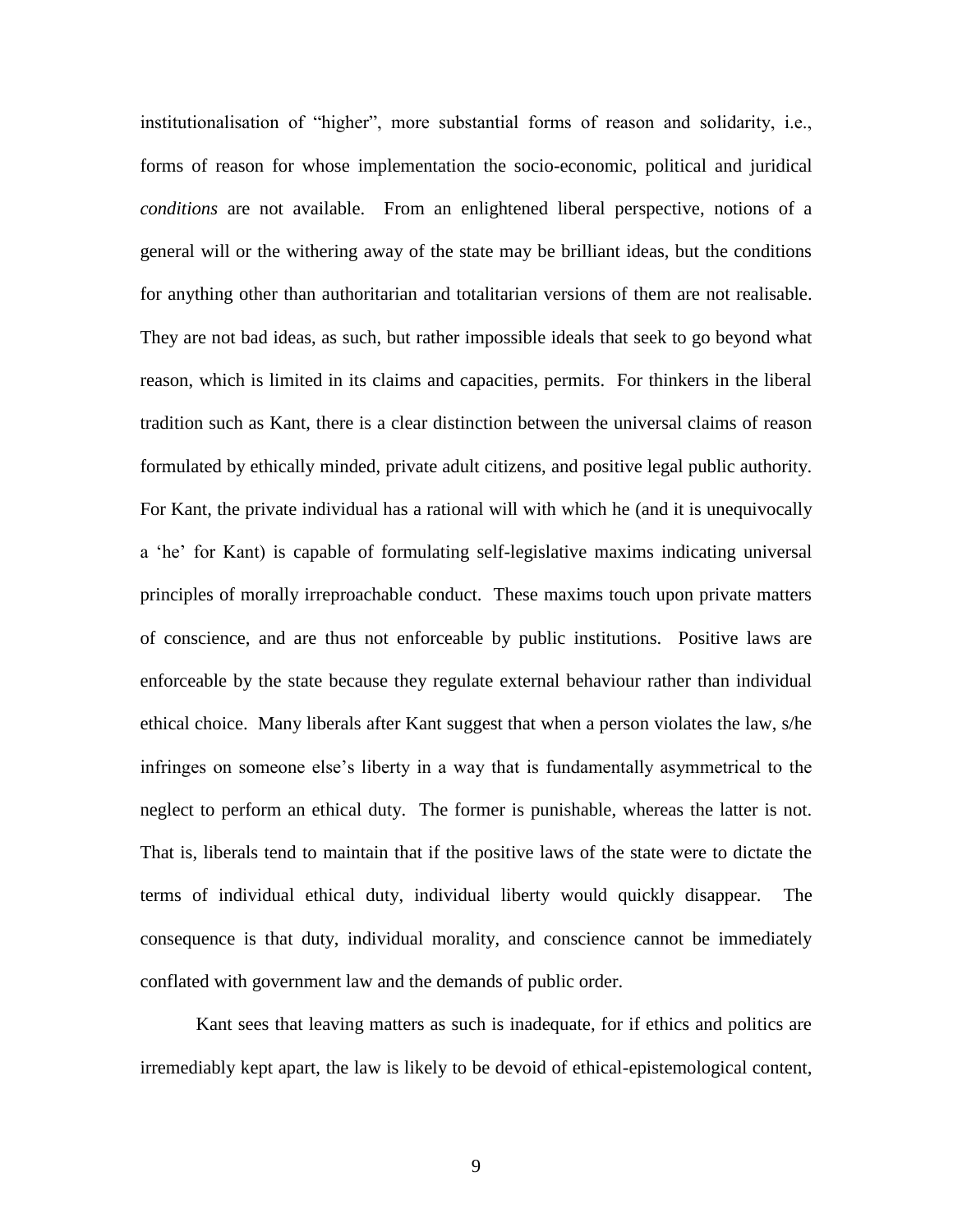and the citizen has little in the way of compelling motivation to obey the state. The parallel is the Hobbesian converse: once established, state authority need not be too concerned with citizens' rights. Kant wants to refute Hobbes, though without, crucially, fusing the discrete terms characteristic of liberal democratic thought, and without unifying the actual spheres of social life that are only partially mediated in actual liberal democratic practice. Kant sees the possibility of a solution in a public sphere mediating between private and ethical individuals (internalised moral law), and the political authority of government (external regulatory law). It is the possibility of this mediation, initially inspired by his reading of Kant, which Habermas takes up in *The Structural Transformation of the Public Sphere*. Although the conclusions of that early work of socio-historical theory are cautious and some might even say quite pessimistic, Habermas never really abandons the claim that legitimate government in modern societies is underpinned by a non-instrumentally rational mediation of private-individual interests and public-political authority. In his early writings he emphasises that failing this rational mediation, one has something much more closely approximating Weberian rationalisation than rational authority. With the publication of *Between Facts and Norms* in 1992, Habermas jettisons his early scepticism about the capacity of modern industrial societies continually to renew and update their normative bases. Normative renewal in this context means citizen capacity to reach consent and agreement about the laws they choose to govern their lives. This takes him from Kant and to a certain extent Arendt's theory of the public sphere, to a theory of the life-world indebted to Husserl and sociological phenomenology, and from there to a qualified celebration of the legal state.<sup>8</sup>

<sup>8</sup> Habermas, *Strukturwandel der Öffentlichkeit: Untersuchungen zu einer Kategorie der bürgelichen Gesellschaft* (*The Structural Transformation of the Public Sphere*, first published by Luchterhand in 1962),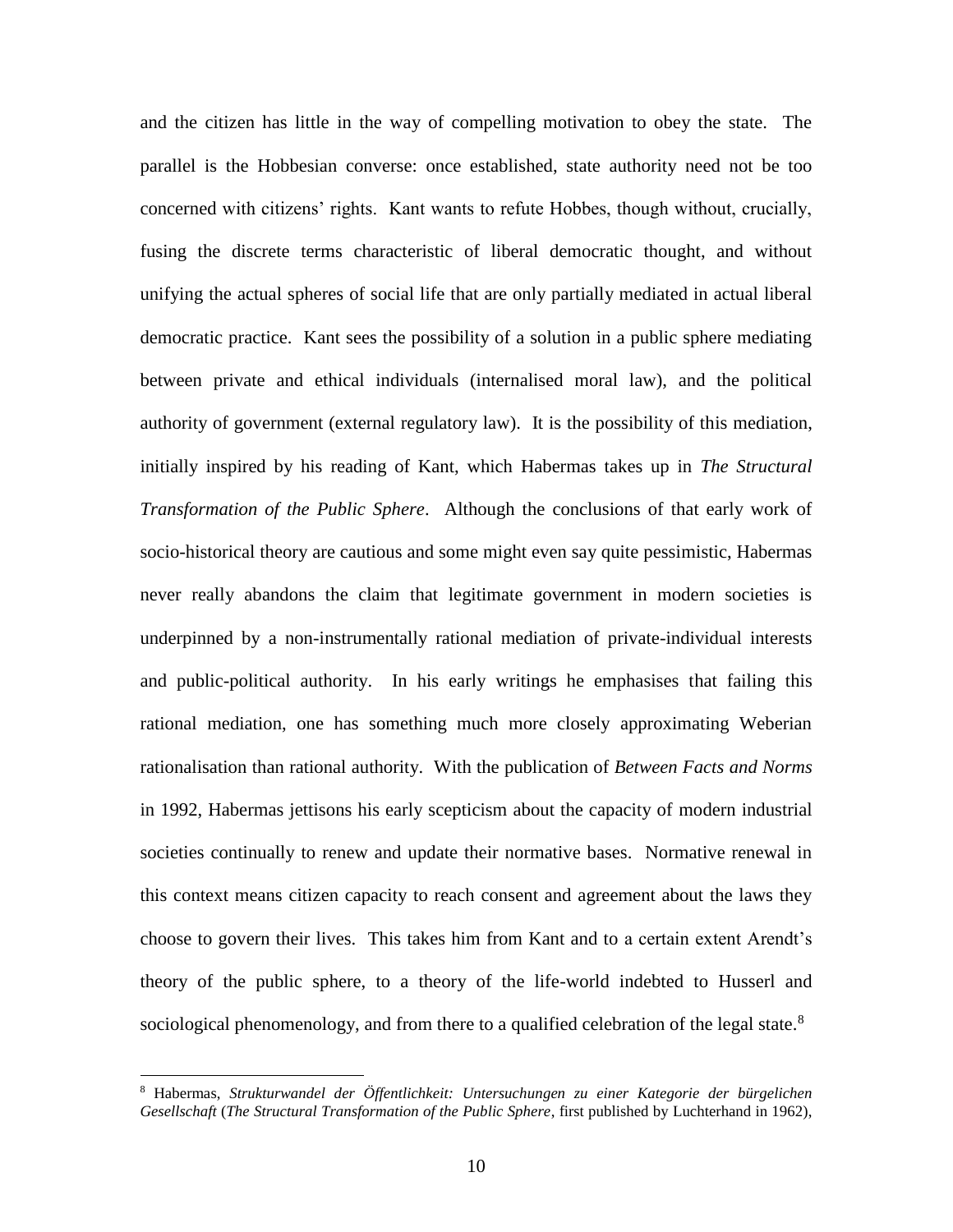Kant maintains that whilst individual private citizens are likely to be ignorant of public affairs and political matters, the members of a public constituted by an independent assembly of citizens are capable of mutually enlightening themselves through informed discussion and critical debate. Two principles inform Kant's ideas on a critical public mediating between morally autonomous individuals and the state. First, and foreshadowing Habermas' notion of the ideal speech situation, the individuals comprising the public are endowed with a rational will that is independent of all empirically existing institutions and experience.<sup>9</sup> Kant's formulation, which anticipates Rawls' veil of ignorance, stipulates that in order for the will to be autonomous, it must constitute itself in abstraction from socio-economic and political macro-realities, and in abstraction from emotions, impulses, drives, needs and other historically conditioned micro-realities as well. Kant's point is that everyone has different needs and a different conception of happiness. Hence demands to satisfy claims made in the name of needs and happiness are non-rational and, by extension, extra-legal: states entrusted with satisfying such claims act beyond the scope of what is rationally possible and legally universal. They will therefore tend to lapse into authoritarian abuse of power.<sup>10</sup> Second,

Frankfurt, Suhrkamp, 1990, pp. 180-95. Hence whilst it is *The Theory of Communicative Action* (2 volumes, 1981) that announces the advent of the linguistic turn, *The Structural Transformation*, *Legitimation Crisis* and *The Theory of Communicative Action* all express scepticism about the possible mediation of life-world knowledge and systemic steering. As will be seen, *Between the Facts and the Norms* attempts to provide arguments explaining how this mediation is in fact achieved to a satisfactory degree in the modern *Rechtsstaat*. To this extent the latter publication of 1992 can be likened to Habermas' version of the *Philosophy of Right*. More critical readers might liken it to *The End of History and the Last Man*, in that it that in *Between the Facts and Norms* he more or less declares the modern liberal democratic legal state to be the end station of political humanity's journey to rational individual and collective autonomy.

<sup>9</sup> Habermas, *Philosophische Texte*, Volume 3, chapter 4, and *Legitimationsprobleme im Spätkapitalismus* (*Legitimation Crisis*), Frankfurt, Suhrkamp, 1973, part 3, chapter 1.

<sup>&</sup>lt;sup>10</sup> Kant's ideas prefigure those of Habermas here as well. In his critique of the welfare state Habermas suggests that the corporatist compromise between labour unions, government and business associations is a failed response to the tendency of capitalist economies to undermine the conditions of legal universality. The epistemological dimension of law is diluted to insulate the political system from demands for social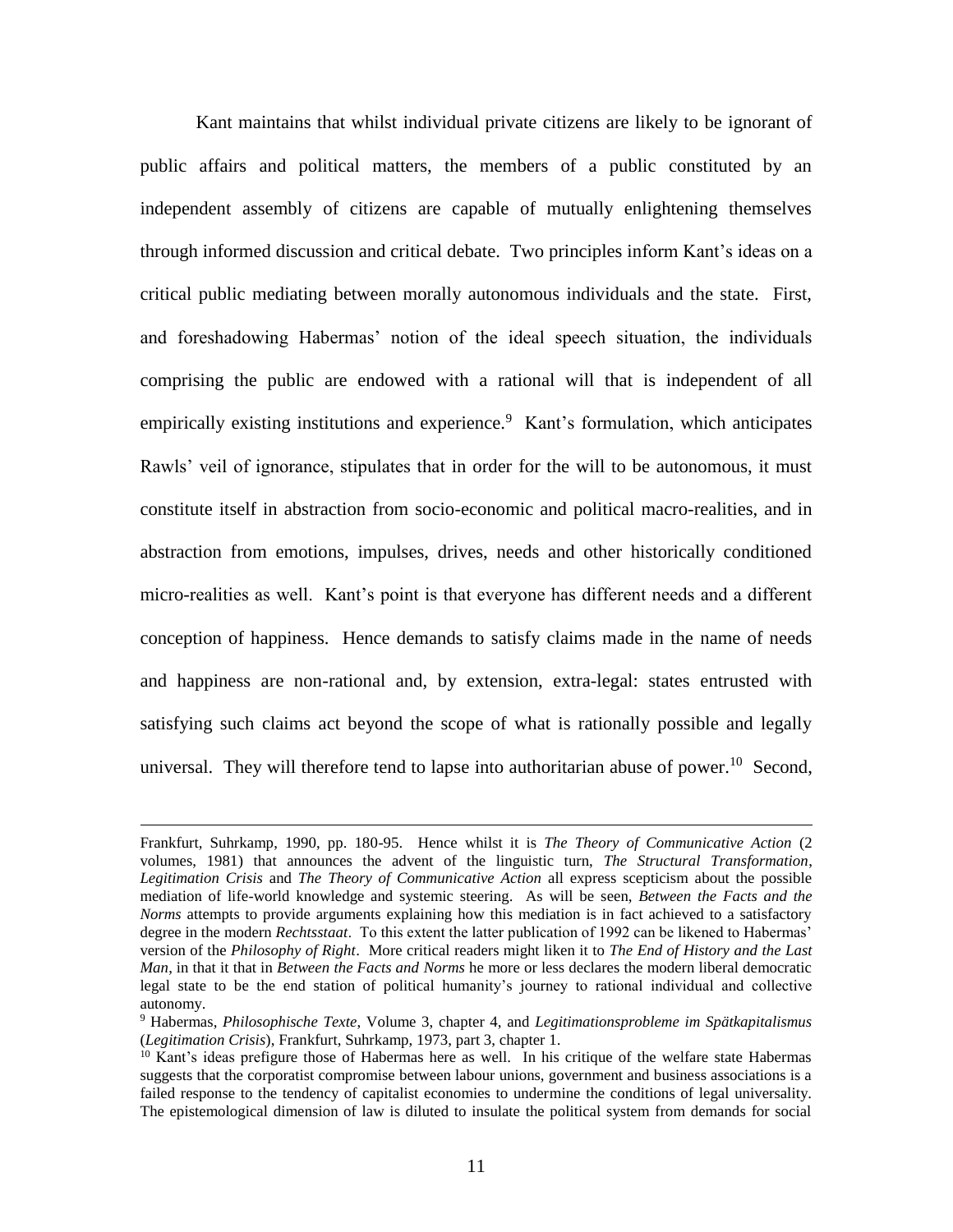and foreshadowing Habermas' partial assimilation of some of the key tenets of systems theory in the *Theory of Communicative Action* period, the critical reasoning and debate of an assembly of rational wills must take place in a sphere of freedom, i.e., not in a workplace, laboratory, or other context where a chain of command organised to solve technical tasks is more appropriate than an assembly of equals. Kant openly excludes women, children and salaried workers from the public sphere because of their supposed lack of autonomy. In his estimation they are emotionally and economically dependent, which means that if allowed to participate in public affairs, they are likely to embrace a politics of irrational need rather than a juridical politics of freedom and rational cognition. If this happens, law is deprived of its epistemological dimension at the same time that the transcendence of natural and mechanical necessity is forfeited. The economically independent, rational men in Kant's public sphere are impartial ethical individuals who mediate between themselves and political authority by formulating principles in open arenas of the public sphere. These discursively redeemed principles serve the purpose of confronting the representatives of political authority and positive law with ethically informed universal claims that legitimate authority cannot ignore. In principle these claims should require positivised, formal law to adjust its contents, thus reconciling order and substantive reason. Hobbes is therefore refuted in the same stroke that safeguards individual autonomy and moral obligation.<sup>11</sup>

equality that can really only be properly addressed by changing the law instead of "softening it", so to speak, for softening the law undermines its capacity to set out rational grounds for political obligation. See Habermas, *Legitimationsprobleme im Spätkapitalismus* (*Legitimation Crisis*), part 2, chapter 5. Claus Offe makes related observations about legality and the long-term prospects of the welfare state in `Rationalitätskriterien der Administration' in *Leviathan*, 3 (1974), pp. 333-45.

<sup>&</sup>lt;sup>11</sup> Kant, `Beantwortung der Frage: Was ist Aufklärung?' (What is Enlightenment?', 1783) in Wilhelm Weischedel (ed.), *Immanuel Kant: Schriften zur Anthropologie, Geschichstsphilosophie, Politik und Pädogogik I*, Frankfurt, Suhrkamp, 1977, pp. 57-61. Relevant in this regard are the arguments that Kant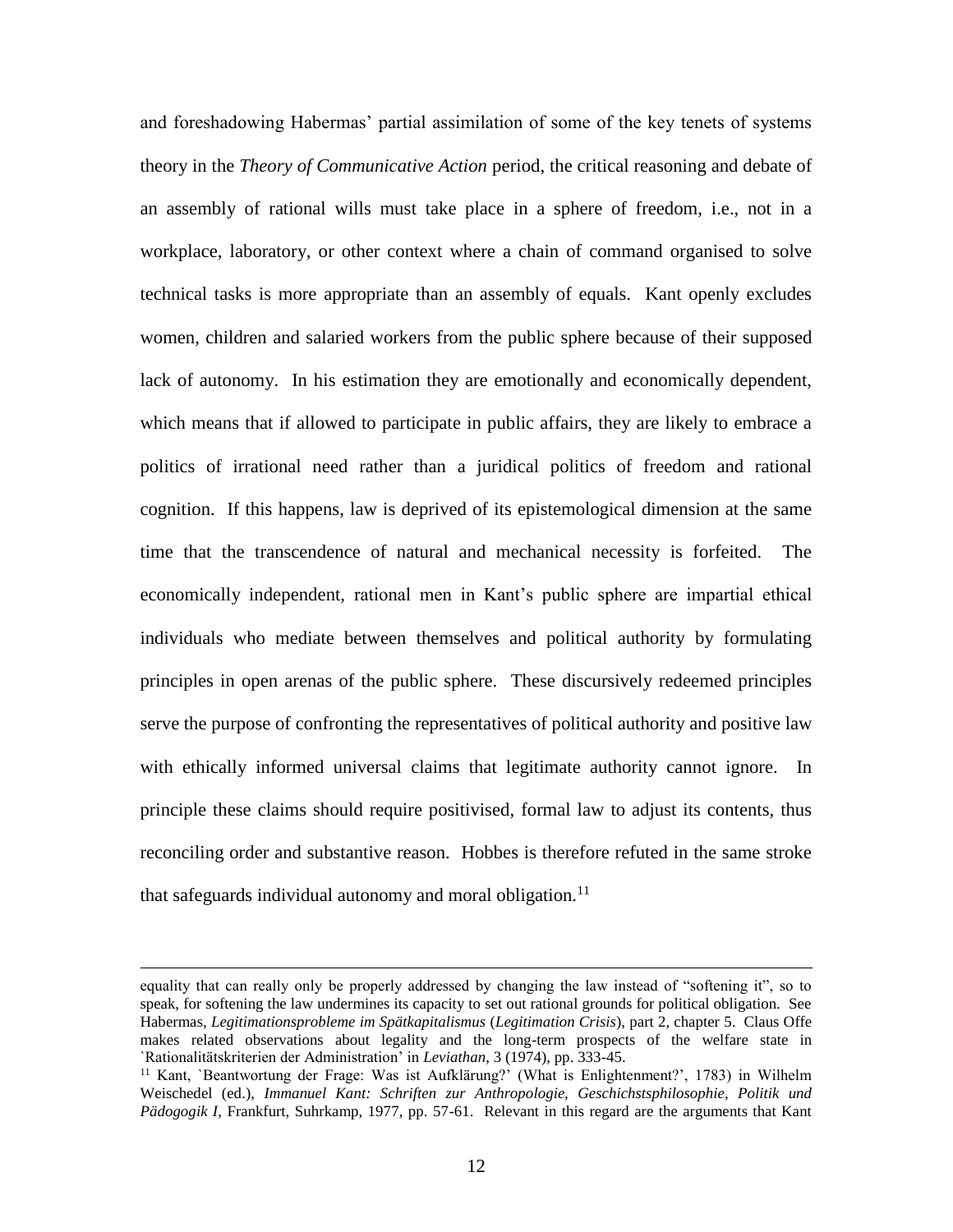But what happens if public authority refuses to adjust the content of law making to the truths of discursive rationality? Habermas, writing in the early 1970s and taking his cue from Kant, argues that a legitimacy crisis ensues. The claim intrinsic to Habermas' attempt to update Kant is that in modern states it is not so much a crisis concerning the distribution of wealth, status, security or other phenomena which can be administratively or technically supplied. It is a crisis of the autonomy of reason and the epistemological integrity of law. When forms of law are out of step with the truth content of reason, law forfeits the cognitive dimension that separates modern law from more antiquated and arbitrary instances of *Diktat*, privilege and tradition. From the Enlightenment and post-Enlightenment vantage point championed by liberalism, these forms of domination should really be part of the past, and indeed, Kant believes that as the process of Enlightenment unfolds, substantive rationality and formal legality will harmonise to an increasingly greater extent, thus obviating the need for populist forms of legitimacy, civil disobedience and revolution. In `An Answer to the Question: What is Enlightenment?', Kant intimates that where the law is underwritten by the cognitive content of reason, politics ceases to be the domain of power, privilege and ideological mendacity. In the discursively redeemed speech claims of rational, ethically-oriented individuals in the public sphere, the promise of Enlightenment is redeemed, and as such, humanity need not live in fear of the whims of despots any longer.<sup>12</sup>

Central to the argument developed in the *Structural Transformation of the Public Sphere* and subsequent works is that rather than representing a liberal utopia of political

puts forth in `Perpetual Peace' and `On the Common Saying'. These three and other important political essays are available in English in Hans Reiss (ed.), *Kant: Political Writings*, Cambridge, CUP, 1970.

<sup>12</sup> Kant, `Über den Gemeinspruch: Das mag in der Theorie richtig sein, taugt aber nicht in der Praxis' (`Theory and Praxis'), in Wilhelm Weishedel (ed.), *Immanuel Kant: Schriften zur Anthropologie*, pp. 129- 30.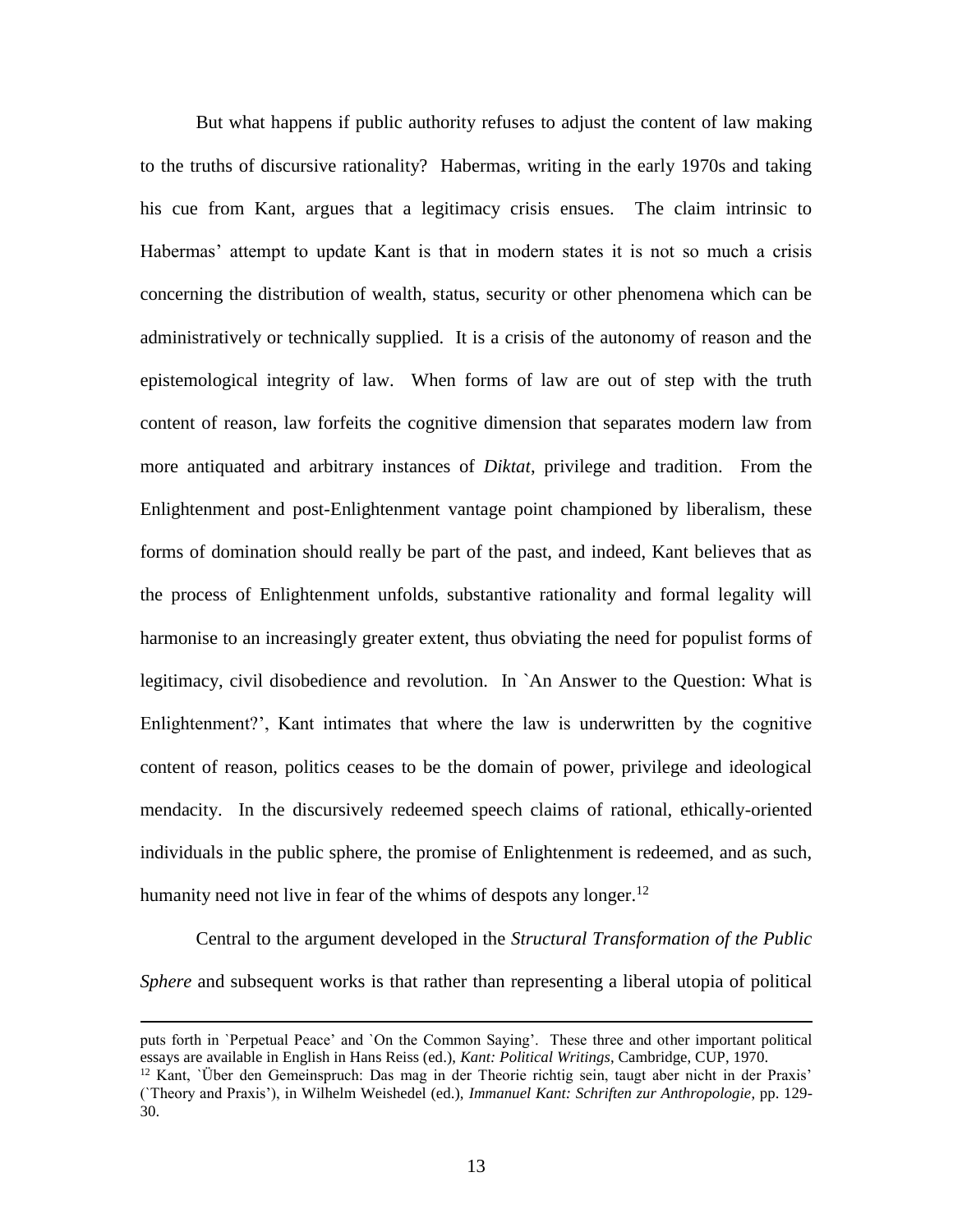harmony secured under ideal conditions that never present themselves, Kant's views on the public sphere reflect a sociologically-grounded possibility exhibited, to differing degrees, by actual tendencies in early modern industrial societies. This is due to the in Habermas' estimation historically corroborated fact that traditional ecclesiastical and aristocratic political authority was being challenged by theoretically sophisticated articulations of public opinion in coffee houses, universities, newspapers, and the then gentry-dominated citizen associations preceding the emergence of modern political parties. In chapter 4, section 13 of the *Structural Transformation*, Habermas outlines Kant's theory of the public sphere, noting that it is central to Kant's argument that it is the task of the public sphere to harmonise the claims of morality and reason with those of law and politics.<sup>13</sup> It is clear from the text that Habermas has much normative sympathy with the ideal of rational political legitimacy, and clear too that he has a firm scholarly conviction that, to paraphrase Marx, humanity only poses itself questions for which the solutions are immanently feasible. This is to say that in contrast to the abstract, ahistorical approach adopted by analytical philosophers such as Rawls, Habermas seeks to ground his normative claims sociologically, which he initially does with historical documentation and sociological theory. His later work supplements historical and sociological analysis with cognitive psychology, linguistics and legal theory.<sup>14</sup>

The major question raised in *The Structural Transformation of the Public Sphere* is whether or not modern capitalist economies and extra-economic public spheres can

<sup>&</sup>lt;sup>13</sup> An issue that Habermas does not really address is that morality and reason also entail a natural right to private property for Kant. The possible explanations as to why Habermas does not touch upon this are addressed in this chapter.

<sup>14</sup> Habermas, *Strukturwandel der Öffentlichkeit* (*The Structural Transformation of the Public Sphere*), pp.178-195, *Zur Rekonstruktion des historischen Materialismus* (*The Reconstruction of Historical Materialism*), Frankfurt, Suhrkamp, 1976, parts 2-3, and *Der philosophische Diskurs der Moderne* (*The Philosophical Discourse of Modernity*), Frankfurt, Suhrkamp, 1985, chapters 1 and 11.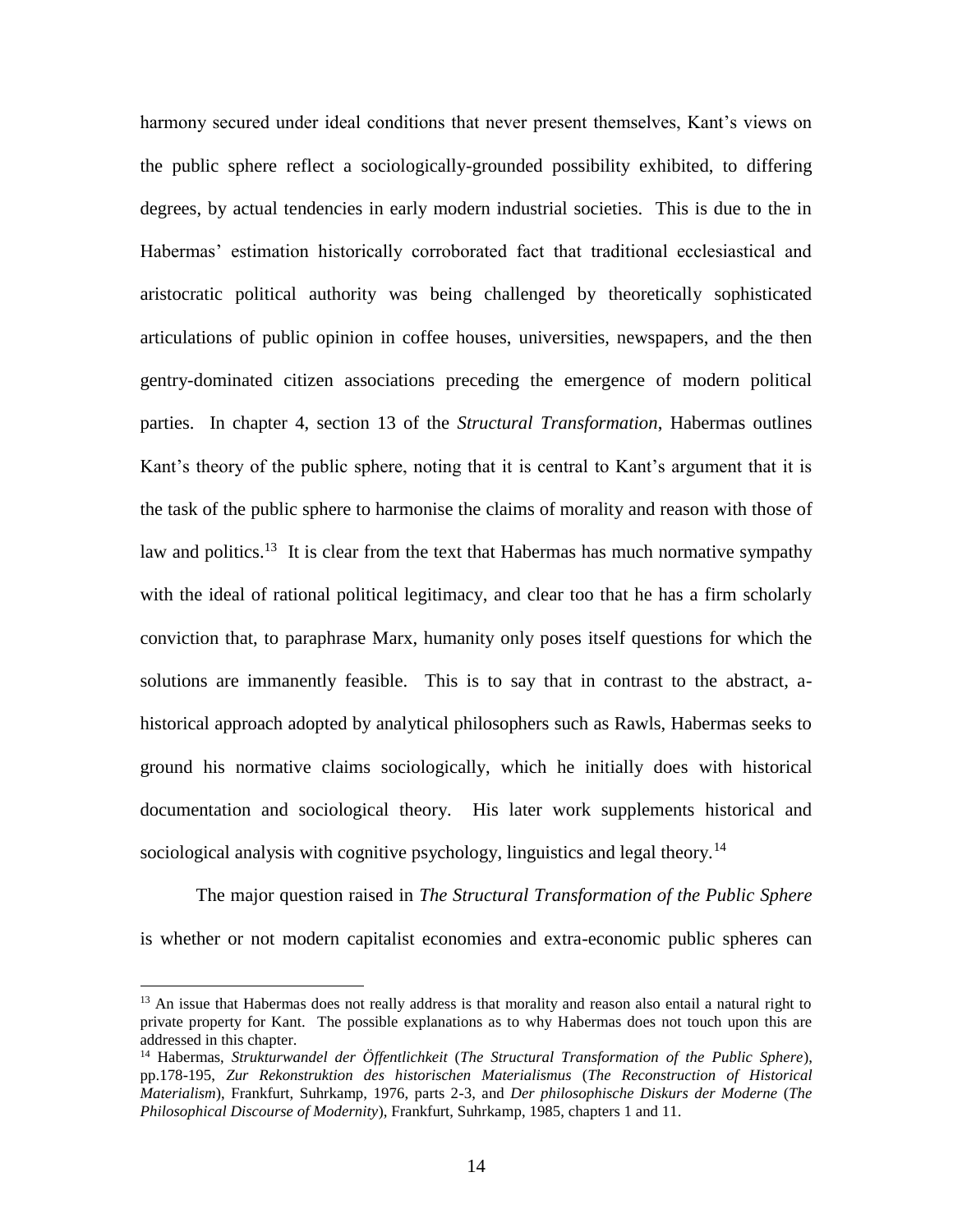peacefully co-exist, or if, on the contrary, there is a marked tendency for the logic of commodity production to extend its jurisdiction into the cultural, political, and aesthetic spheres of communication and interpersonal understanding. This is a fairly important query, since the status of the normative bases of the state is at stake. Since the young Marx's critique of Hegel's theory of the modern state there has been much debate and real upheaval concerning the respective of roles of economy and polity (Luhmann would say economic system and political system) in the generation and resolution of social conflict. Whilst it is very improbable that the state is `nothing other than an executive committee for managing the affairs of the entire bourgeoisie', as Marx quips in the *Communist Manifesto* of 1848, it is also doubtful that the supposed political universality of citizenship, which in theory does not recognise differences of race, religion, class and other social factors, is not affected by patterns of property ownership or the systemic requirements of industrial production. Mainstream liberal theorists tend to insist on the autonomy of politics from economics (insisting too, to varying degrees, on the primacy of private individual rights over public political rights), whilst Marxists question the degree to which there can be real political autonomy from socio-economic realities. Like Arendt, therefore, Habermas suggests that both liberal and Marxist approaches are flawed. He argues that in their legal institutions and public spheres, early modern societies have an historically unique capacity to generate discursive understanding of conflict. The reflexivity induced by this reasoning makes the loci of conflict transparent, and, under ideal conditions, susceptible to critique and reform, thus echoing the Kantian claim that revolution and civil disobedience should in principle become superfluous. Central to the structural transformation thesis is the claim that this capacity is forfeited if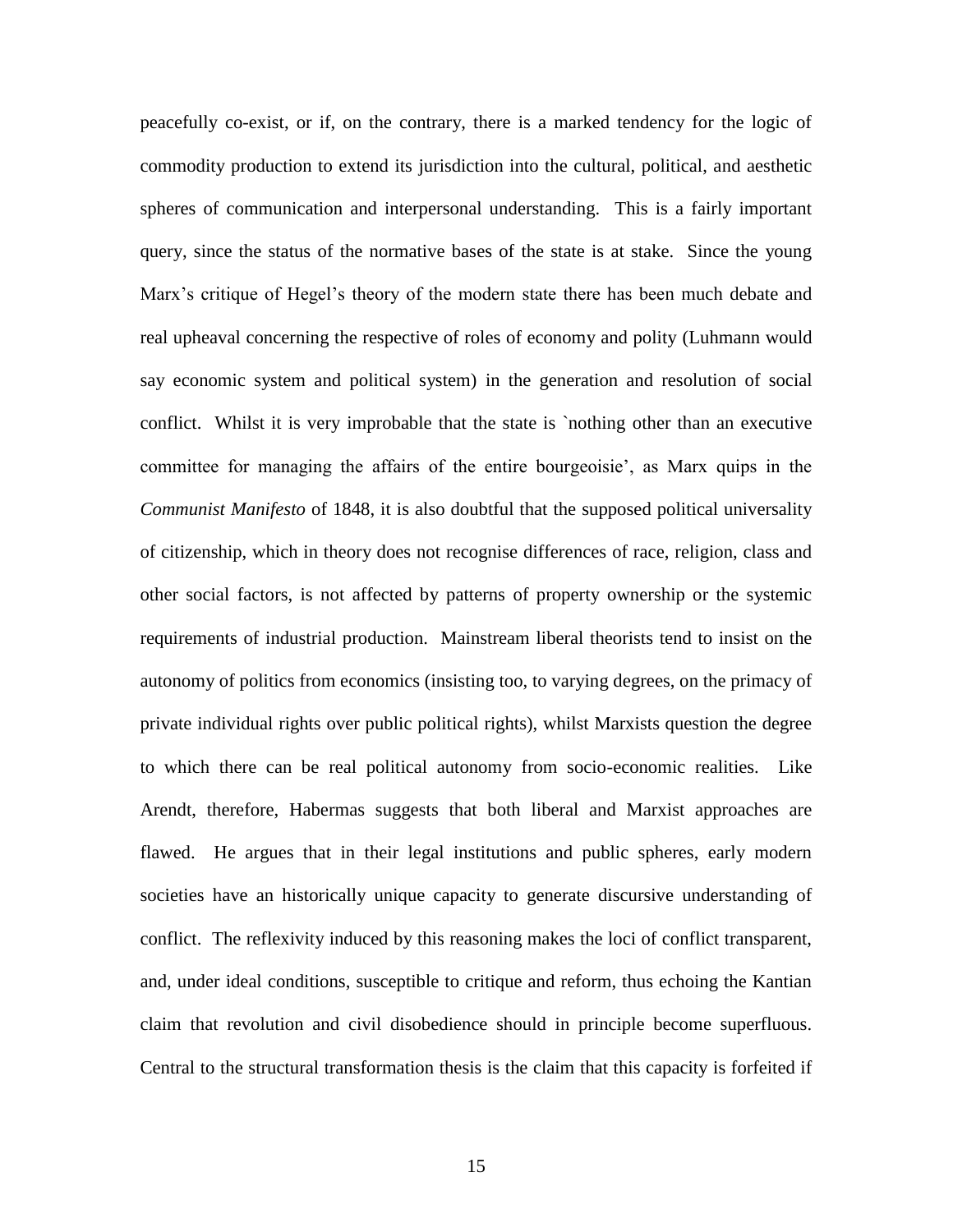the spheres and institutions necessary for consensus are undermined by systemic processes of a bureaucratic and technical stamp. Hence whilst the *Structural Transformation of the Public Sphere* is neither liberal nor Marxist, it leans toward a modified Marxist account of how the liberal dimension of liberal democracy can be undermined by capitalism.<sup>15</sup>

This contributes to the originality and unusualness of the book: a Kantian-Weberian-Marxist argument is deployed in order to critique the actual functioning of liberal democratic states as a part of a defence of liberal ideals. Its author is committed to the postulate that rational agreement rather than bourgeois or working class power *should* be the basis of political legitimacy, and that modernity offers an unprecedented and nonideological possibility of converting that should into an *is*. To this extent one discerns not merely the influence of Kant, Weber and Marx. Habermas is also guided by Tocqueville's intuition that some form of democracy is going to accompany the transition from feudal-agrarian to industrial-democratic society. Hence the real question is not democracy versus some other form of government. Habermas follows Tocqueville in asking: will it be a liberal or a despotic form of democracy? Since both are conceivable and indeed possible, much is at stake depending on the robustness of the institutions mediating between private (commercial) and public (republican) forms of liberty. Tocqueville's stress on the importance of *corps intermédiares* is echoed in some of Habermas' reflections on the public sphere. Moreover, Hegel's influence is evident in the immanent dialectical methodology which stipulates that the solutions to normative

<sup>15</sup> Habermas, 1990 introduction to *Strukturwandel der Öffentlichkeit* (*The Structural Transformation of the Public Sphere*), pp. 33-50, and pp. 195-209 in the text. The modified Marxism in question is clearly informed by close readings of Weber and Adorno at this early stage of Habermas' development as a thinker.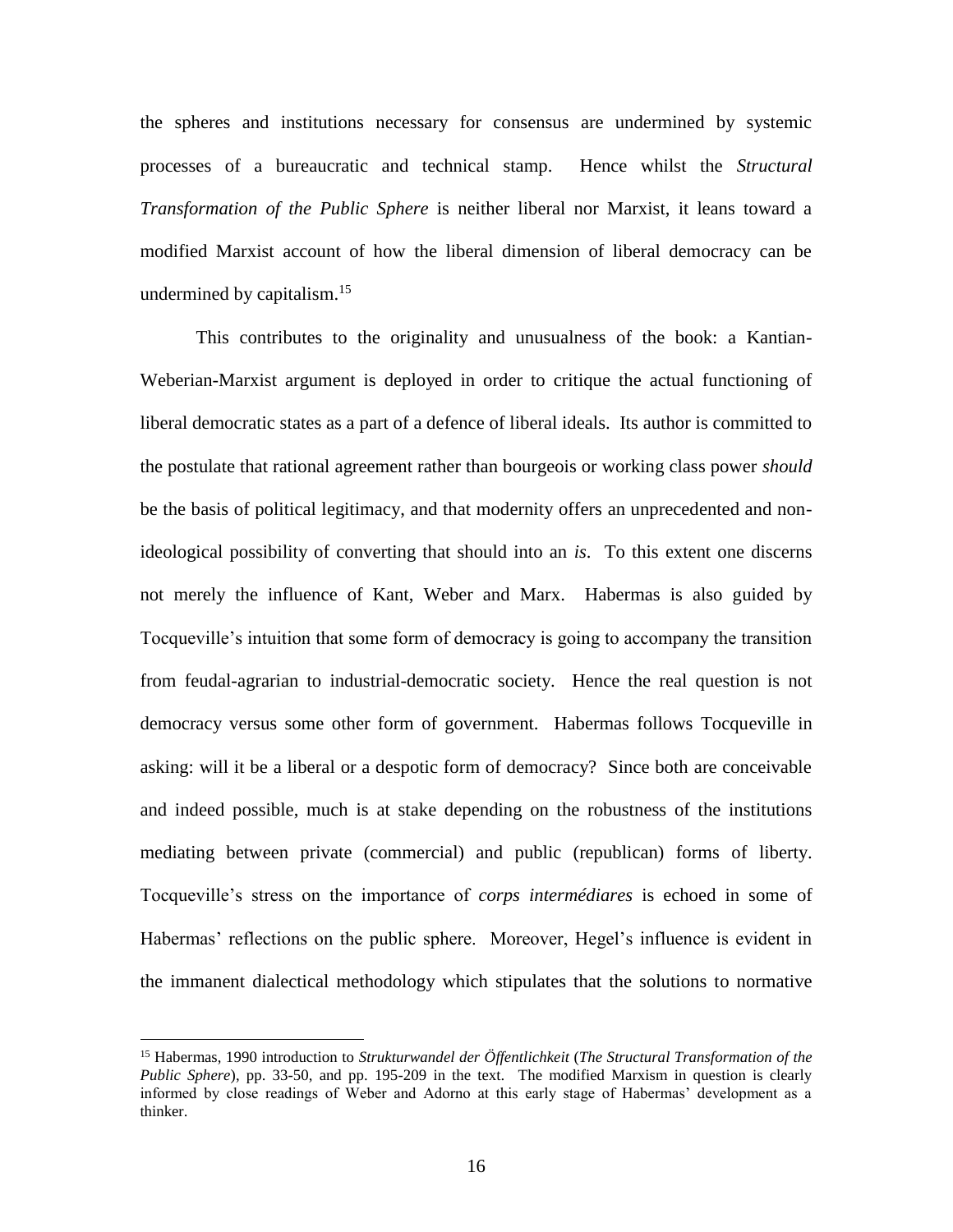`ought questions' (Sollen, later *Geltung*) are to be sought in the `is realities' (Sein, later *Faktizität*), that is, already existing institutions offer the key to reconciling what can and what should be done.<sup>16</sup>

The thesis of structural transformations and constitutional transitions has a history within critical theory that needs brief attention in order fully to understand Habermas' enormous contribution to social and political theory and adequately to appreciate what may be considered his departure from first generation critical theory. In 1941 Institute for Social Research member Friedrich Pollock (1894-1970) attempted to theorise the transition from free market to late (sometimes also called state) capitalism, explaining that late capitalism introduces planning to co-ordinate supply and demand, though without thereby becoming a system of production based on the satisfaction of human needs or the desire for creative work. State capitalism is thus not state socialism on the Soviet model, and certainly not libertarian socialism as Marx had envisaged when discussing human as opposed to merely political emancipation. Late capitalism can be characterised instead as an attempt to anticipate and forestall demands for political control of the economy by stabilising economic processes through managerial planning rather than democratic participation in key decisions about production and investment.<sup>17</sup> Pollock's ideas on the correlations between determinate stages in the evolution of

<sup>16</sup> Habermas, *Strukturwandel der Öffentlichkeit* (*The Structural Transformation of the Public Sphere*), pp. 209-24. Although in the early to mid-1960s Habermas continues to rely on Marx, Weber, and Adorno, one can already see some of the characteristic lines of his mature thought starting to emerge. He develops a critical stance toward the first generation of Frankfurt School theorists in that he remains sceptical toward the negative theological tendency to glimpse the conditions of a reconciled world in terms of their manifest absence (a tendency sometimes discernible in Adorno), and is also hesitant to attribute automatic radical political subjectivity to exploited groups and classes (a tendency often found in Marcuse). He asserts that the task of completing the ongoing projects of Enlightenment and modernity turns on re-conceptualising reason without fully embracing or wholly ignoring the rationalisation thesis, keeping in mind the evident reality that one cannot simply re-institutionalise the bourgeois public sphere of early modernity under twentieth century conditions of universal franchise and mass society.

<sup>&</sup>lt;sup>17</sup> Friedrich Pollock, `State Capitalism: its Possibilities and Limitations in Andrew Arato and Eike Gebhardt (eds.), *The Essential Frankfurt School Reader*, London and New York, Continuum,1982, pp. 71-2.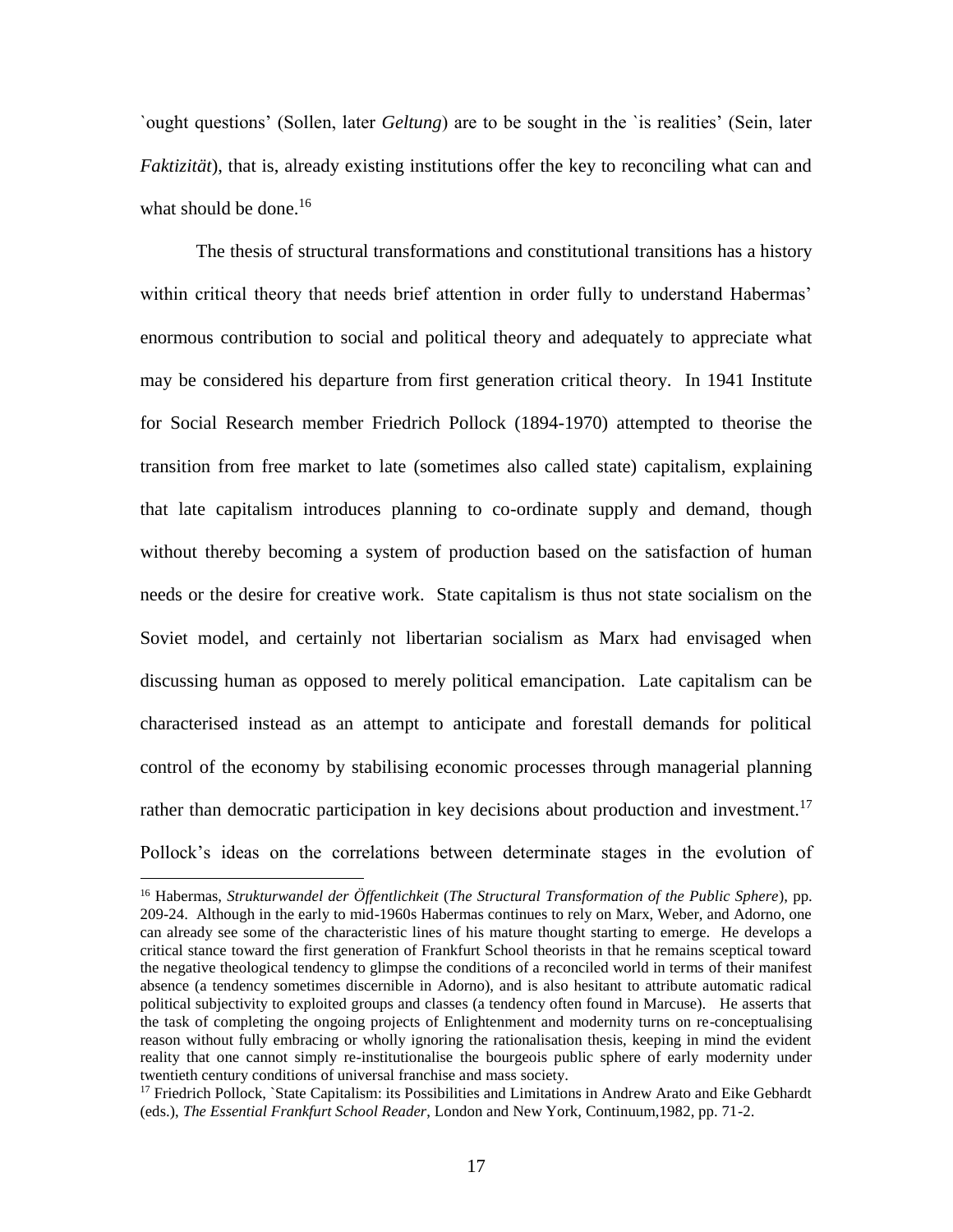capitalism and structural changes in forms of law and state are developed with great analytical precision by two legal theorists associated with the Institute for Social Research briefly touched upon in chapter 3, Otto Kirchheimer (1905-65) and Franz Neumann (1900-1954). In `Changes in the Structure of Political Compromise', also of 1941, Kirchheimer shows that under late capitalism, the state executive is restructured so that it can perform key planning functions neglected by the market but nonetheless necessary to ensure the predominance of market relations in the economy and, crucially, in the polity as well. Kirchheimer develops what one might call a juridical socialism which, like Pollock's, parts with mechanical notions of base and superstructure, though without embracing the thesis that the political system and the economic system function independently in industrial society. Part of his argument, which anticipates the colonisation of the life-world thesis developed by Habermas in *Legitimation Crisis*, is that the political re-structuring of capitalist social relations can occur because of a subjective factor related to class consciousness and culture, and an objective factor regarding systemic features of capitalist production. Whereas the subjective factor contributes to a stalemate in the class struggle that creates possibilities for authoritarian intervention in the economy and repressive apparatuses of the state, the objective factor results in overproduction crises requiring Keynesian reform. Kirchheimer reckons that it is possible to safeguard the integrity of law as a barometer of human freedom against the tendency for it to become a tool of class oppression when undermined by organised private interests. This however depends, from a specific moment in the democratisation process set in motion by 1789 and 1848, on a transition from socially created wealth that is privately appropriated, to a new mode of production which ensures that the juridical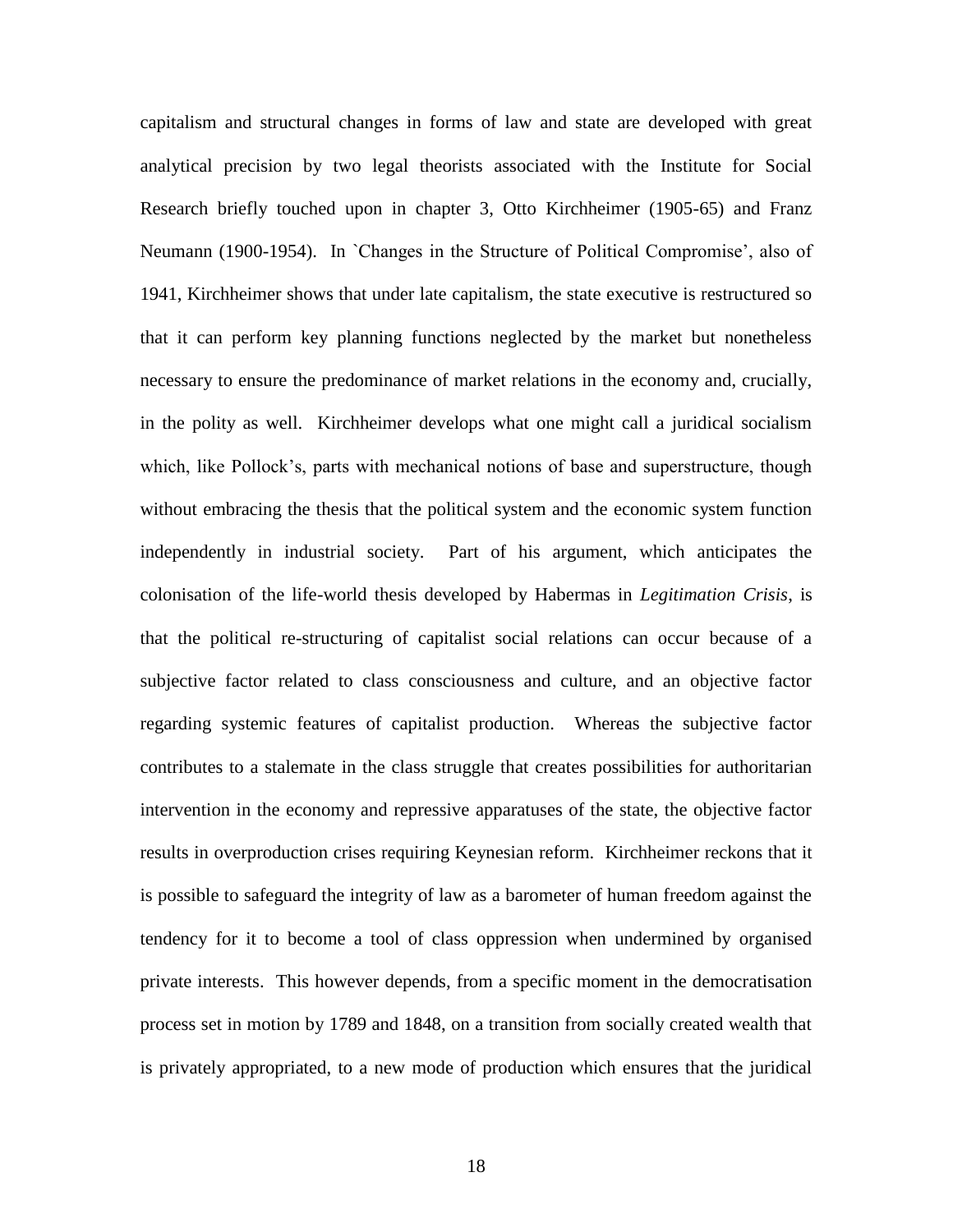mediation of humanity and nature first sheds its class, and then eventually its bureaucratic character as well.<sup>18</sup>

The implementation of Keynesian stop-gap measures tends to expand the role of the state executive at the expense of the legislature. This helps undermine the democratic bases of the state, thus pointing the way to more and less authoritarian forms of corporatism. The key point made by Kirchheimer which is taken up by Habermas in the *Structural Transformation of the Public Sphere* and then again in *Legitimation Crisis* is that the move from market to late capitalism is accompanied by the transition from the potential of rational and ethical law to the reality of government by command and decree. Habermas sometimes refers to this development as *Verrechtlichung*, which can be thought of as the tendency to adopt legal solutions to various conflicts, without, however, respecting official legal channels and institutions. This development is of course most obvious in the transition from parliamentary democracy to fascism. But that very spectacular and visible collapse of the liberal dimension of liberal democracy points the way toward an ostensibly more benign phenomenon with related origins, which is the blurring of the public/private divisions in post-World War II consumer-welfare capitalism analysed by Arendt. Whilst Arendt stresses the demise of politics in her Aristotelianrepublican sense that this blurring brings in its wake, Kirchheimer points out the inevitable conflict between the possible transition from socially created wealth that is privately appropriated to socially created wealth that is socially appropriated, on the one hand, and the thwarting of that democratic and pluralist possibility by various attempts to insulate the prerogatives of capital from legal-rational critique, on the other. What unites

<sup>18</sup> Otto Kirchheimer, `Changes in the Structure of Political Compromise' in Arato and Gebhardt (eds.), *The Essential Frankfurt School Reader*, pp. 52-7.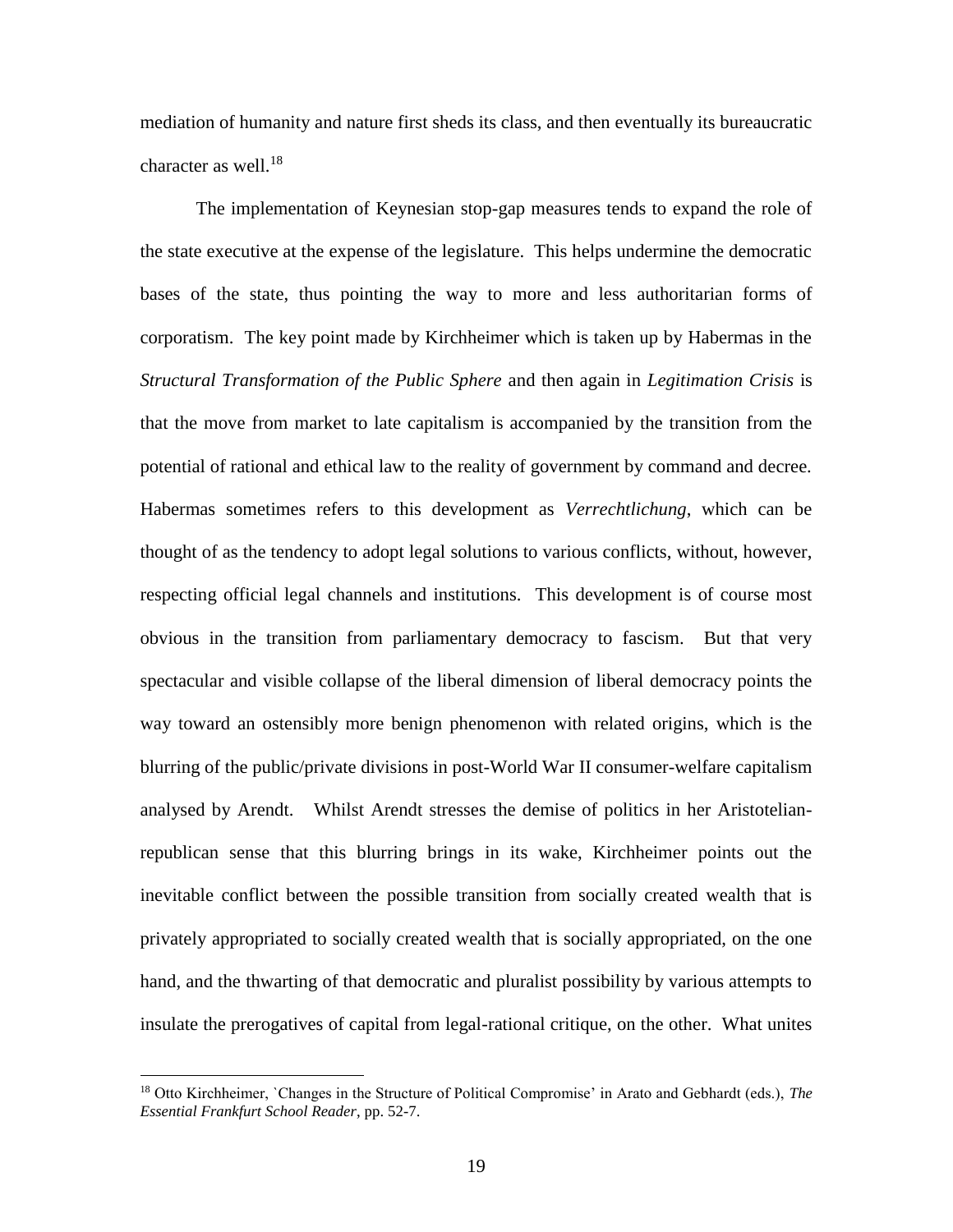Arendt and Kirchheimer's otherwise very different standpoints is the observation that at first glance fascist and authoritarian corporatism more generally seems to be the problem of inter-war Europe. Yet a closer look suggests that there is a more fundamental clash between the imperatives of critical reason and the instrumental logic of capital accumulation. This clash is not easily patched up by staging a return to forms of state which correspond to earlier, now outdated models of equilibrium between class structure, mode of production, and mode of political compromise. Historically stable liberal democratic states may well manage to manoeuvre past the authoritarian transition to a new mode of political compromise in the 1920s and 1930s, but the transition will eventually have to be made in some form, as the institutions bourgeois ascendancy, such as the public sphere, evolve into those of bourgeois maturity and mass electorates. Hence in Kirchheimer's view one must update Tocqueville's question about democracy as follows: will it be a juridical socialist or a despotic form of democracy? <sup>19</sup>

Kirchheimer explains that in looking at the history of European states from 1848 to the National Socialist victory of 1933, one sees that steadily enhanced degrees of political enfranchisement are paralleled by very uneven patterns of social enfranchisement and disenfranchisement. Political equality becomes a lever to pursue social equality, but this movement is halted to varying extents by private ownership of the means of production. Each state is faced with the choice of either socialising private socio-economic rights in order to secure democratic legitimacy, or of enforcing liberal legitimacy by curtailing and in some cases banning democratic rights of citizenship. If the latter choice is enacted, liberal democracy mutates into something palpably more

<sup>19</sup> Otto Kirchheimer, `Changes in the Structure of Political Compromise' in Arato and Gebhardt (eds.), *The Essential Frankfurt School Reader*, pp. 54-6.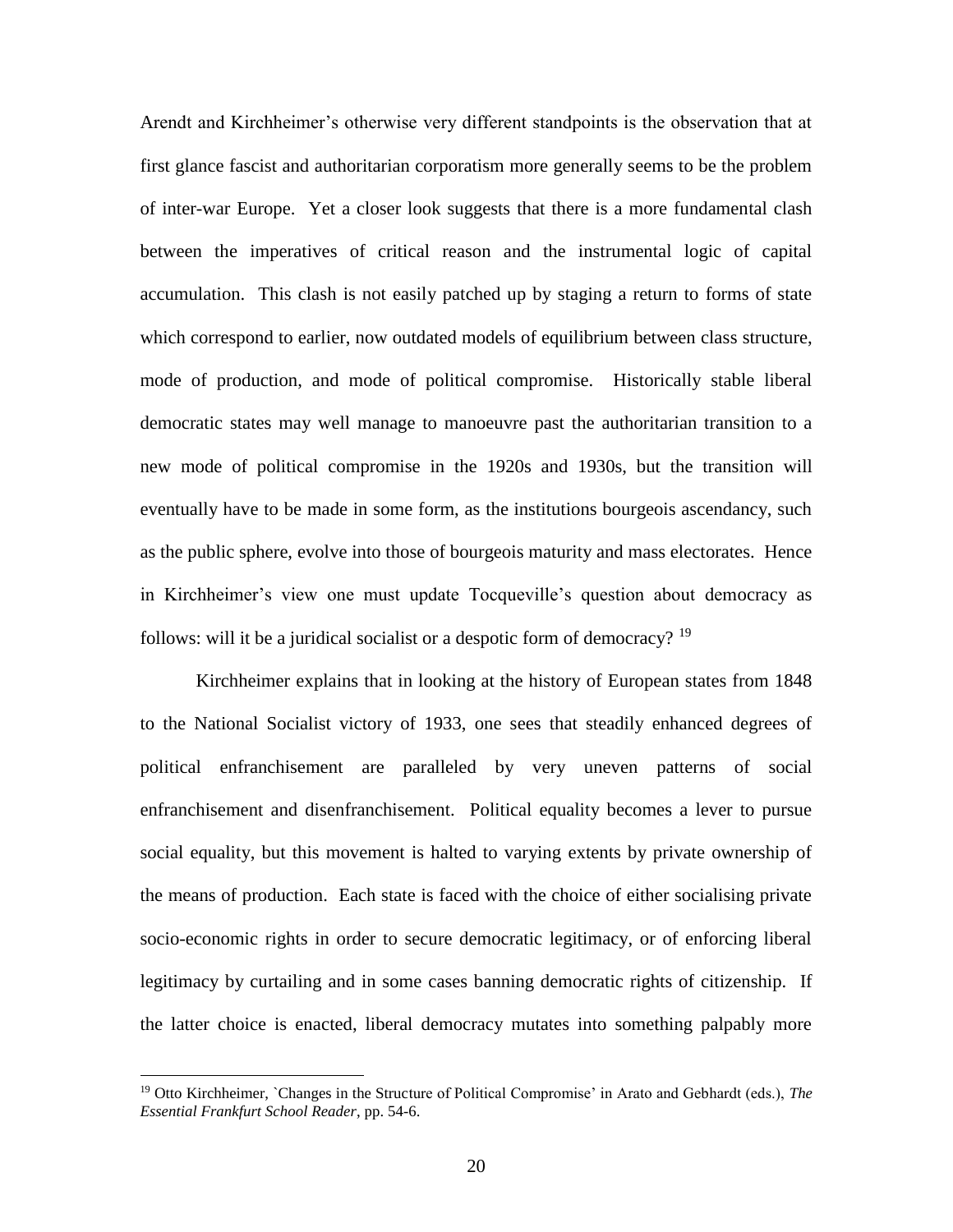authoritarian. In `Changes in the Function of Law in Modern Society', published in the *Journal for Social Research* four years prior to Kirchheimer's article, Neumann explores the modalities of political transformation in relation to changes in the capitalist economy and industrial society, and suggests that the idea of law as an example of the collective rational will of the citizenry is bound up with a particular account of the origins and sources of secular authority, and, that such accounts vary with national context. It is clear to him that the sources of authority evolve in history in conjunction with church/state relations, in a first time, and in conjunction with state/capital relations, in a second. The conflicts ensuing from changing church-state and capital-state relations are different depending on a variety of historical and constitutional factors shaping the origins and development of each state's path to industrialisation, and the specific kind of democracy that it adopts. One of the lessons to be drawn from the history of the Weimar Republic is that democracy in anything more than a formal sense requires a significant degree of preestablished social harmony and agreement about the rationality of fundamental institutions, such that it cannot be supposed that democracy will produce such stability, i.e., it is a political form of government that is dependent on a number of extragovernmental factors, as Montesquieu was well aware. The structure of markets, social classes, and public/private mediations is of course key. Constitutional debate on these topics continues apace in the light of Brexit and other phenomena indicating that the transition to global democratic law is going to be anything but smooth.<sup>20</sup>

Anticipating the *ordo-liberalism* of the West German Bundesrepublik in the postwar period, Neumann shows that liberals too often assume that it is the role of the state to

<sup>&</sup>lt;sup>20</sup> Neumann, 'Der Funktionswandel des Gesetzes im Recht der bürgerlichen Gesellschaft' ('The Change in the Function of Law in Modern Society', 1937), in Helge Pross (ed.), *Franz Neumann: Demokratischer und autoritärer Staat*, Frankfurt, Fischer, 1986, pp. 31-81.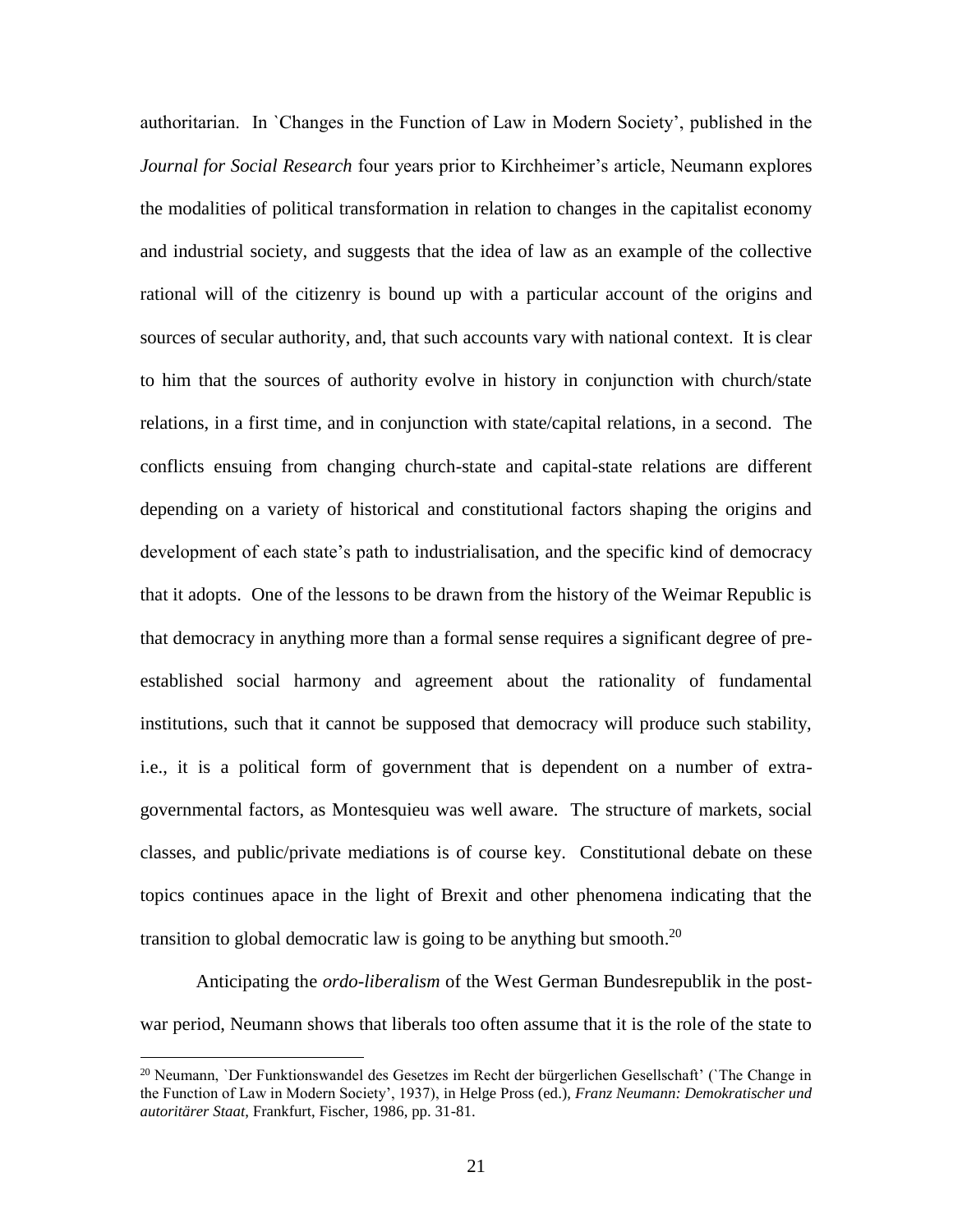create a legal framework for the protection of private interests. The parallel assumption is that the play of private interests produces public liberty and democracy in the manner of an almost accidental by-product. For Neumann freedom and democracy are terms referring to the rights and real capacity of citizens to make collective decisions and to participate in public life as equals. Equality in this republican and deliberative sense is undermined by attempts to foil the logic of inclusive democratic enfranchisement by reforming economic and political processes so that capital is continually reallocated the privilege to control the labour process, albeit on new bases, in ways that are exempt from accountability. On this rather accurate reading it is ideological to separate questions of reason and legitimacy from questions of freedom, political equality, democracy and, crucially, economic organisation. This point raises a recurrent question in the writings of Kirchheimer and Neumann that Habermas has had to face throughout his career: are liberalism and liberal democracy inextricably bound up with the predominance of private interests over general interests in modern industrial societies, or might there be a way of uniting liberal, republican and socialist tenets into a coherent alternative to liberalism, corporatist social democracy and state socialism? Whilst Kirchheimer and Neumann are very clear as regards their respective positions in response, it will be seen that Habermas' answer is considerably less clear. $^{21}$ 

<sup>&</sup>lt;sup>21</sup> Neumann, 'Der Funktionswandel des Gesetzes im Recht der bürgerlichen Gesellschaft' ('The Change in the Function of Law in Modern Society'), in Pross (ed.), *Franz Neumann: Demokratischer und autoritärer Staat*. Some of Neumann and Kirchheimer's most important essays can be found in English in William E. Scheuerman (ed.), *The Rule of Law under Siege: Selected Essays by Franz Neumann and Otto Kirchheimer*, Berkeley, University of California Press, 1996. For two very good overviews of their main political and juridical ideas, see William Scheuerman, Between the Norm and the Exception: The Frankfurt School and the Rule of Law, Cambridge, MIT Press, 1994, and Chris Thornhill, *Political Theory in Modern Germany*, chapter 3. The lack of clarity attributed to Habermas is not meant to suggest political opportunism on his part. He is constantly revising his views in answer to his critics and responding to changing socio-economic and political conditions as well, such as the re-unification of Germany during 1989-90.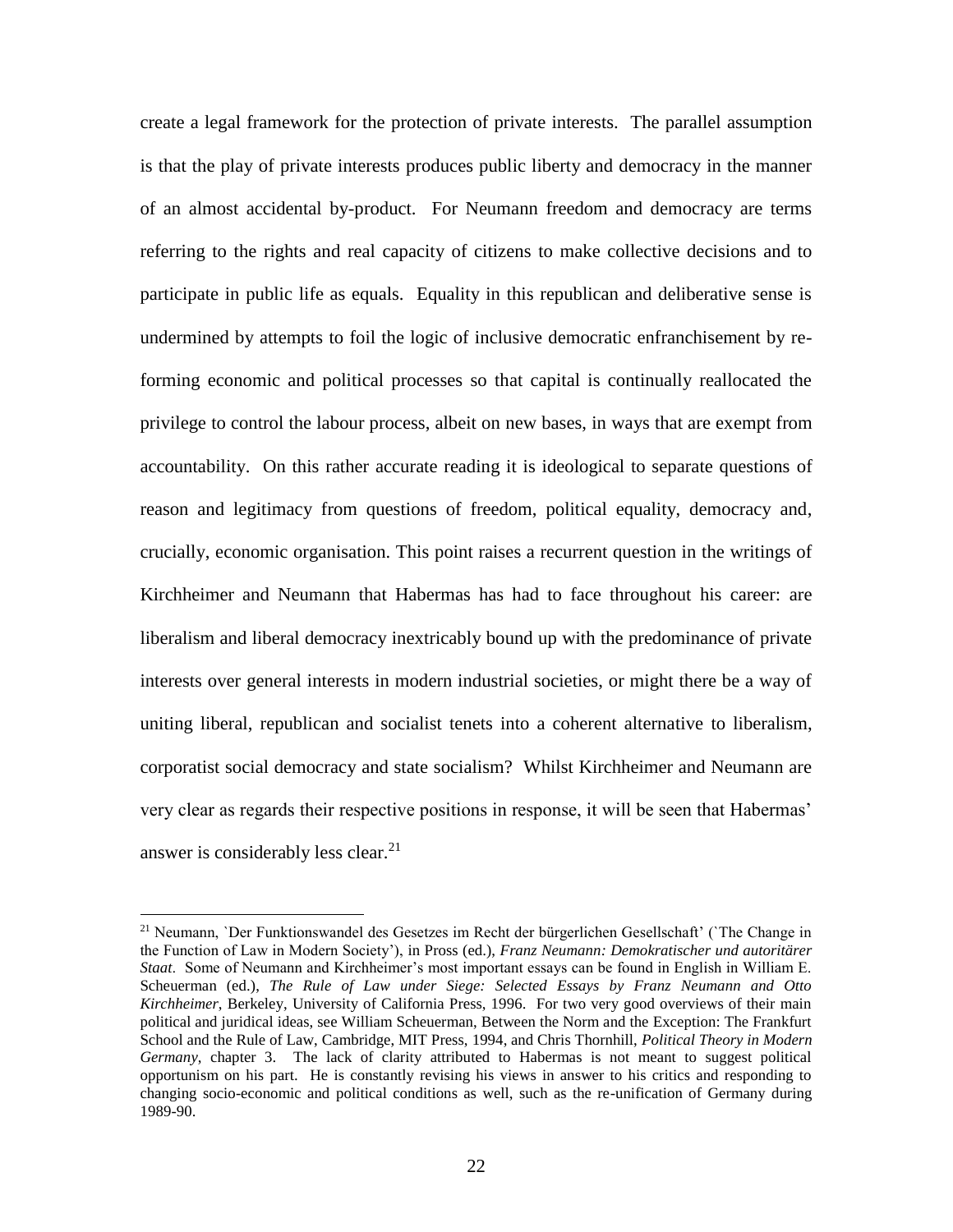Habermas's early work is quite markedly influenced by his readings of Arendt, Kirchheimer and Neumann, and their variously formulated conception of republican action and juridical politics. It is marked too by Horkheimer and Adorno, for whom he worked as a research assistant at the Institute for Social Research in Frankfurt. Needless to say he is also very well acquainted with the German idealist tradition, Nietzsche and Freud, and the sociology of Marx, Durkheim and Weber as well. The author of the *Structural Transformation* and *Legitimation Crisis* has much sympathy with the ideas of Arendt, Kirchheimer, Neumann, and what one might call their strong conception of politics and a positive conception of freedom. In his writings immediately after *Legitimation Crisis*, however, one detects a kind of Hegelian doubt about the possibility of eliminating instrumental rationality and institutionalised private interest from civil society. The allusion to Hegel is appropriate because like the author of the *Philosophy of Right*, Habermas begins to argue that what liberals, Marxists *avant la lettre* and political republicans in different ways all overlook is that there is much more going on in civil society than systematic exploitation and the contractually-mediated pursuit of individual gain. Habermas at times conflates public sphere, civil society, and life-world, and at other times seems to suggest that they refer to distinct institutional realities.<sup>22</sup> In any case he follows Hegel in general terms by maintaining that modern societies generate pre-

 $^{22}$  At times Habermas seems to be saying that the life-world exists within civil society, whilst at other times it appears that life-world and civil society are more or less interchangeable terms for him. In the 1990 introduction to the German edition of *Structural Transformation of the Public Sphere* he states that in the *Theory of Communicative Action* and subsequent works he analyses society as the dynamic unity of systems, propelled by money and power, and the life-world, which is maintained through communication. From the early 1990s on he favours the term civil society and the idea of plural public spheres rather than an overarching, unitary public sphere of the kind implied by the initial Kantian version adopted in the *Structural Transformation*. As will be see what is really at stake is the rationalisation of the life-world which is not, he insists, to be confused with the Weberian notion of rationalisation taken up by Lukács, Adorno, et. al. See the introduction to Habermas, *Strukturwandel der Öffentlichkeit* (*The Structural Transformation of the Public Sphere*), pp. 45-8.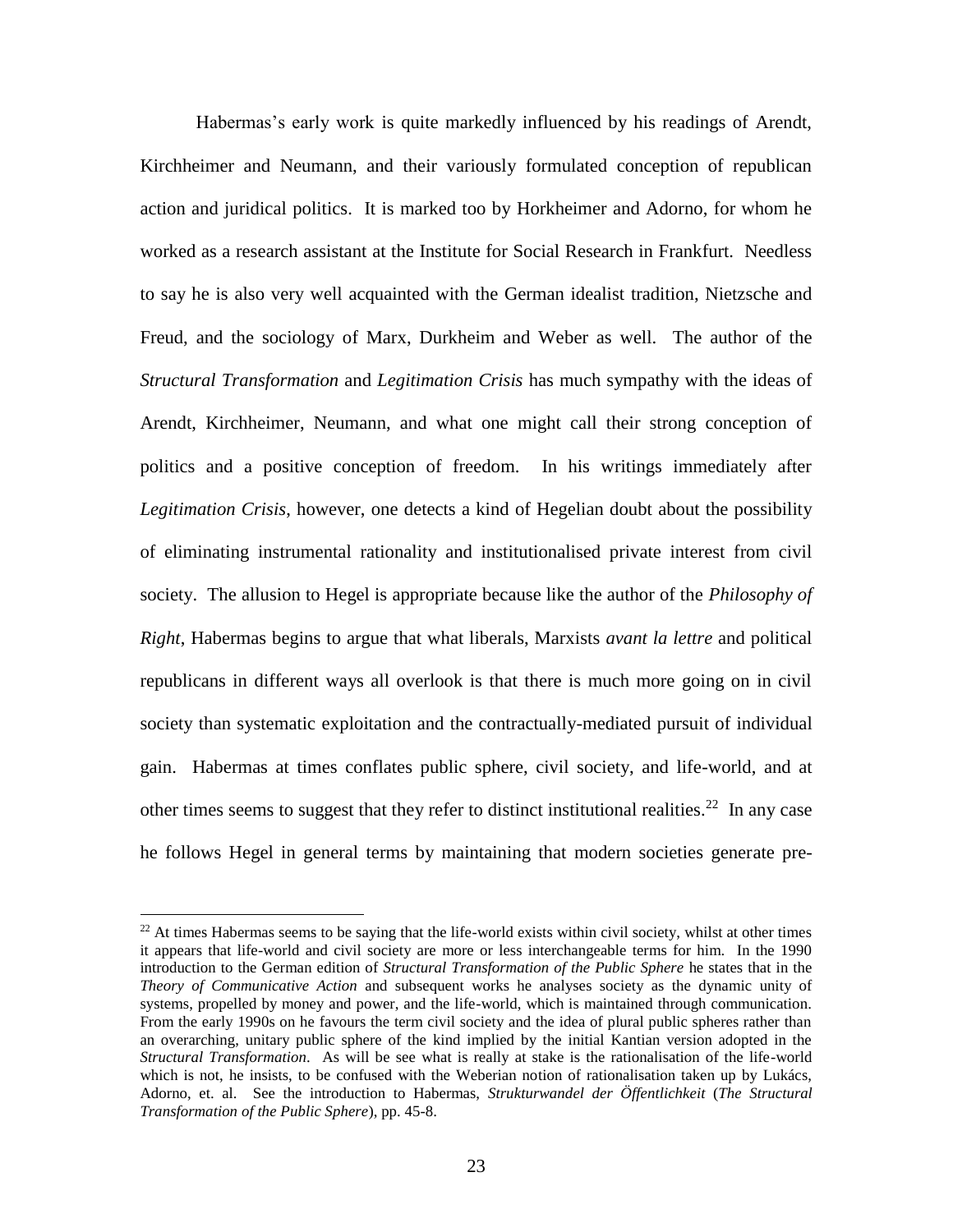government level forms of agreement and understanding that are not simply reducible to strategic compromise. But Habermas goes well beyond Hegel's modest claims for the forms of reason operative in the public sphere and civil society by arguing that modern states cannot successfully cope with social differentiation and complexity without such interaction and the symbolic meanings they transmit and sustain.<sup>23</sup> Hence a brief word about the role of interaction in the argument developed in *Knowledge and Human Interests* (1968) will serve as a good introduction to the discussion of the roles played by communication and the life-world in the *Theory of Communicative Action*.

#### **From Labour and Interaction to Communicative Action**

Along with the *Structural Transformation* and *Legitimation Crisis*, *Knowledge and Human Interests* is a key work on the road to the *Theory of Communicative Action*. In *Knowledge and Human Interests* Habermas introduces the distinction between labour and interaction, which prefigures the distinction between system and life-world appearing in later works. It is somewhat curious that he does not explicitly refer to Arendt or the distinction between labour, work and action developed in the *Human Condition* (1957). Arendt regards action as the self-disclosure of individual citizens who appear in the public sphere as non-identical equals. Action for her is thus plural, open-ended, political,

 $^{23}$  Hegel is actually quite dismissive of the public sphere, which he denigrates to the decidedly more pejorative status of public opinion in his mature writings. See *Die Philosophie des Rechts* (*The Philosophy of Right*, 1821), paragraph 315, and Schecter, *Sovereign States or Political Communities?*, pp. 31-9.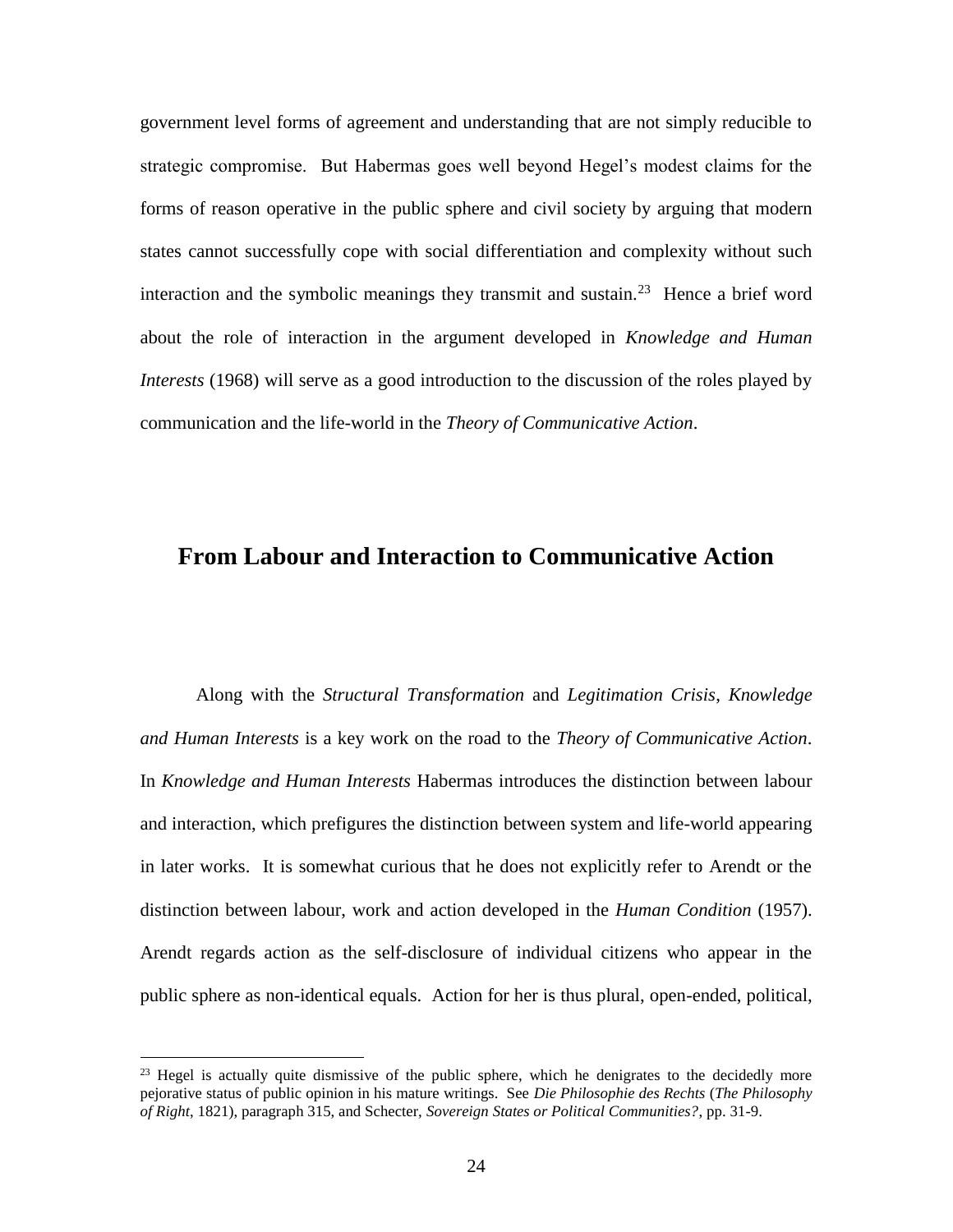and indicative of a specifically human capacity to transcend the more limited modes of freedom connected with labour and work. Labour and work are more circumscribed because they are more closely bound to life and the life-cycle with its inevitable beginning, unfolding an end. She intimated that there is, on the contrary, nothing inevitable about the outcomes of action. This is because action transpires in the world, where humans - rather than causally determined nature - are the originators of new beginnings. Central to her view of the world and the place of action within it is the view that each individual acts in a way that is unique. Transcendence of the processes governing the life-cycle is thus not predicated on or synonymous with material abundance or technological prowess, which is why the ancient Greeks understood the distinction between *worldly* political action and *vital* economic growth in agriculture. Hence Arendt and Habermas make important claims for what one might call subsystemic politics, or politics considered independently from the dynamics of money and power, bearing in mind that prior to *Between Facts and Norms*, Habermas is more likely to use the terms 'interaction' and 'communication', rather than 'politics'.

Whilst for Arendt politics creates spaces where uniqueness and singularity of perspective can be sustained in spontaneous and unpredictable ways that reveal fundamental aspects of the human condition, Habermas submits that the specifically human capacity exhibited in interaction and communication results in understanding and agreement. Thus although they agree on the fundamental importance of the human faculty of speech, Arendt's emphasis on pluralist politics and open-ended deeds is somewhat distinct from Habermas' stress on discursive consensus. Corresponding to this difference is Arendt's generally disparaging view of society and social behaviour, which,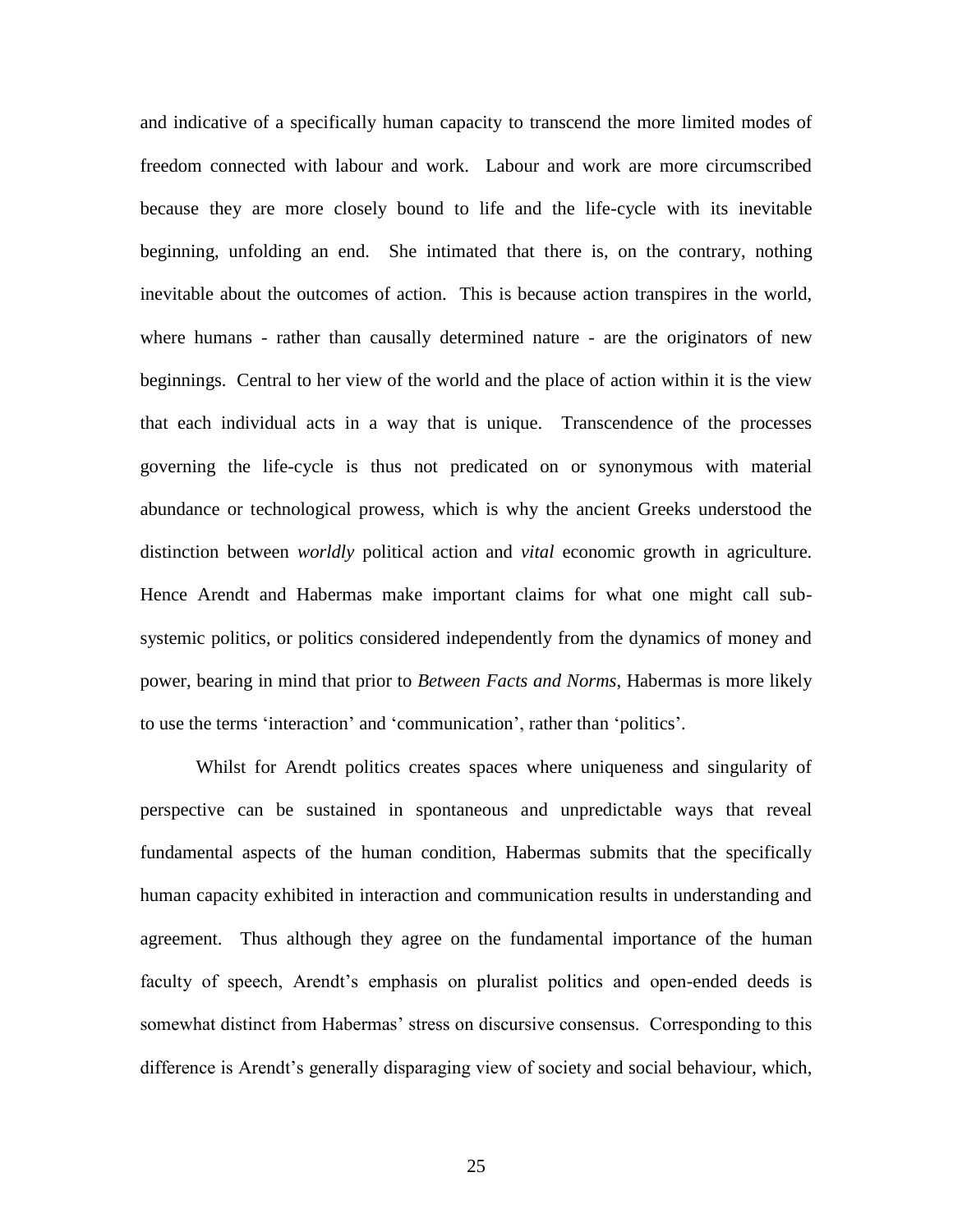following Heidegger, she construes as conformist for the most part, and Habermas's attempt to develop a theory of social action and an account of societal evolution which he finds missing in liberalism, Weber and Marxism. If Arendt never strays too far from her version of Aristotelian republicanism, Habermas's encounter with Anglo-American pragmatism and developmental psychology in *Knowledge and Human Interests* prompt him to seek paths beyond philosophical idealism, historical materialism and, it can be argued, away from the particular kind of critical theory represented by the main ideas of Horkheimer, Adorno and Marcuse.<sup>24</sup> Although he never abandons the Kantian dimension of his thinking, which insists that substantive agreement constitute at least some essential part of legitimate democratic authority in the modern world, he supplements this political dimension with a sociological dimension oriented toward the explanation of social action in the life-world. Hence in the transition from the *Structural Transformation* to *Knowledge and Human Interests* one can discern two shifts in emphasis. The first is that from an ethically grounded notion of politics in the public sphere to a more sociologically grounded conception of interaction in the life world; the second is the evolution from critical theory to communicative theory.

Habermas' interaction represents a sociological equivalent of Arendt's action, though with the notable difference that interaction produces forms of non-technological knowledge and agreement rather than acts of irreproducible singularity. In making this argument Habermas follows Dilthey's hermeneutic distinction between the human and

<sup>24</sup> Whilst *The Structural Transformation* and *Legitimation Crisis* can be seen to share a number of the concerns and the methodology of the founders of critical theory, it is doubtful if the same can be said of *Between the Facts and the Norms*. The difficulty of assessing Habermas' relation to critical theory is compounded by the fact that there is no clear agreement as to what constitutes critical theory, and if critical theory should include deconstruction and post-structuralism. For a good introduction see Raymond Geuss, *The Idea of a Critical Theory*, Cambridge, CUP, 1981.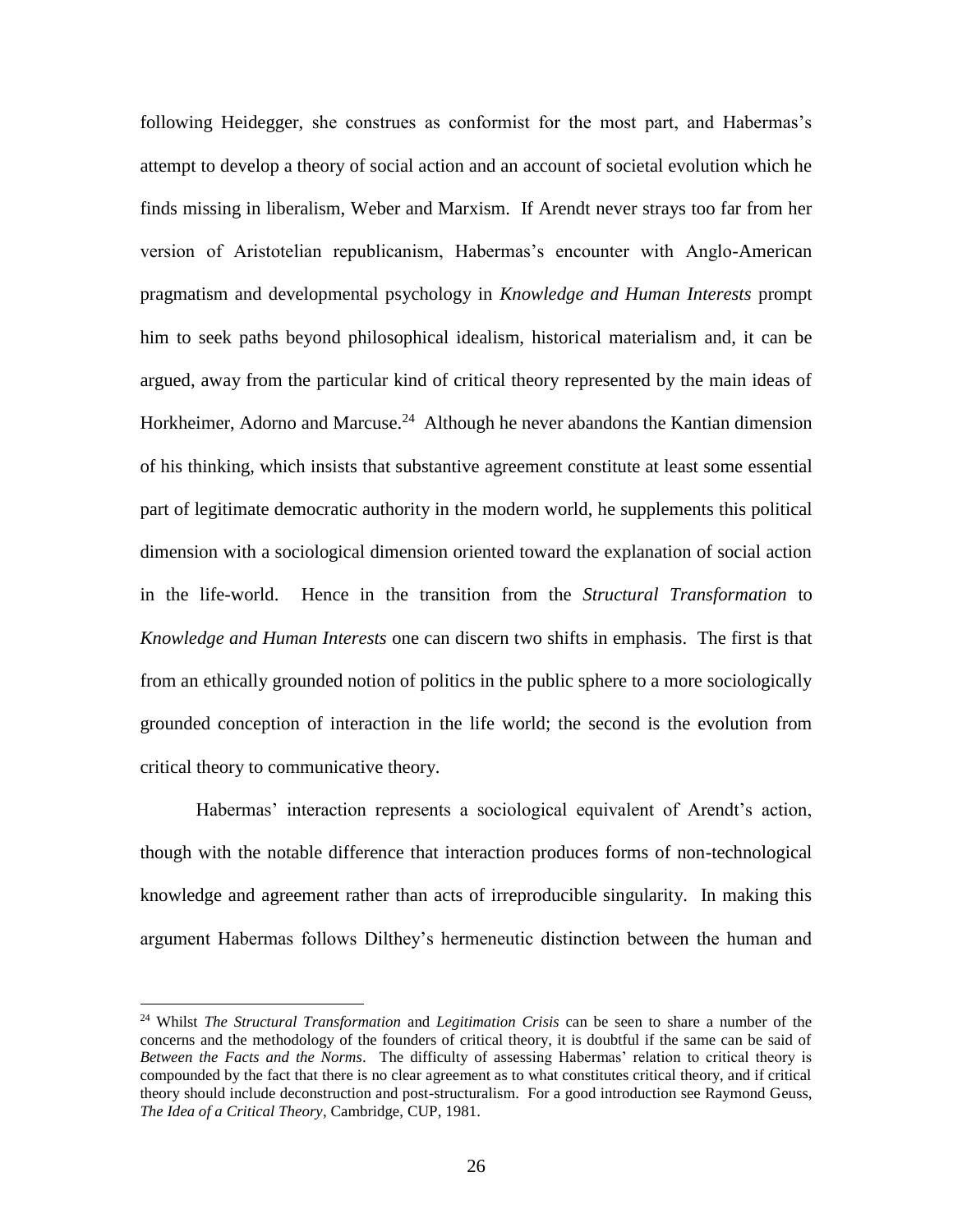natural sciences and C.S. Peirce's (1839-1914) theory of pragmatic reason. Whereas Arendt refers to the *ontological* difference between labour, work, and interaction, in *Knowledge and Human Interests* Habermas borrows Husserl's use of the term *transcendental* to explain the categorical difference between the natural sciences, which generate technical interests in accordance with the dictates of mono-logic reason and classificatory knowledge, and the human sciences. The human sciences generate practical knowledge as well as emancipatory interests on the basis of hermeneutic knowledge and dialogue that is not only oriented toward agreement, but in principle is receptive to radical otherness as well.<sup>25</sup> Within this framework practical interest mediates between technical knowledge and emancipatory knowledge. It is in the context of these fundamental distinctions that Habermas defends the university as an institution capable of facilitating communication between different socio-economic and political spheres, which he suggests that it does by furnishing the bases of critical social science and developing institutionalised modernist reflexivity more generally. This position constitutes a critique of Marx which, as in the *Structural Transformation*, also adopts certain aspects of a Marxist critique of liberal democracy. It is also an implicit critique of Adorno that nonetheless acknowledges the *potential danger* (as opposed to stifling omnipresence) of rampant instrumental reason. Hence in *Knowledge and Human* 

<sup>&</sup>lt;sup>25</sup> The idea that dialogue opens up the possibility of non-instrumental knowledge that is also non-scientific in the sense of the natural sciences has become a topic of considerable importance in social and political thought. Whilst Habermas' contribution comes in the form of his notion of the ideal speech situation discussed in *Legitimation Crisis* and elsewhere in his oeuvre, the theme can be found in many other recent and contemporary writers. For some of the most famous examples, see Michael Theunissen, *Das Andere: Studien zur Soziologie der Gegenwart* (*The Other*), Berlin, Walter de Gruyter, 1977, Emmanuel Levinas, *Le temps et l'autre* (*Time and the Other*), Paris, PUF, 1983, and Axel Honneth, *Der Kampf um Anerkennung* (*The Struggle for Recognition*), Frankfurt, Suhrkamp, 1994. The communicative affinities between the potential openness of dialogue and the epistemological dimensions of aesthetic experience are clearly discernible in the philosophies of Adorno and Derrida. See Christophe Menke, *Die Souveränität der Kunst: Ästhetische Erfahrung nach Adorno und Derrida*, Frankfurt, Suhrkamp, 1991.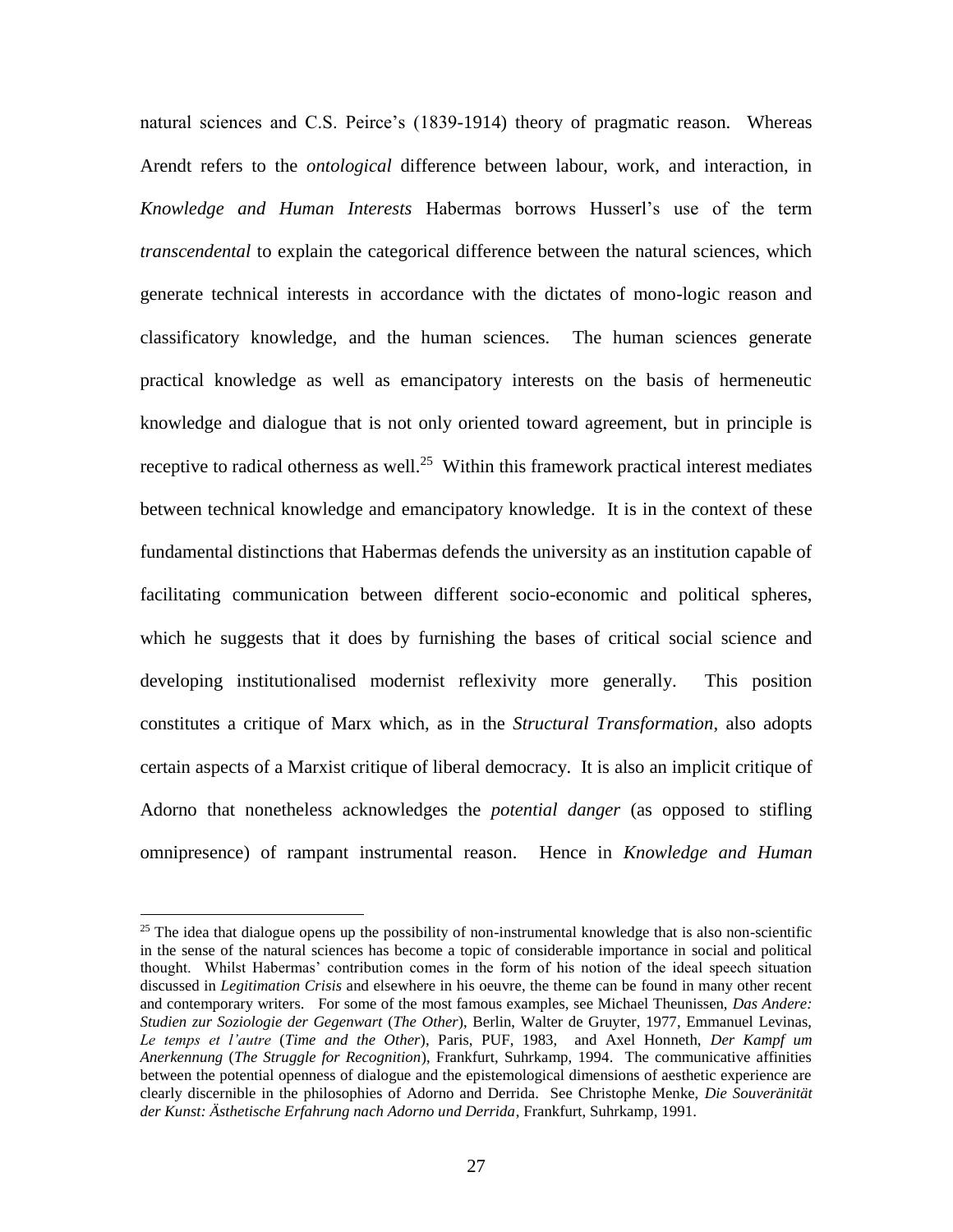*Interests* one discerns the initial formulation of Habermas' mature work. The apparently rigid dichotomies between political and human emancipation (Marx), private and public spheres (Arendt), as well as that between instrumental reason and mimetic reason (Adorno) are deconstructed. What emerges is the thesis that a third term with roots in the reality of everyday life in society - interaction - can and to varying extents does perform important mediating functions between technical, practical, communicative and emancipatory forms of knowledge and the discrete but ultimately connected interests pertaining to the form of knowledge in question.<sup>26</sup>

Yet the early Habermas does not depart so far from Kirchheimer and Neumann as to say that the mediation processes are always smooth. Indeed, as the latent crisis tendencies of industrial societies became more pronounced in the early 1970s (in some ways reminiscent of the situation at the time of this writing), he was compelled, however provisionally, to revise at least the emphasis of his argument. Whilst continuing to insist on the different logics obtaining in the natural and human sciences, he also becomes aware of the fact that he would be abandoning critical theory altogether by construing the relation between work and interaction as spontaneously self-regulating, or, as Luhmann suggests, system-specific. This would have placed him rather close to the postulates of sociological positivism and systems theory. By extension, it would also place him close to the argument that political legitimation in modern societies can dispense with active citizen input, i.e., that legitimacy and stability are synonymous. In *Legitimation Crisis* the argument in the *Structural Transformation* is slightly modified to explain the dysfunctional dynamics unleashed by flawed mediation processes. These pathological processes become palpably visible when the *life-world*, which takes over the centrality

<sup>26</sup> Habermas, *Erkenntnis und Interesse* (*Knowledge and Human Interests*), pp. 347-64.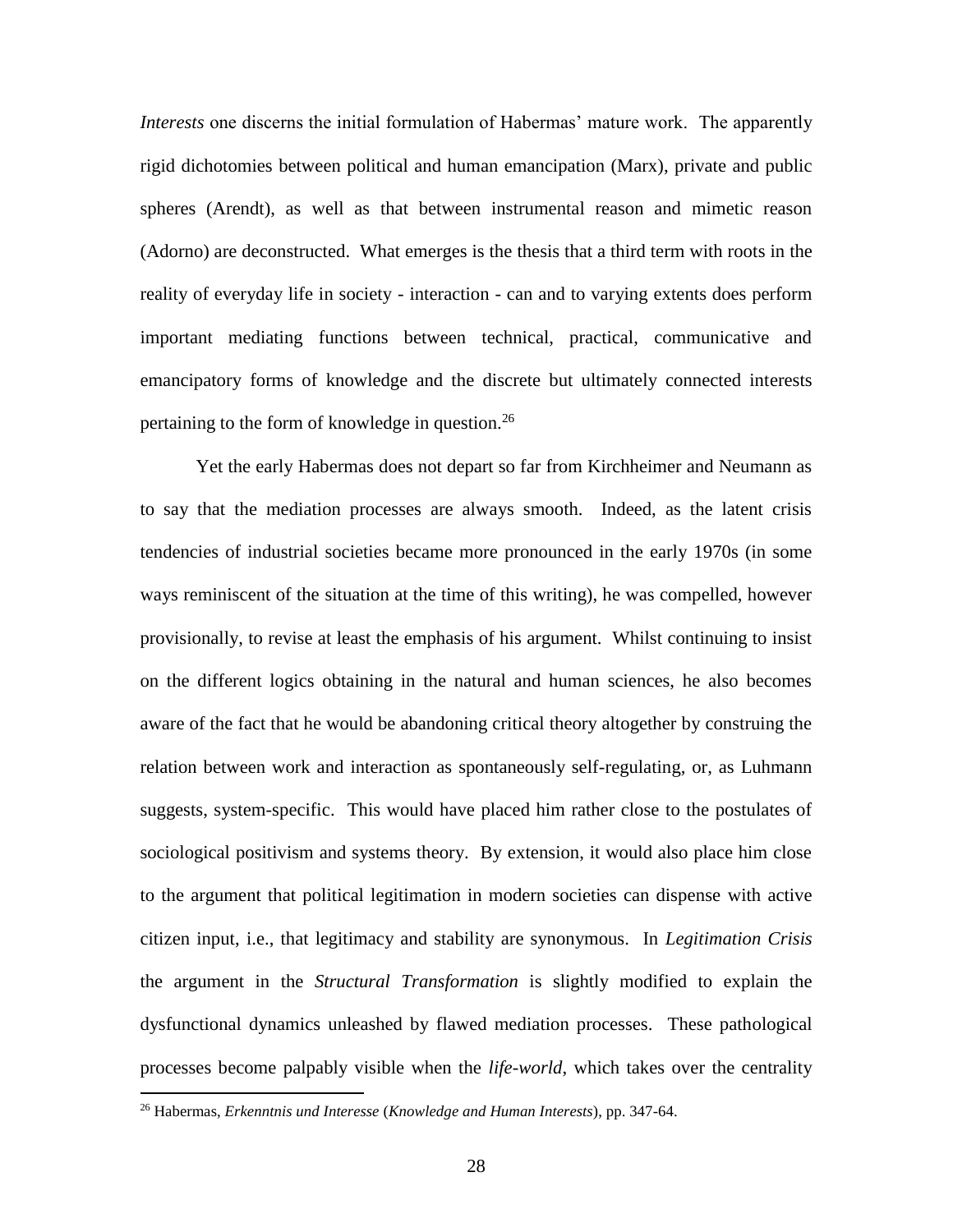enjoyed by the public sphere played in earlier books, is colonised by technological and instrumental imperatives stemming from the capitalist economy and state bureaucracies. The argument developed in *Legitimation Crisis* is that colonisation in the sense used here occurs when the channels relaying technical knowledge with hermeneutic knowledge become blocked. One may regard this as a sociologically-informed modification of the Neumann-Kirchheimer thesis that law is transformed into decree if juridical institutions are hijacked by private economic concerns, in which case legal universality and general interests are hijacked by executive fiat and particular interests. Whilst technical knowledge is bound up with instrumental reason and power, which in institutional terms constitute what Habermas from the 1970s onwards refers to as the system (rather than merely work, as in *Knowledge and Human Interests*), hermeneutic knowledge is linked with communicative reason and understanding, which are firmly anchored in the lifeworld of speech, interaction, and socialisation. He submits that it is the distinguishing feature of modern societies that instrumental and communicative reason can co-exist and indeed must co-exist if there is going to be anything like non-instrumental legitimacy. His claim is that there is evidence that they can co-exist because science, industry and progress in a technological sense have placed *external nature* at the disposition of humanity. This means that from a determinate moment in the history of the unfolding of humanity's productive forces, which one might locate with the scientific and industrial revolutions, it becomes objectively possible to overcome institutionalised material scarcity, i.e., poverty and entrenched stratification. In a series of parallel but also distinct developments, and in anticipation of the argument developed in far more detail in the *Theory of Communicative Action*, Habermas points out that the secularisation of authority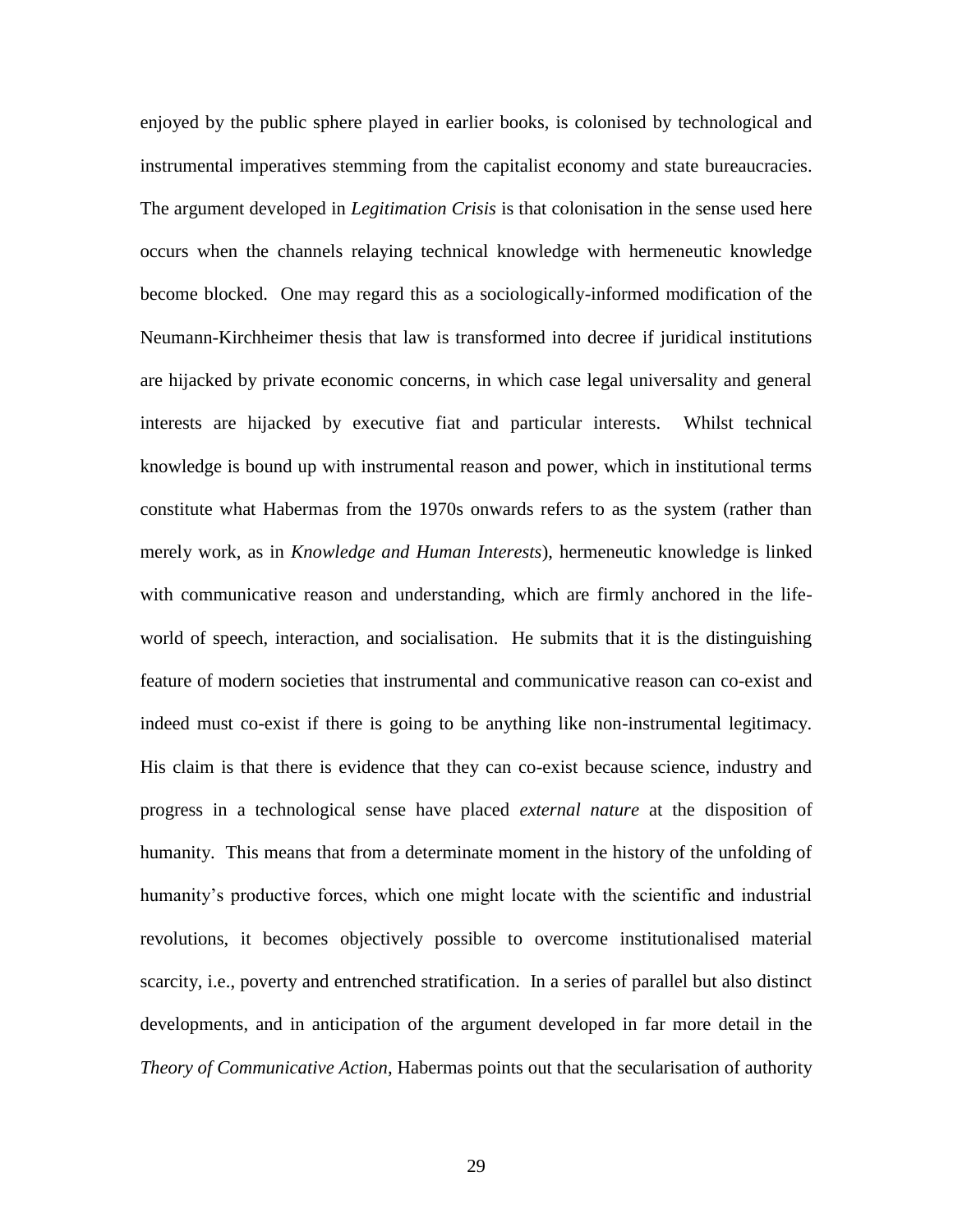that accompanies the development of science and technology leads to changes in the relationship between humanity and inner, *human nature*. Habermas insists that these changes have led to a necessary and extensive revision in Weber's rationalisation thesis. Weber's thesis needs correction because from a similarly determinate moment, which one might locate with the Enlightenment and modernity, it becomes objectively possible to overcome the ideological justification of power relations in favour of more transparent and therefore democratic ones. This marks a sharp departure from the line of thinking pursued by Hokheimer and Adorno in the *Dialectic of Enlightenment*. As seen in chapter 3, they reckon that mastery of external nature always also entails, to varying extents, the oppression of inner human nature. $27$ 

According to the thesis developed in *Legitimation Crisis*, the problems connected with the colonisation of the life-world and the transformation of law into decree are not immediately attributable to the phenomena of capital and class, nor are they directly attributable to social differentiation and complexity. The problems in question are also not simply matters of contingency. They issue from what Habermas calls the system. Within his explanatory framework this means that in theoretical terms they result from an excess of systemic reason over life-world reason. In practical terms it results in the mutation of parliamentary democracy into corporatism, that is, into a *verrechtlichte* form of government that is more suited to providing predictability and stability than it is to providing democracy and liberty. The corporatist by-passing of the legislature through extra-parliamentary agreements, combined with compensatory palliatives of the Welfare

<sup>27</sup>*Legitimationsprobleme im Spätkapitalismus* (*Legitimation Crisis*), part 1, chapter 3. This clear break from Horkheimer and Adorno is at the same time a less obvious break from Neumann and especially Kirchheimer, for whom the possibility of a transcendence of interactive oppression is contingent on juridical reform of capitalist forms of property and the division of labour.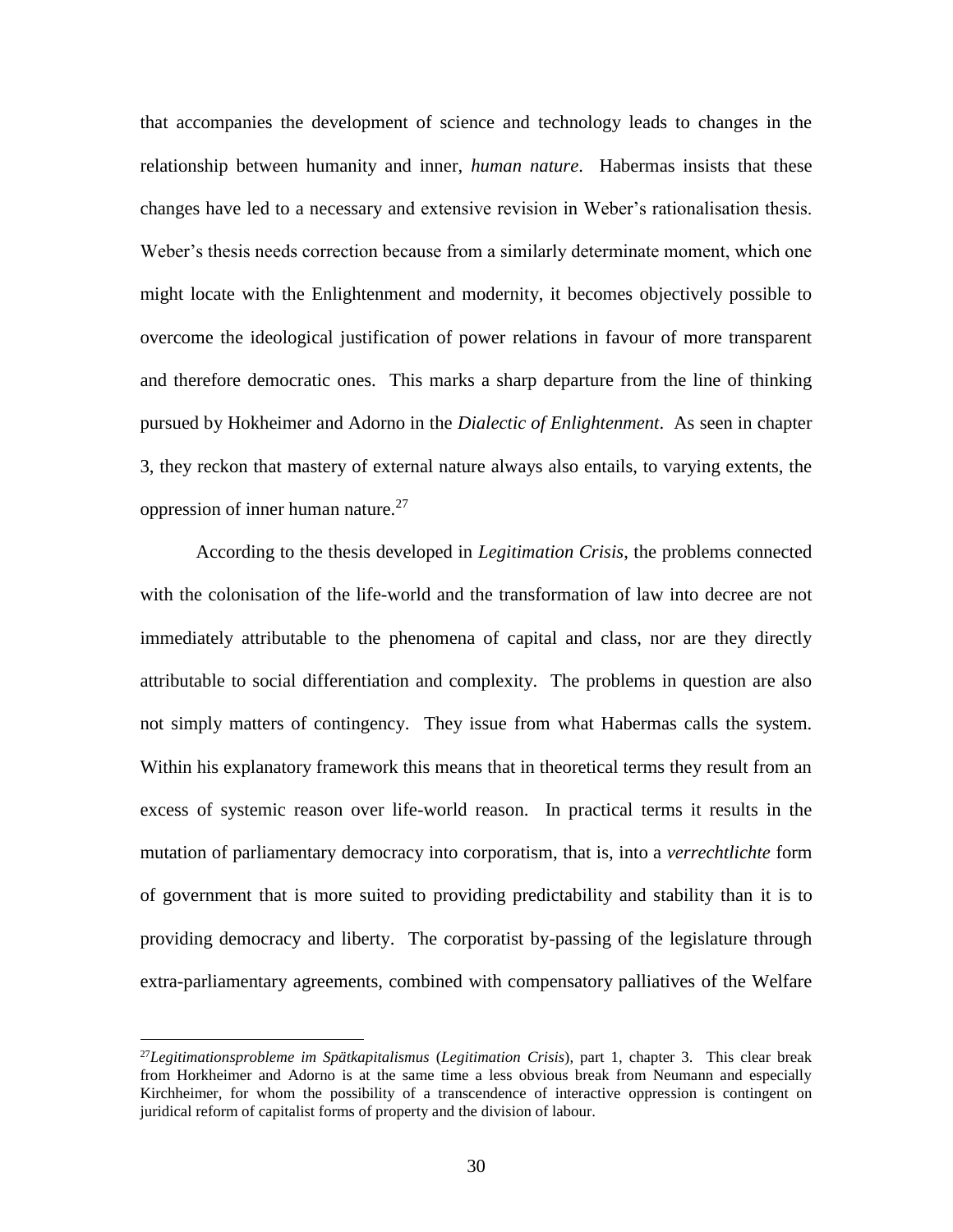State, attest to the fact that in post-1968 North America and Western Europe, and especially in the pre-1989 Bundesprepublik, pre-modern modes of political integration are no longer viable. At the same time, however, authentically modern ones have yet fully to develop.<sup>28</sup> In Habermas' estimation, the modern industrial democracies of the post-World War II period are confronted with an extremely difficult but ultimately resolvable task. They cannot simply decry the blurring of private and public and the concomitant rise of the social, nor can they attempt to subject the economy to democratic control. The first pseudo-option ignores the facticity of society and social complexity; the second would be tantamount to authoritarian steering. Hence the communicative channels between life-world and system must be unblocked in order to act on the reality that collective learning and socialisation can and to a considerable extent have in practice kept pace with technological innovation and industrial growth. The 2-volume *Theory of Communicative Action* (1981) constitutes his attempt to refute Weber's rationalisation thesis and simultaneously move beyond the impasses he finds in the *Dialectic of Enlightenment*. He reckons this can be accomplished by showing in empirical and theoretical terms why the transcendence of material scarcity as well as the overcoming of ideologically justified power relations is a collective learning process, and by demonstrating too that democracy is the institutional form of human collective learning.

In the course of the trajectory from the *Structural Transformation* and *Legitimation Crisis* to the *Theory of Communicative Action*, one detects a discernible shift in the reference points shaping the arguments put forth. Whilst partial appropriations and critical responses to Kant, Weber, Arendt, Neumann and Kirchheimer discretely guide the early writings, assessments of the contributions to social theory made

<sup>28</sup> *Legitimationsprobleme im Spätkapitalismus* (*Legitimation Crisis*), part 1, chapter 5.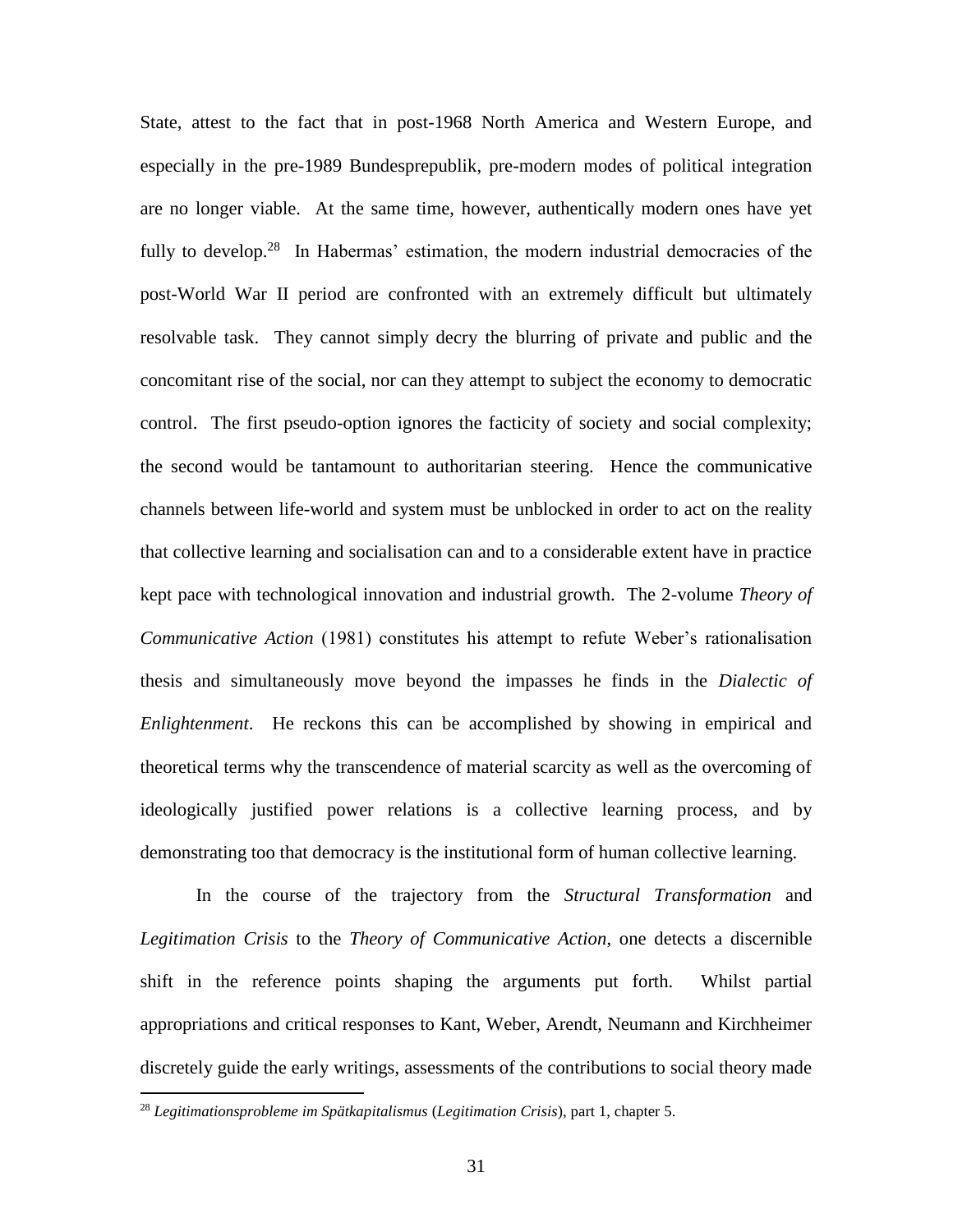by Emile Durkheim (1858-1917), G.H. Mead (1863-1931), and the functionalism of Talcott Parsons (1902-79, author of *The Structure of Social Action*, 1937) mark the evolution of Habermas' work during the period of the 'linguistic turn' and thereafter.<sup>29</sup> What Habermas sees missing in Marxism, liberalism, Weberian sociology and first generation critical theory he finds to a qualified extent in the writings Durkheim, Mead, Parsons and other theorists largely ignored by the German thinkers shaping his early years as a theorist. That conspicuously missing element is a theory of the social that does not reduce social action to a series of reflex responses to class conflict, psychological drives, or to unimportant fragments within more overarching narratives of reason (Hegel) or rationalisation (Weber) in history. In Durkheim's reflections on law, Habermas finds supporting evidence for his own thesis that language is more than a mere means in the *functional* mediation of co-operation and conflict. Contrary to the theses developed by Foucault, Habermas is confident that linguistic communication holds the promise of *truthful* mediation and, as a consequence, eventual non-coerced agreement. The implication is that real non-coerced agreement - not the fictitious version reached behind a veil of ignorance in hermetic isolation from others - could in principle become one of the principal bases of legitimacy. If in the early writings agreement is secured in a political public sphere, by the time of *Legitimation Crisis* and the *Theory of Communicative Action*, agreement is firmly anchored in the social life-world. Habermas updates his own ideas by shifting his reference points from mainly German debates on

<sup>29</sup> Although Mead perhaps represents the chief pragmatist influence on the *Theory of Communicative Action*, the book is also clearly influenced by the writings of Peirce, William James (1842-1910), John Dewey (1859-1952) and J.L. Austin (1911-1960). Some of these pragmatist influences are already discernible in *Knowledge and Human Interests*. In the *Theory of Communicative Action* Habermas also cites the work of prominent ethnomethodologists, phenomenologists, developmental psychologists and the contributions of other sociological traditions he feels are ignored by Lukács and the Frankfurt School.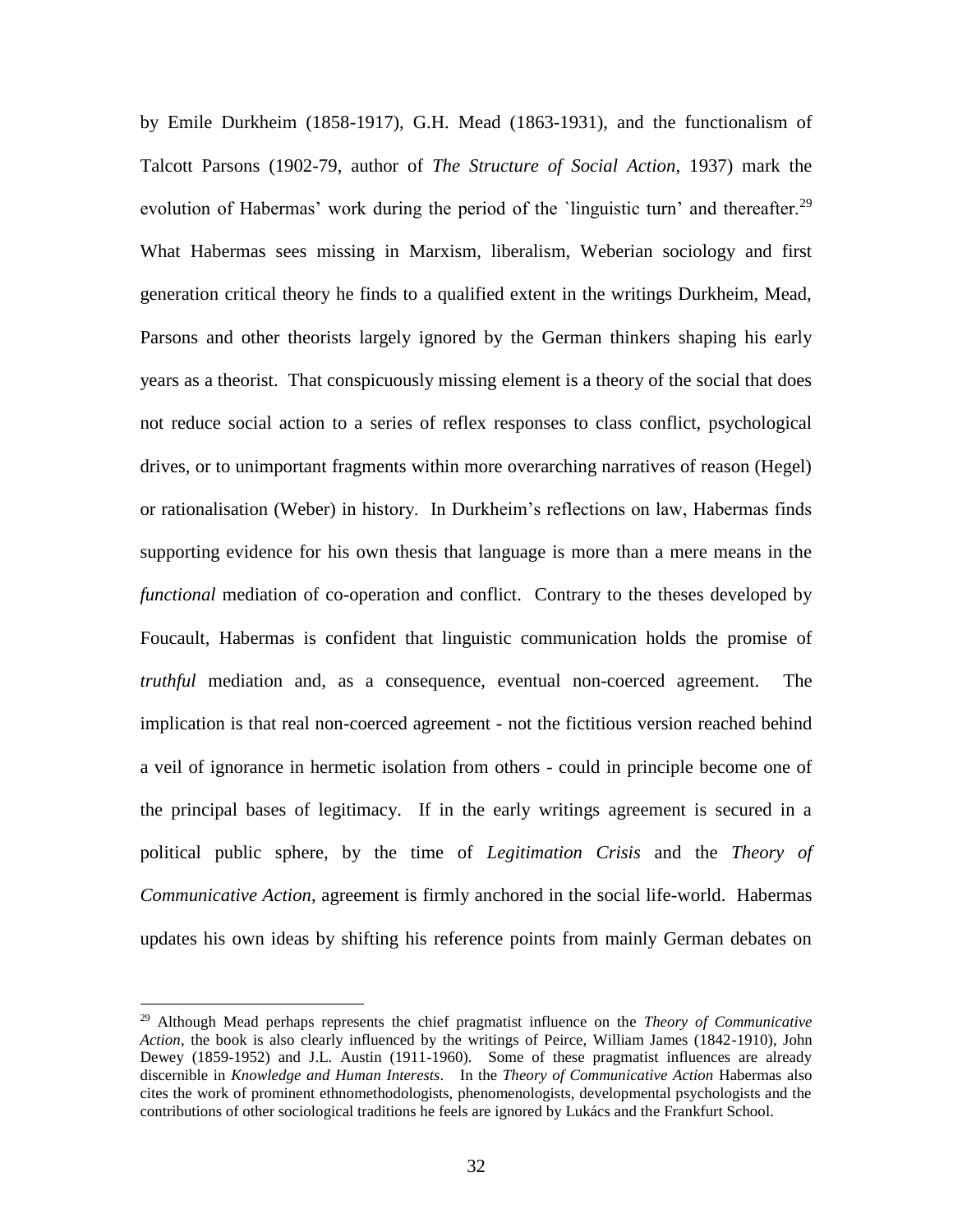Marxism, Kantianism, and political republicanism, to more international debates on communicative rationality and sociological theory. One of the main themes running through the *Theory of Communicative Action* is that it is possible to retain the heuristic value of the public sphere argument provided that its framing is substantially adjusted to suit the evident reality that the classical public sphere is irretrievably gone, and that the epistemological content of republicanism is therefore now to be sought in the practices of communication in the life-world. Without discussing Arendt in any detail, Habermas implies that her political theory is both right and wrong. She correctly detects a noninstrumental dimension to politics that is threatened by technical and administrative processes in modern societies. But she in effect fetishises politics by making it a timeless feature of the human condition that can always be brought back to life in its pre-existing forms, such as those prevailing in the polis or the American Revolution. Therefore although her thought does not share the pathos of the *Dialectic of Enlightenment*, it is a similarly forlorn argument without a great deal of contemporary relevance. This is due to the fact that a substantial part of what she refers to as politics has been absorbed into what Habermas, following Luhmann in both proximity and critical distance, designates as the system.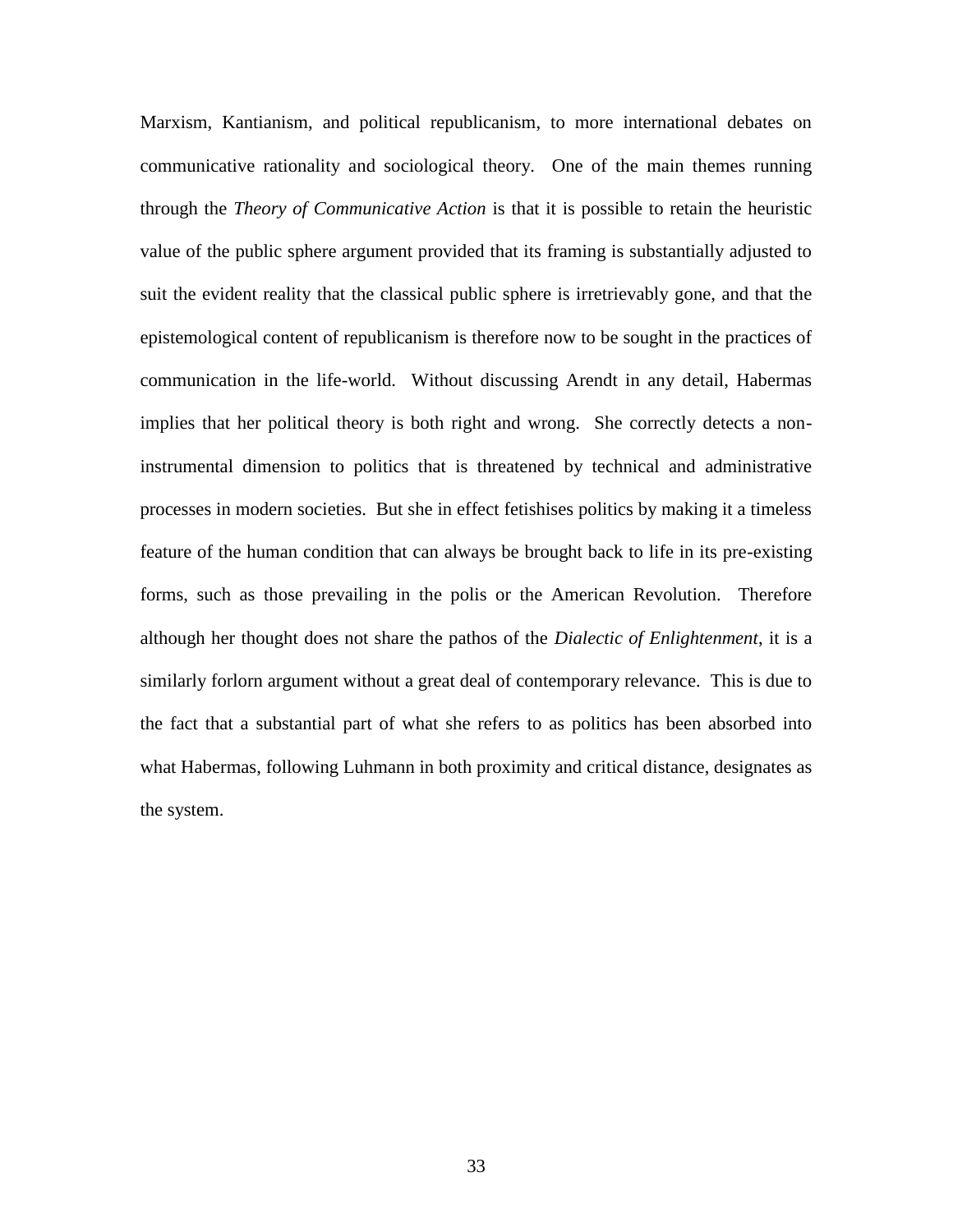#### **Habermas and Luhmann: System and Life-World versus System and Systemic Environments**

Habermas positions himself between Arendt and Luhmann by suggesting that the system is not ubiquitous, and indeed, cannot function without the cultural understandings and the communicative reason that flourishes in the life-world for reasons which will be explained below. The point for the moment is that against both Arendt and the founders of critical theory, Habermas maintains that society can be conceived of as being comprised of the system *and* the life-world. In his estimation this is more nuanced and helpful in explanatory terms than insisting on the predominance of the political *or* the social, or the prevalence of mimetic reason *versus* instrumental reason. Thus although Habermas is critical of Weber and criticises his theory of social action, he also maintains that one cannot simply ignore the phenomena diagnosed by him: the political public sphere of ascendant liberalism has collapsed, and power-oriented political parties have occupied the space thereby vacated for the foreseeable future. This does not mean that full-blown systems theory must be embraced, however. For the author of the *Theory of Communicative Action*, the non-instrumental dimension of reality that Arendt finds in politics and Adorno discerns in aesthetic reason now has fairly solid if diffused social bases, as Durkheim convincingly shows. The implication is that the mediation functions of the former political public sphere have been replaced by systemic operations, and by a social public sphere, i.e., the life-world. $30$ 

<sup>30</sup> *Theorie des Kommunikativen Handelns* (*Theory of Communicative Action*), Volume II, chapter 6.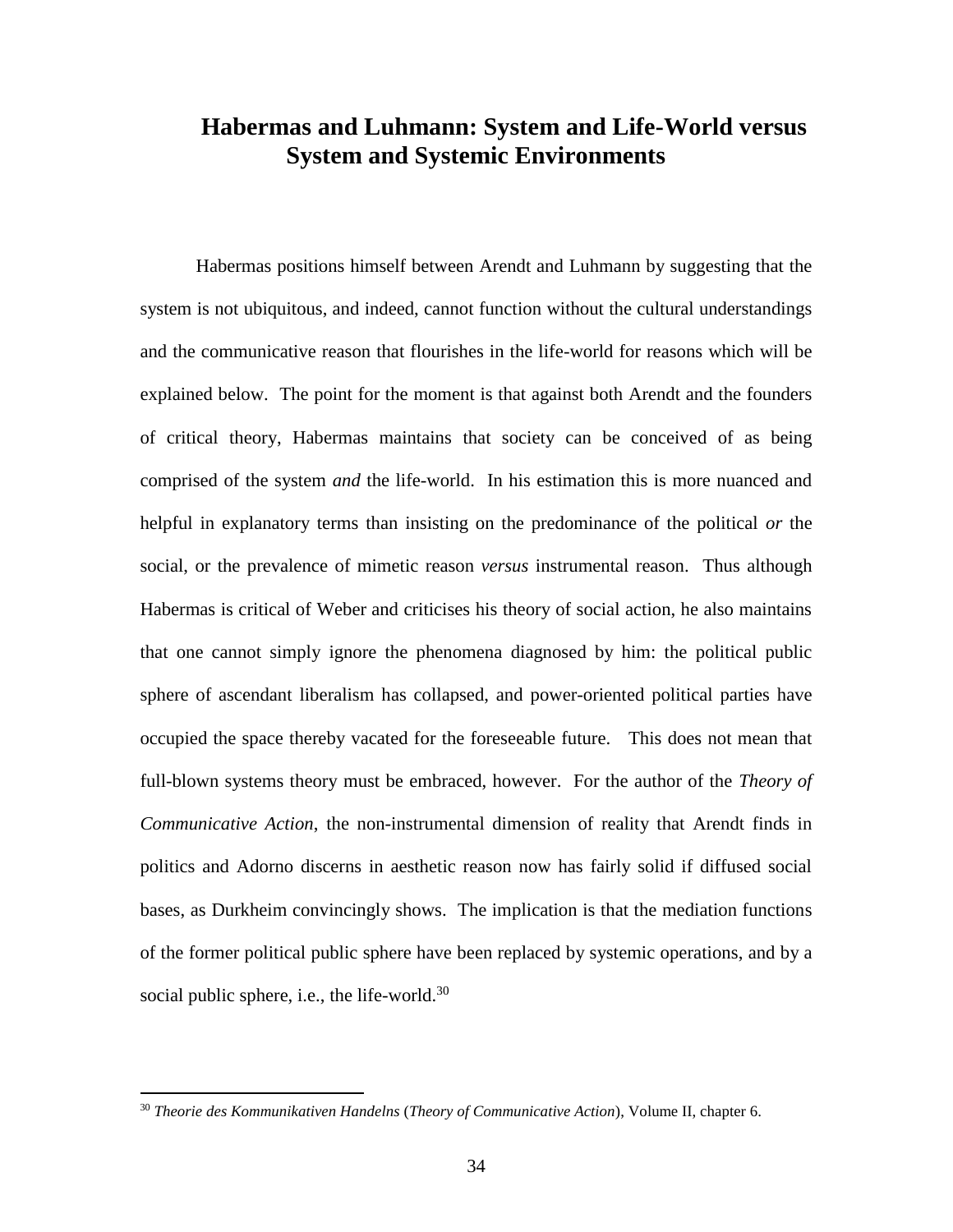According to Habermas' reading of Durkheim, law was once embedded in traditional institutions such as the church. As political authority was gradually secularised, legal institutions and juridical reasoning were de-coupled from religion and tradition, and law emerged as a medium of communication with its own norms. After passing through the stage of being religiously embedded, legal norms became statejuridical in the early modern period examined in the *Structural Transformation*. Since then they have evolved beyond their state-juridical instantiation, which means that they are now firmly anchored in society and the life-world.<sup>31</sup> These developments in the structure of legal reasoning and understanding correspond to the transition from mechanical to organic solidarity charted in Durkheim's sociology. Readers familiar with the broad outlines of his theory will know that for Durkheim, integration in traditional society results from rituals and customs which do not allow individuals much social space for autonomous reflection and development. Hence in a manner that may be somewhat counter-intuitive to those familiar with Tönnies' (1855-1936) distinction between older forms of *Gemeinschaft* (community) and modern *Gesellschaft* (society), Durkheim shows that solidarity in pre-modern political communities was for the most part mechanical. By contrast, modern societies allow individuals to develop at the same time that the societies secure the foundations of post-traditional sources of solidarity. This point is of central importance for Habermas, for it indicates to him that in a modern context the *differentiation* of individual and authority, institutionalised as the separation of personal morality and positive law, is compatible with and even promotes rational modes of *integration*, that is, it points to the thesis that differentiation need not be

<sup>31</sup>*Theorie des Kommunikativen Handelns* (*Theory of Communicative Action*), Volume II, pp. 258-62.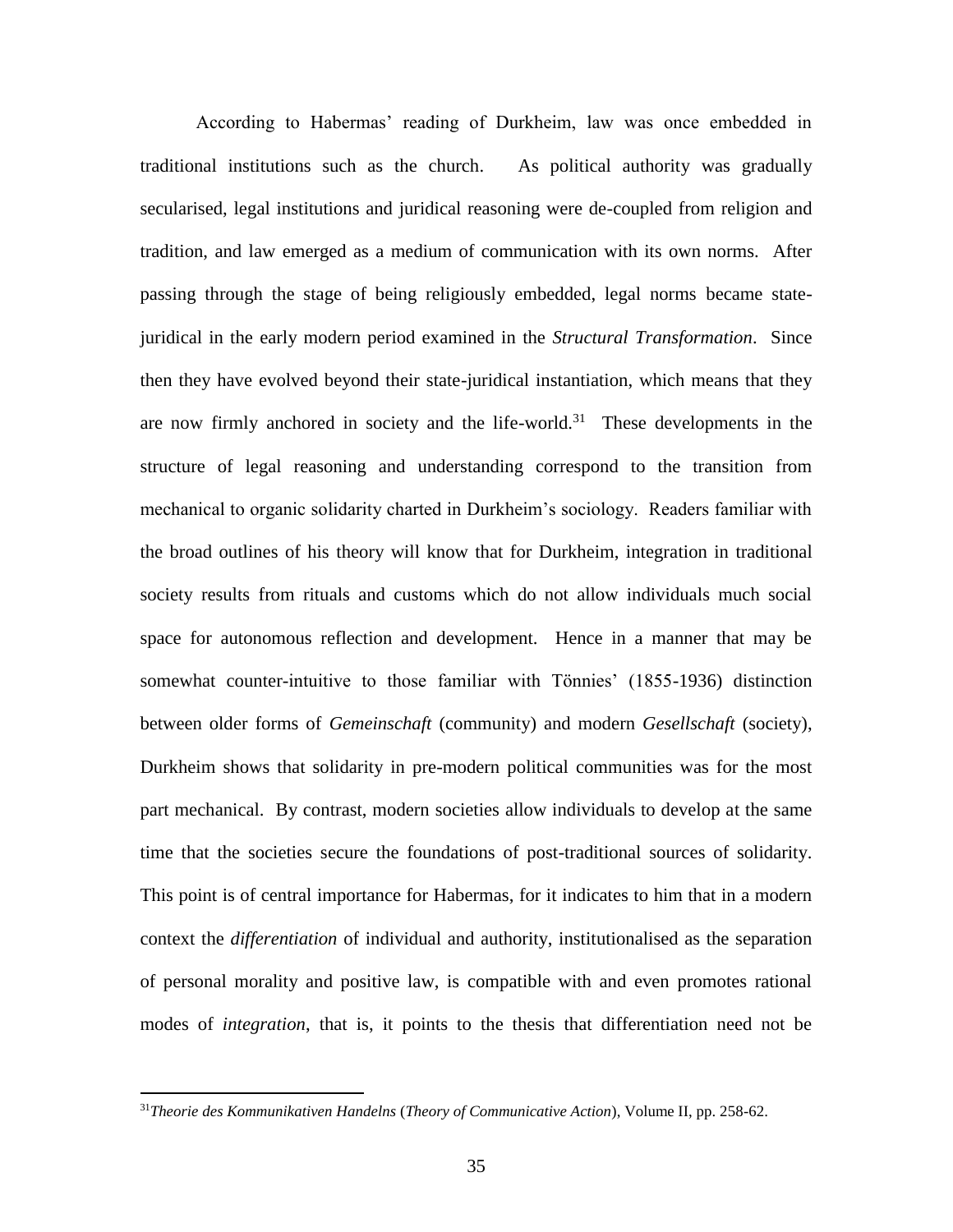synonymous with fragmentation or the instances of domination usually associated with alienation.

Reading Durkheim and Mead in light of the relatively stabilised and to varying degrees corporatist socio-political arrangements of Western Europe in the 1970s, Habermas concludes that social integration and system integration are propelled by different rationalities and discrete institutional realities. The influence of Parsons, and by extension of Luhmann, comes into focus here, though it is worth noting both thinkers are often criticised by Habermas for the action-theoretical and communicative-hermeneutical deficit in their respective theories. Habermas maintains that knowledge of the processes structuring systemic integration is best aggregated on the basis of the perspective of an external observer, as Luhmann intimates. But knowledge of the processes securing social integration in the life-world is always produced by participants involved in those very dynamics; it is therefore a qualitatively different kind of knowledge than the knowledge experts have of systems. These citizens are reflexive in ways that systems can never be. The major problem inherent in the functionalist and systems theoretical approaches, as already signalled in *Legitimation Crisis*, is that they offer no remedies when system and life-world cease to communicate.<sup>32</sup> Habermas suggests that Weber is correct to regard rationalisation as being bound up with increasing social complexity and what almost inevitably goes with it - systemic imperatives requiring calculated predictability in the fields of law, economy, administration, and beyond. But what Weber leaves out of consideration for the most part is that rationalisation also opens up possibilities for the differentiation of individual personality and the transmission of cultural values on fully

<sup>32</sup>*Theorie des Kommunikativen Handelns* (*Theory of Communicative Action*), Volume I, pp. 232, 335-56, 488, and Volume II, pp. 20-3.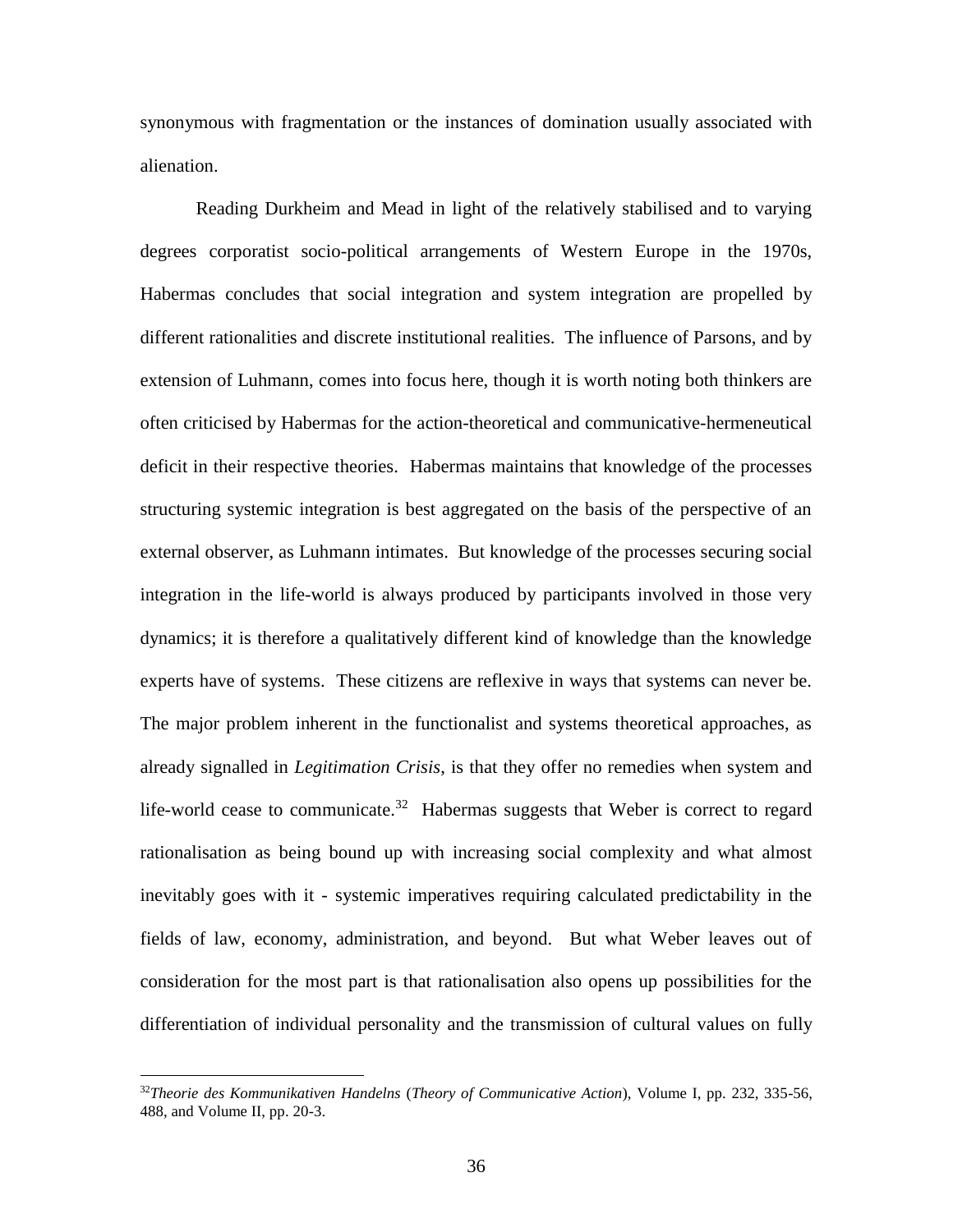secular and humanist bases. According to the interpretation offered in the *Theory of Communicative Action*, Weber's theory of social action is excessively centred on the means-oriented pursuit of goals, which is the unsurprising consequence of a methodological approach that describes itself as a *Herrschaftssoziologie*. The theoretical parallel to an impoverished account of social action is a one-sided approach to law which regards legality as the legal-rational legitimation of force.<sup>33</sup>

Habermas notes that functionalism and systems theory absorb what is generally correct in Weber. This includes the Weberian theses acknowledging complexity and differentiation as hallmarks of modern society, and the related claim that differentiation is accompanied by various instances of integration. But in his estimation they also tend to absorb what is faulty in Weber, which they do in two ways. First, they replicate his diagnosis of social action as the institutionalised competitive strategy of individuals, parties and states. Second, whereas Weber for the most part reduces legality to legalrational legitimation, Parsons and Luhmann reduce legitimacy to codified procedure and what is necessary to produce social order. They thereby make legitimacy a function of stability and equilibrium, and omit crucial considerations about what makes legitimacy legitimate beyond what is temporarily effective. In insisting that law is just one of many differentiated social systems rather than a conduit between citizens and government, Luhmann, in particular, fails to recognise the rational and democratic qualities of modern law. For Habermas, legitimacy must be a function of communicative action understood as the progressive institutionalisation of discursively redeemed norms. He believes that the normative deficit alluded to can assume extreme forms in systems theory, where

<sup>33</sup> *Theorie des Kommunikativen Handelns* (*Theory of Communicative Action*), Volume I, pp. 377-86. Habermas articulates a diametrically opposed theory of legality in *Between the Facts and the Norms*, as will be seen.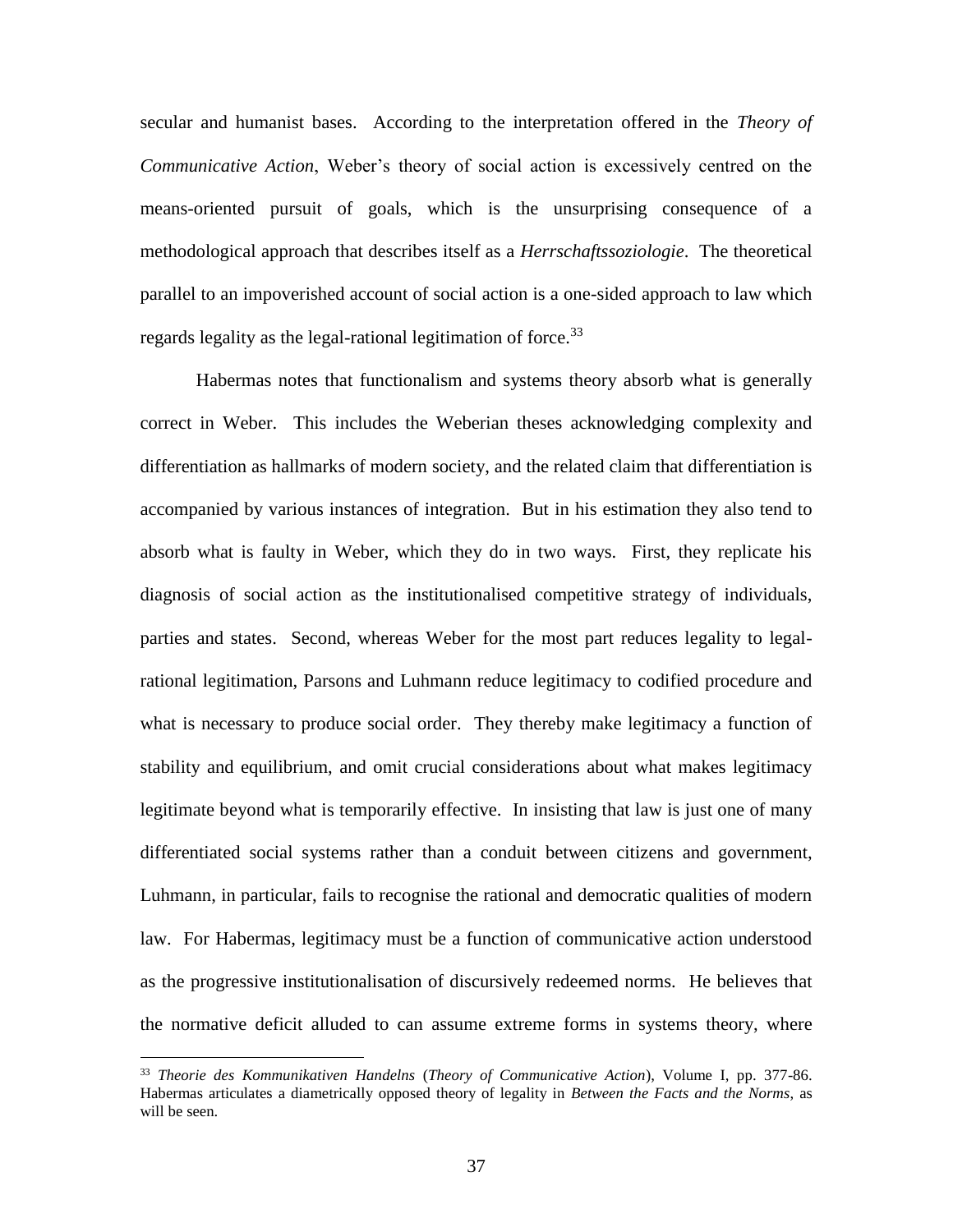social action is often dismissed as the corollary of what is held to be the dubious idea of a social actor naturally endowed with a predictable array of pre-social anthropological attributes (tool-making, speaking, politically engaged, etc.). On this account the social action is explained in terms of what social actors do, which is nothing other than what they already by definition are: they make tools, speak, take part in politics, and so on. From a systems theoretical perspective this is a non-explanation. From Habermas' perspective, and despite his own emphasis on the need for social inquiry to be interpretative, Weber tends to absolutise the perspective of the external observer, so that quantitative categorisation gets the better of qualitative understanding. Habermas insists that this methodological individualism is seemingly transformed but really only rearticulated in functionalism and systems theory, both of which reproduce the defect of exaggerating the role of external observation in sociological explanation.<sup>34</sup>

By 1981 he modifies this position by implying that when the life-world and system become de-coupled, a crisis of communicative rationality ensues. He asserts that such normative crises cannot be resolved by systemic adjustments to their respective environmental irritations alone. That is because if it can be said that systems *progress*, life-worlds *learn*, and, in evolutionary terms, progress and learning are not synonymous. Learning is in this sense is non-instrumental, collective, and interactive, and cannot be established according to the abstractions of an external observer. Legitimacy, as opposed to legitimation, is therefore guaranteed by citizen participation in the life-world, which embraces all individuals despite whatever negative experiences they may have in their contacts with systemic realities. The claim that modern democracies cannot rely on

<sup>34</sup> *Theorie des Kommunikativen Handelns* (*Theory of Communicative Action*), Volume II, pp. 309-57 and pp. 390-94.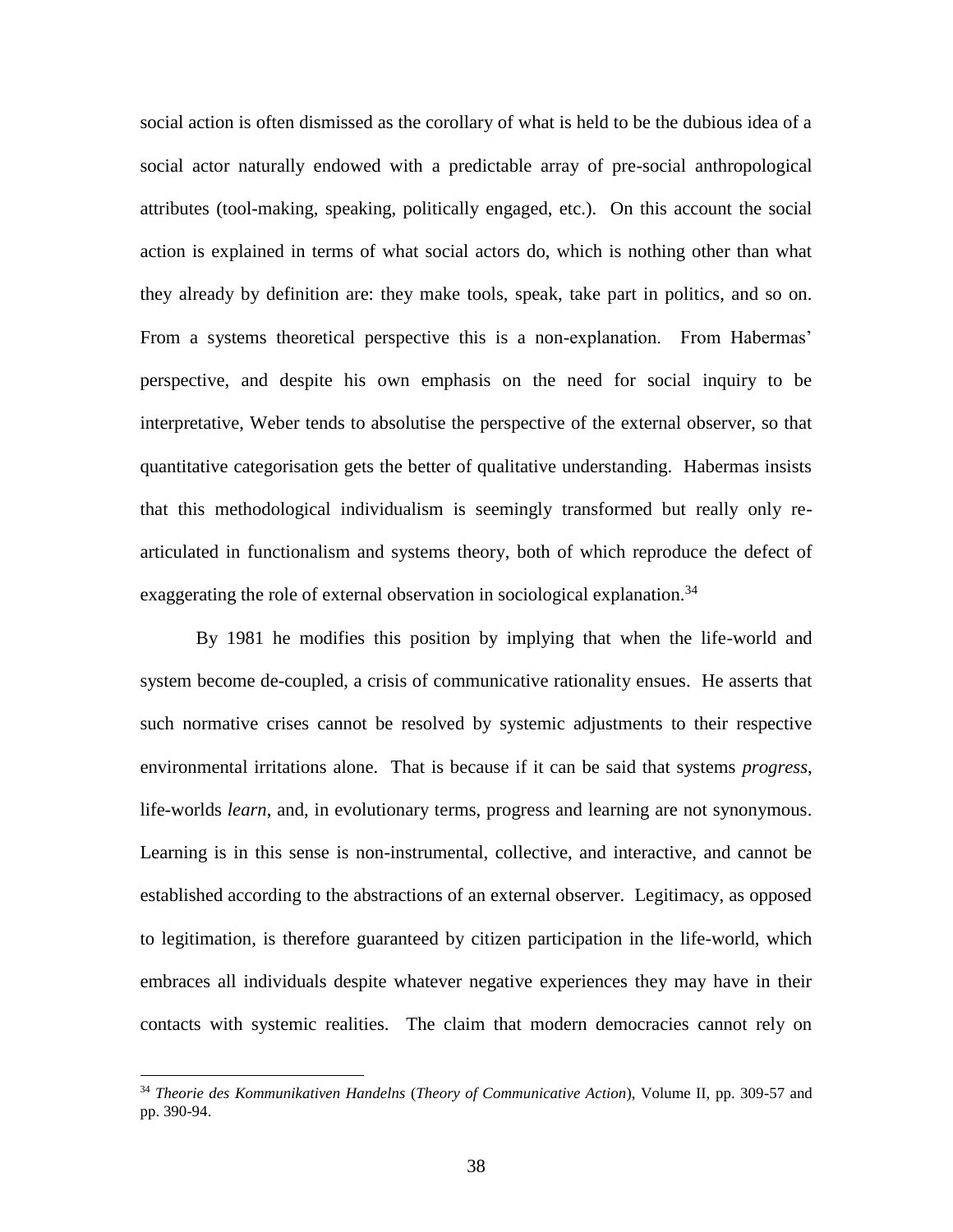social systems mutually to self-adjust is a central part of Habermas' argument. In his estimation it follows that democratic states cannot be blithely confident about the capacity of government experts to correct communicative rationality crises. In crisis situations the channels between system and life-world must be re-opened, and the impetus for this has to come from the critique of daily life and its implications for policy.<sup>35</sup> This argument is put forth in still more affirmative terms in *Between Facts and Norms* (1992).

In this work he explicitly states that this-worldly transcendence is indeed possible, but contingent upon the realisation of radical democracy.<sup>36</sup> Yet his radical democracy is not direct democracy, or social democracy, nor the juridical socialism favoured by Kirchheimer and Neumann. It appears to be a kind of republican democracy in which key areas of everyday life such as the economy are not subject to political control. Here one glimpses the political indeterminacy of the theory of communicative action, and the ambiguity of the Habermasian paradigm of modernity in more general terms. Communicative action yields *communicative influence* on the system, but cannot exercise *communicative power* as such. At first glance this looks like a reformulation of the Kantian dimension of the argument in the *Structural Transformation*, combined with select concessions to the social systemic injunction against politicising the economy and judiciary. But Habermas claims that the democracy sustained by communicative action in the life-world is so radical as to contain an anarchistic dimension, i.e., something

<sup>35</sup> *Theorie des Kommunikativen Handelns* (*Theory of Communicative Action*), Volume II, pp. 440-62, pp. 471-76, and pp. 480-91. There are clearly definite points of converge between the critique of daily life analysed in the previous chapter and the theory of the life-world developed in *Legitimation Crisis*, the *Theory of Communicative Action*, and *Between the Facts and the Norms*. Although these points cannot be drawn out in any detail here, it might be noted in passing that it is the critique of instrumental reason that forms their common matrix, bearing in mind that for Habermas the critique of instrumental reason itself needs to be transformed into a critique of functional reason. This point will be addressed in the conclusion. <sup>36</sup> *Faktizität und Geltung* (*Between the Facts and the Norms*), pp.13 and 19.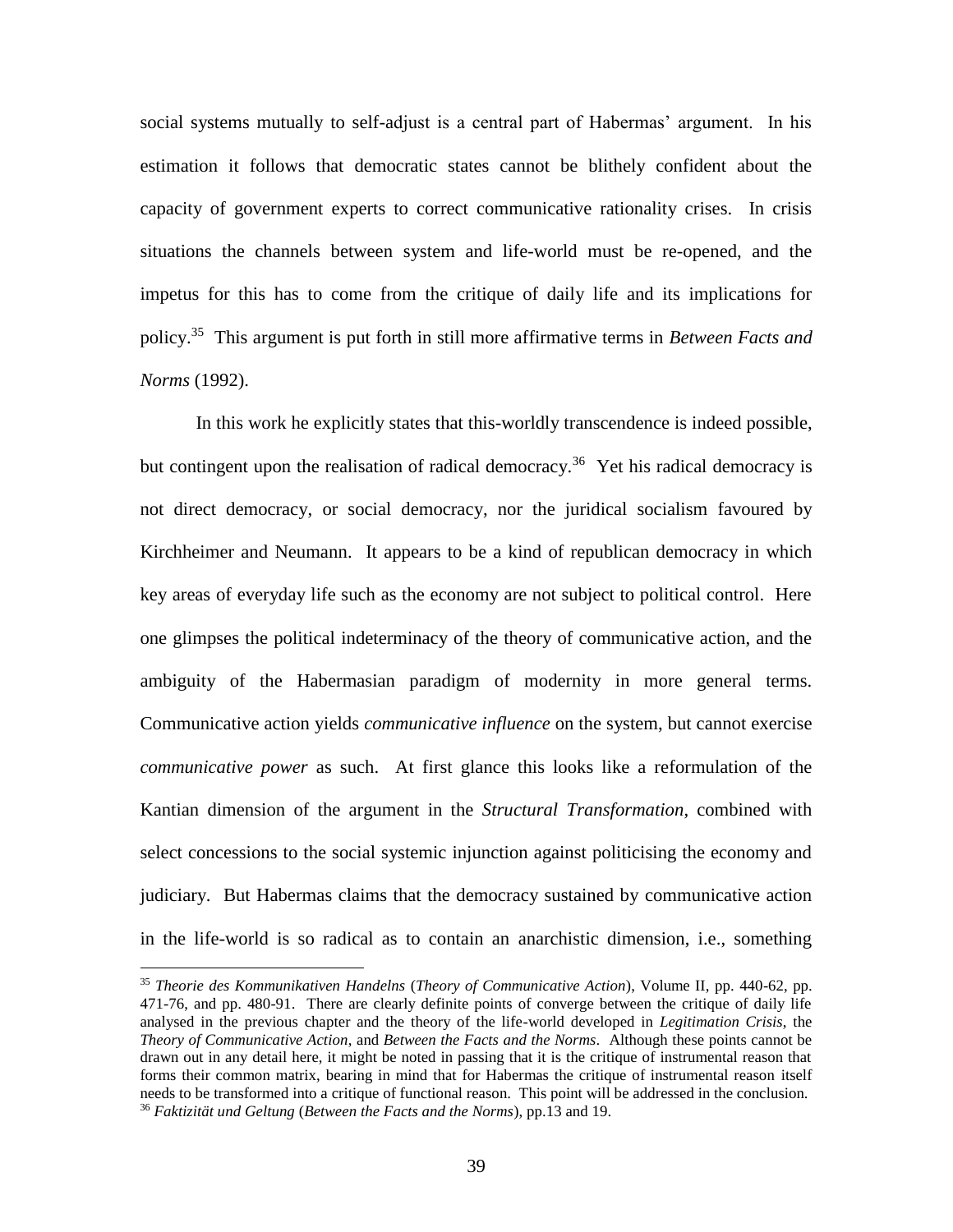which was presumably absent from the classical public sphere.<sup>37</sup> In the at that time newly arrived post-Cold War political climate, he seems confident that the tendencies he had previously diagnosed in terms of colonisation of the life-world and the de-coupling of life-world and system can and in most cases are overcome by modern law. The explanation why law can accomplish the tasks Habermas credits it with is that the mediation between life-world and system is not merely a more recent version of the mediation of the private and public spheres.<sup>38</sup> He suggests that if the private sphere was not completely abolished with the rise of the social, the concept of the 'private sphere' is nonetheless a misleading term when used to describe the character of non-systemic communication and intimacy in a post-1989 world. Just as the contract presupposes a valid state that makes the contractual moment of agreement possible, which is one explanation why one cannot provide the grounds of political obligation via contract, communication presupposes a community of speakers who understand one another. This is why complex modern societies need not resort to force or rely on systemic self-steering when mediating between private and public rights and interests. He reckons that whilst resorting to force is the hallmark of traditional society, the theory of systemic selfsteering ignores key aspects of normative evolution and constitutional regeneration.<sup>39</sup> However, Habermas cautions, it must nonetheless be borne in mind that communicative action has its limits - there can be no question of the life-world colonising the system. Communication would inevitably turn into oppressive, centralised steering if the lifeworld was to be entrusted with organising the mediation of humanity and external nature. This means that not only does Habermas not entertain the possibility of political control

<sup>37</sup>*Faktizität und Geltung* (*Between the Facts and the Norms*), p. 10.

<sup>38</sup> *Faktizität und Geltung* (*Between the Facts and the Norms*), pp. 21, 49-52 and p. 527.

<sup>39</sup> *Zur Verfassung Europas* (*On Europe's Constitution*), pp. 39-47.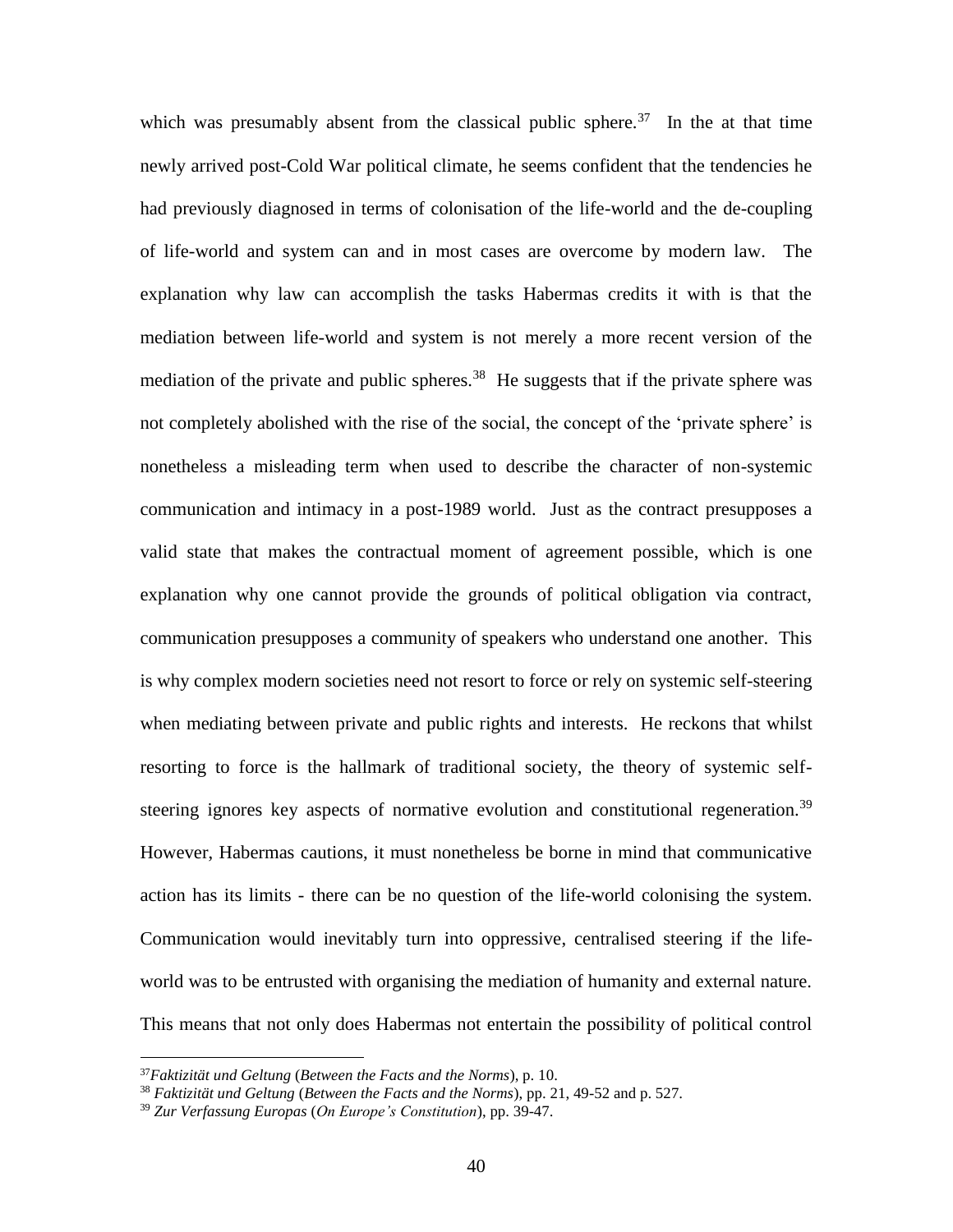of the economy; he insists that radical democracy must actually dispense with the very idea if, that is, communication and not steering is to remain the basis of legitimacy in post-traditional, democratic states. Communication may break, inflect upon and rechannel power, but it may not become legitimate power (authority). It follows that if communication becomes democratic power, communication would in effect be converted into ideological manipulation – in his estimation political control of the economy would indeed bring about this structural transformation of communication. Hence he discounts the possibility that a libertarian or juridical form of socialism could organise the mediation of humanity and external nature. Any attempt to do so would be fatal for what Arendt calls politics and what he designates as communication and interaction.<sup>40</sup> This would presumably result in the demise of the modernist individual human nature that emerges from the separation of law and morality. In Habermas's opinion such juridical reform would probably reverse the very learning processes that have made radical democracy a realistic possibility. 41

This brings us to the crux of the matter. It seems that from the time of the separation of work and interaction theorised in *Knowledge and Human Interests*, which subsequently evolves into the distinction between system and life-world and/or system and civil society in later writings, Habermas is aware of the theoretical proximity between his account of communicative action and certain features of systems theory. On the one hand he embraces the thesis that systemic differentiation and increasing social complexity are not necessarily de-stabilising processes, because, in his view, these very

<sup>&</sup>lt;sup>40</sup> Hence the break with Arendt, except in terms of from her praise of revolution, is not quite as decisive as it may sometimes seem. Moreover, it would appear that Kirchheimer and Neumann's views on the political potential of bold legal action are retained, on the one hand, whereas the link they make between active juridical intervention and democratic socialism is severed, on the other.

<sup>41</sup> *Faktizität und Geltung* (*Between the Facts and the Norms*), p. 361-4.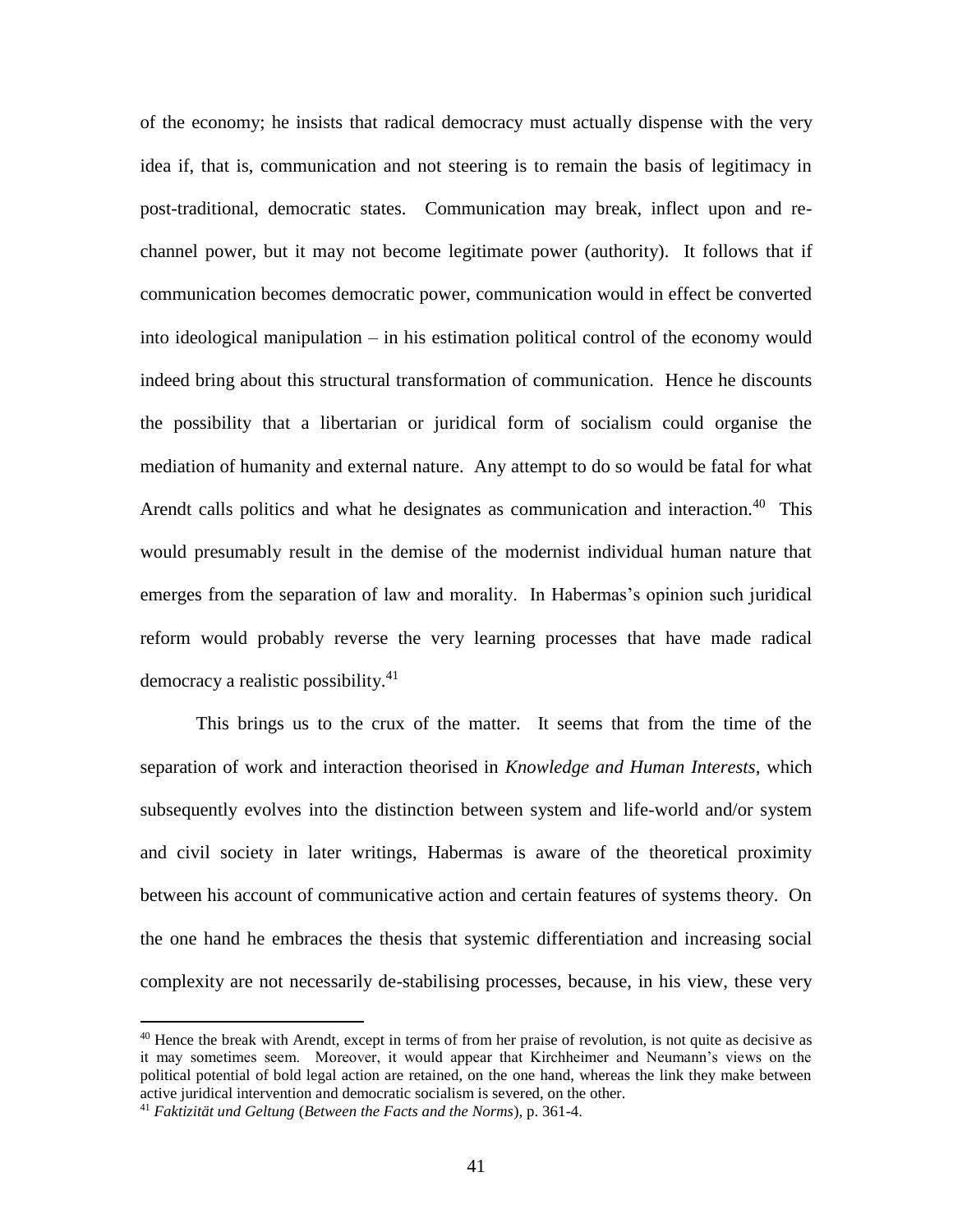processes also engender diverse modes of integration as they unfold. His sociological commitment to this thesis is nonetheless partially offset by the simultaneously held normative conviction that crises of legitimacy will result if social systems detach themselves from social actors and political citizens (Luhmann has no doubts that that has been the reality for quite some time). This is why Habermas insists on the coinstantiation of the system and life-world, and the normative and political priority of the latter over the former (lest one give up on the idea that modern societies are complex but also governed democratically). It can thus be said that he tempers the potential normative deficits of the systems-theoretical approach with communicative and hermeneutical inputs. The latter, in turn, are presented in his writings as aspects of what a humanist political theory should look like once it has successfully discarded the baggage of the idealist legacy. In principle this is a political theory capable of rising to the anti-humanist challenge of post-structuralism and systems theory. $42$ 

Habermas tends to suggest that if negative dialectics is really disenchanted, negative idealism, systems theory is cybernetic and meta-biological in approach rather than properly sociological. Hence he maintains that although it was necessary to move social philosophical reflection beyond idealism in all its forms, the result should not be a simultaneous abandonment of key anthropological categories such as language, communication and autonomy. He correctly suspects that without these normative

 $42$  This has not always been the case. In the early 1970s Suhrkamp published a book with Habermas and Luhmann's respective critiques of one other, highlighting their different approaches to social theory. If not exactly conciliatory, the tone of the exchange seemed geared toward a possible convergence on key points. See Habermas and Luhmann, *Theorie der Gesellschaft oder Sozialtechnologie - Was leistet die Systemforshung?*, Frankfurt, Suhrkamp, 1974. Given that this book was published very soon after *Legitimation Crisis*, it is possible that at this time Habermas was fairly sympathetic to a systems theoretical analysis of late capitalist democratic states. As has been suggested in preceding pages, however, the *Theory of Communicative Action* and *Between the Facts and the Norms* seem to reject any possible rapprochement. It is suggested in this chapter that despite this ostensible repudiation, Habermas nonetheless incorporates aspects of systems theory into his work.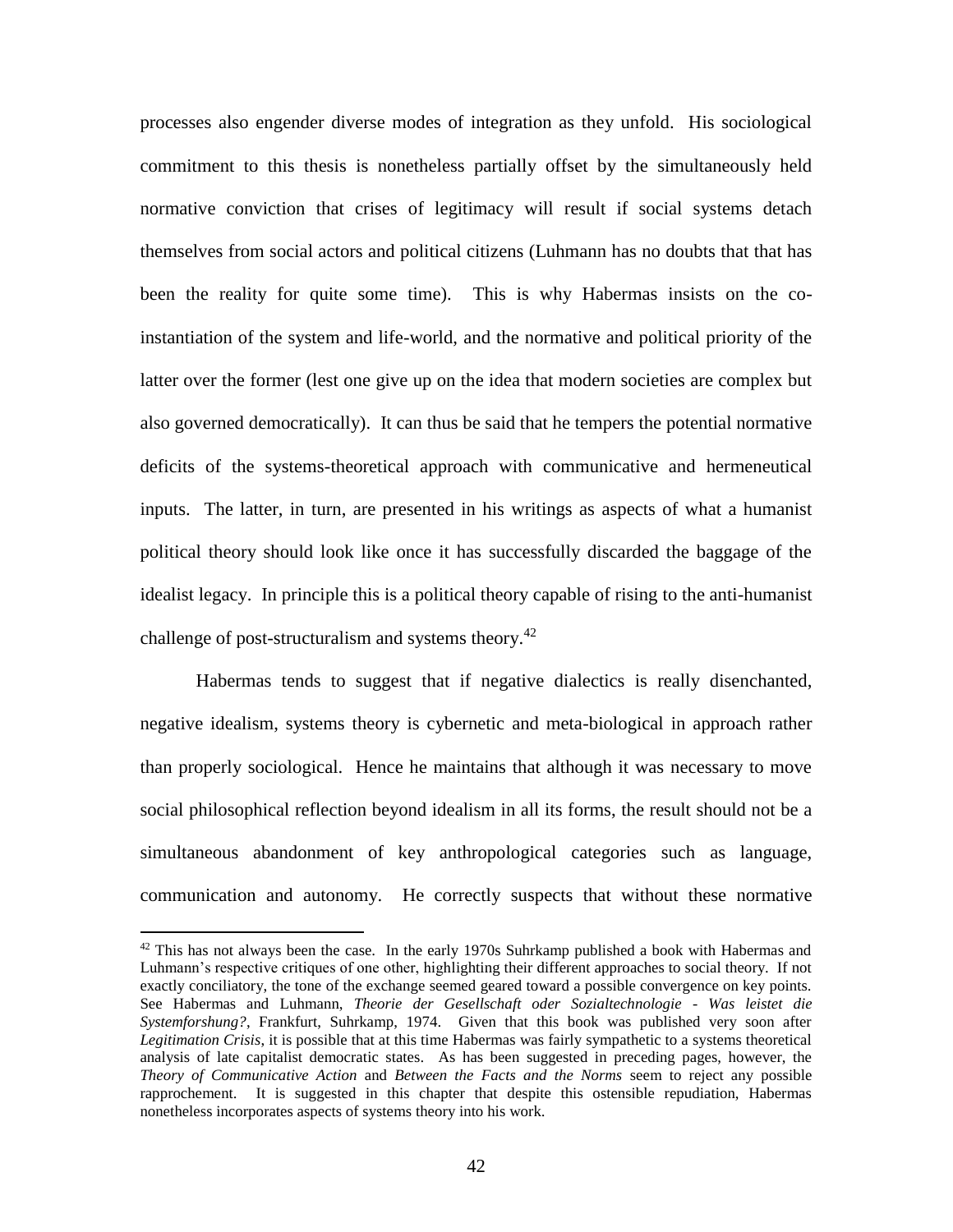foundations, the state becomes a monopoly on the legitimate use of force and reason must be instrumental. This would amount to a last minute comeback by Weber against Durkheim and Mead. The theory of communicative action adopts sociological perspectives on complexity, integration, and differentiation, and combines these with selected bits of rather traditional political theory concerning agreement and understanding. The fact that developmental psychology and discourse ethics are also at times enlisted does not alter this conservative political orientation, even if Habermas chooses to call it radical. It thus seems fair to ask two questions. If one is going to retain some aspects of anthropological humanism in accordance with the implicit thesis that the legitimacy of the legal state is imperilled without them, why not re-elaborate them in directions that push normative assumptions to the limits reached by negative dialectics and systems theory, instead of trying to make them natural rights and thereby ignore the fact that post-democracy (Crouch et al) is a reality and not a spectre vaguely haunting Europe?<sup>43</sup> Does supplementing the system/life-world distinction with universal speech pragmatics and selected aspects of Parsons suffice to transcend the philosophy of consciousness? Luhmann notes that dichotomies such as subject/object and lifeworld/system can be conceptualised in terms of the reality of form rather than in terms of the illusion of form and the reality of essence. For him this means dispensing with subject/object and life-world/system in favour of internal-external and system/environment. His point is that one can discern the rationality of systems in their contingent relations with their respective environments instead of speculating about the rationality and motives of actors. Stated slightly differently, one can observe that

<sup>43</sup> Colin Crouch, *Post-Democracy*, Cambridge, CUP, 2004. Also see Massimo Salvadori, *Democrazie senza democrazia*, Bari, Laterza, 2009, and *Gekaufte Zeit: Die vertagte Krise des demokratischen Kapitalismus*, Berlin, Suhrkamp, 2013.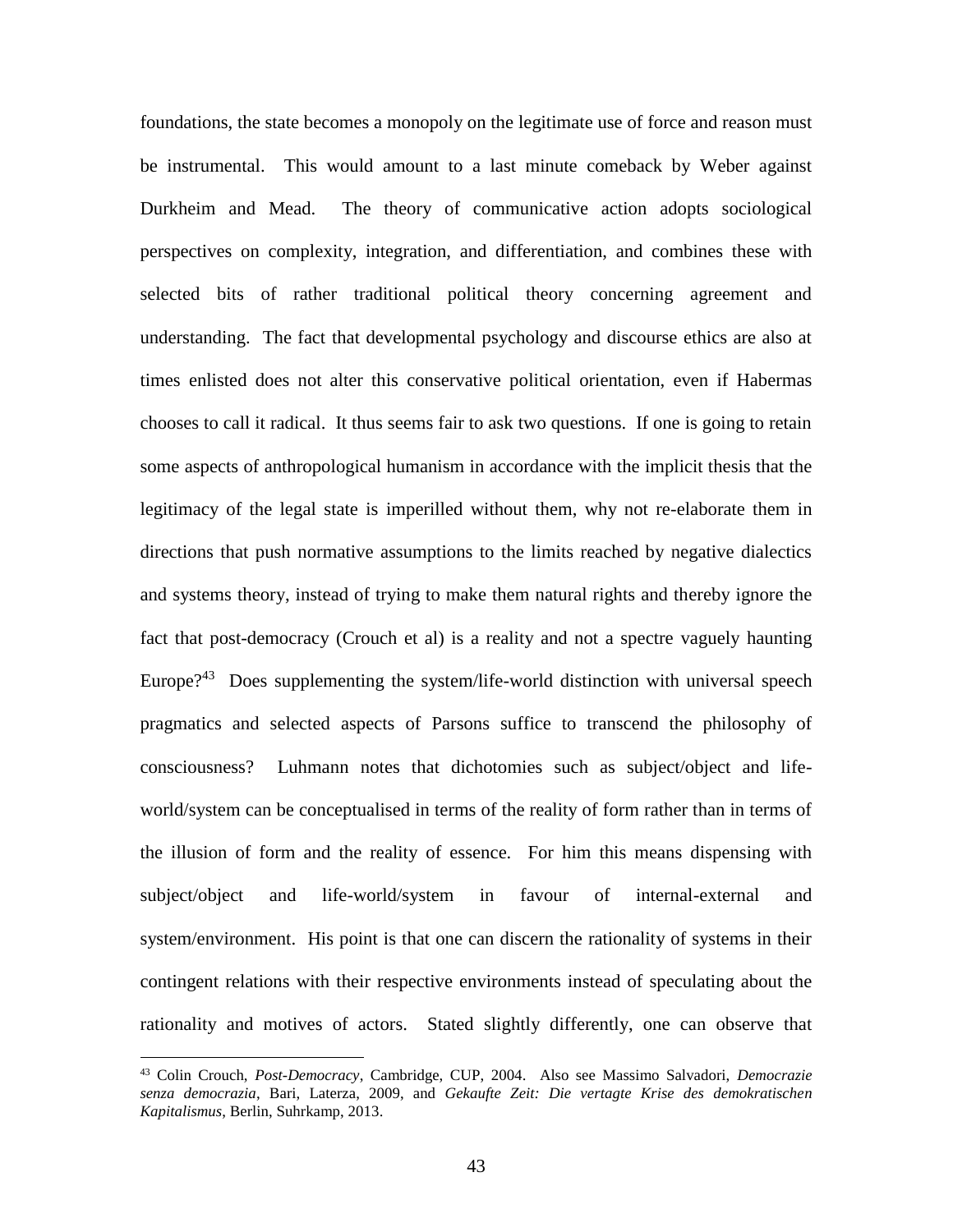rationality is a property of systems rather than of actors. It follows that individual autonomy - at least at this historical juncture - has more to do with adjusting to uncertainty than it does with the realisation of Aristotelian (political) or Habermasian (communicative) essences. The corollary is that democracy has more to do with neoliberal governance and austerity than it has to do with collective self-determination or popular constitutive power. There is no way to alter this without first confronting it squarely. Luhmann intimates that communication takes place between social systems and not between systemic structures and life-world actors. In systems-theoretical terms there is no direct communication between individuals, political system and society, and, moreover, the channels of communication do not culminate in some meta-social institution such as an updated version of the Hegelian state. $44$  Existing forms of legitimacy are therefore achieved in a series of precarious and highly contingent adjustments between systems and environments and not those between citizens and governments via a plurality of ultimately interconnected life-worlds. If one favours an altogether different praxis of legitimacy one must first grapple with the plausibility of this approach and the juridical issues that it raises.<sup>45</sup>

Luhmann uses the term *autopoiesis* to describe the processes through which laws and rights operate on the basis that societies need them. Laws and rights are therefore the products of a juridical system which functions as a series of closed, self-referential processes in conjunction with social systems of value (economy), truth (natural science),

<sup>44</sup> Luhmann, *Die Politik der Gesellschaft* (*The Politics of Society*), Frankfurt, Suhrkamp, 2002, chapter 6, and *Das Recht der Gesellschaft* (*The Law of Society*), Frankfurt, Suhrkamp,1993, chapter 9.

<sup>45</sup> Luhmann, `Erkenntnis als Konstruktion', in Oliver Jahraus (ed.), *Niklas Luhmann: Aufsätze und Reden*, pp. 237-8, and *Soziale Systeme* (Social Systems, 1984), Frankfurt, Suhrkamp, 1987, chapters 5 and 11-12. For an excellent exegetical overview see Michael King and Chris Thornhill, *Niklas Luhmann's Theory of Politics and Law*, London, Palgrave Macmillan, 2005.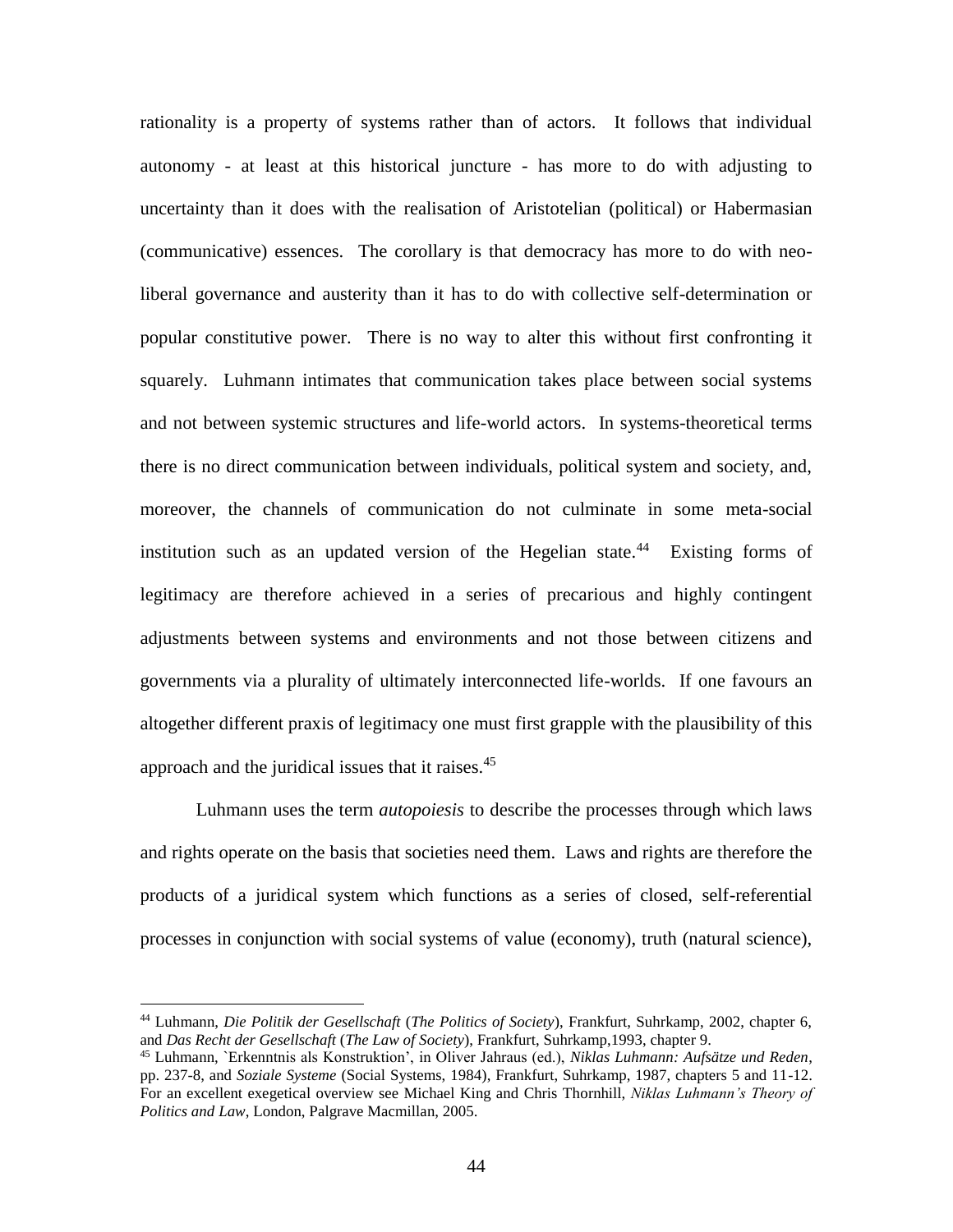power (politics), intimacy (family), belief (churches), and so forth. Hence society can be analysed as an ensemble of systems that communicate through codes rather than a collective political centre or its individual counterpart - human speech. This argument is first sketched in *Social Systems* (1984), and then elaborated in the two-volume *The Society of Society* (1997), in which Luhmann explains that social systems generate sense to the extent that they can define their respective boundaries, reduce complexity, and meet expectations to varying degrees. In his view it is thus more rigorous to speak of system rationality than value rationality or inter-subjectivity and communicative action.<sup>46</sup> Although there is no space here to provide a detailed exposition and critique of the systems-theoretical approach, some may regard it as more consistent than the theory of communicative action in terms of the deconstruction of what have become highly problematic assumptions about the nature of human communication, agency, and political democracy. Habermas may wish to dismiss the conclusion that the end of idealism and the philosophy of consciousness may also signal the twilight of the life-world and politically relevant social interaction, but from Luhmann's perspective it is virtually irresistible. Systems theory eliminates assumptions about social action and the teleology of citizen agreement in those crucial instances of speech and understanding that the communicative action approach tries to safeguard in order to shore up the humanistic ideal of rational legitimacy.

Somewhat surprisingly, given the critical tone of this chapter, there is an underlying utopian dimension to both Habermas and Luhmann. They agree that *legitimacy is based on knowledge* rather than on merely more and less stable configurations of interest aggregation and welfare distribution. Luhmann indicates that

<sup>46</sup> Luhmann, *Die Gesellschaft der Gesellschaft* (*The Society of Society*), pp. 1016-1036.